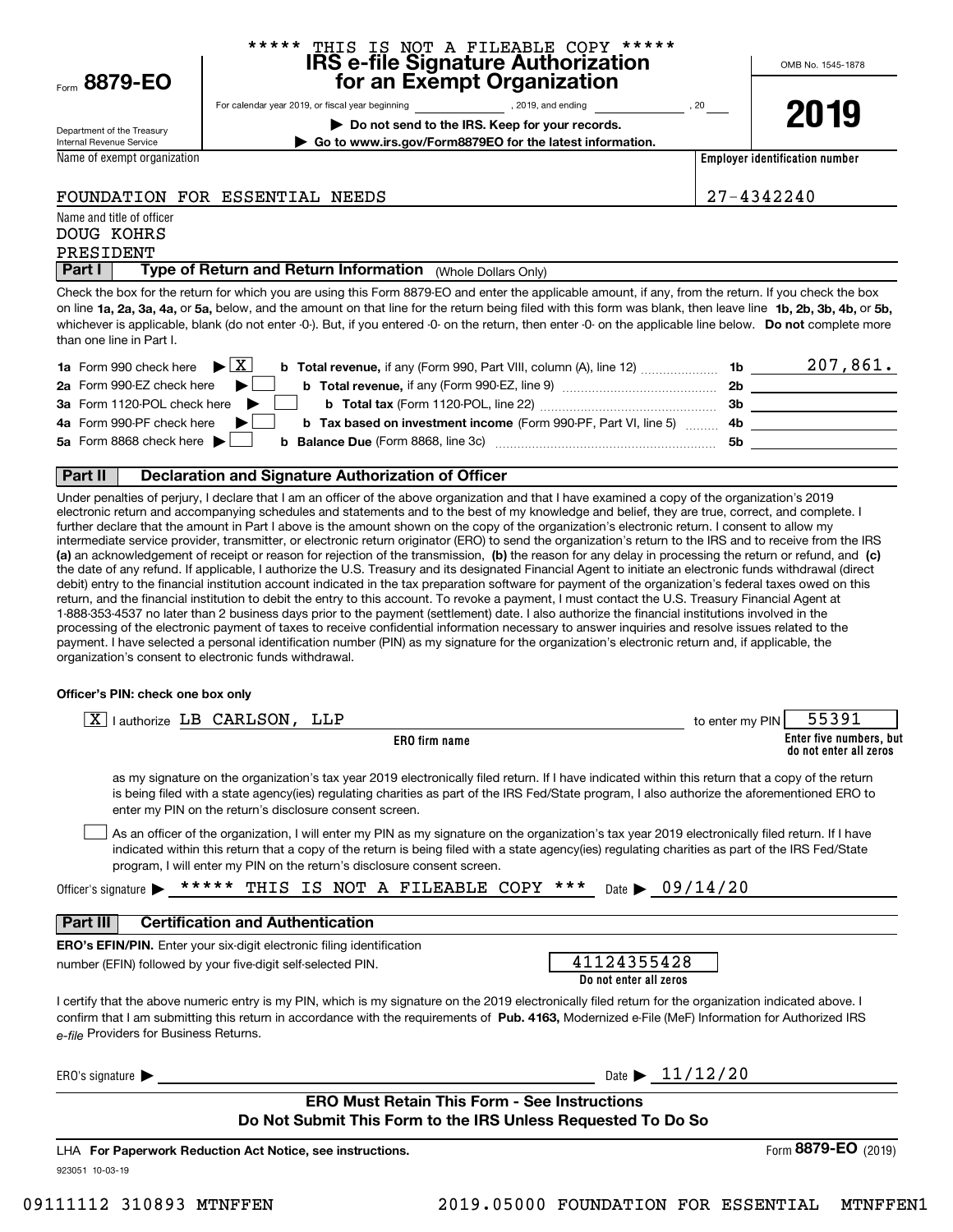| <b>1911</b>                                            |
|--------------------------------------------------------|
| Form                                                   |
| (Rev. January 2020)                                    |
| Department of the Treasury<br>Internal Revenue Service |

# **Return of Organization Exempt From Income Tax** EXTENDED TO NOVEMBER 16, 2020

Under section 501(c), 527, or 4947(a)(1) of the Internal Revenue Code (except private foundations) **2019** 

**| Do not enter social security numbers on this form as it may be made public.**

**| Go to www.irs.gov/Form990 for instructions and the latest information. Inspection**

OMB No. 1545-0047 **Open to Public** 

|                         |                             | A For the 2019 calendar year, or tax year beginning                                                                                                                         | and ending |                                                                |                                                           |
|-------------------------|-----------------------------|-----------------------------------------------------------------------------------------------------------------------------------------------------------------------------|------------|----------------------------------------------------------------|-----------------------------------------------------------|
| <b>B</b> Check if       | applicable:                 | <b>C</b> Name of organization                                                                                                                                               |            | D Employer identification number                               |                                                           |
|                         | Address<br>change           | FOUNDATION FOR ESSENTIAL NEEDS                                                                                                                                              |            |                                                                |                                                           |
|                         | Name<br>change              | Doing business as                                                                                                                                                           | 27-4342240 |                                                                |                                                           |
|                         | Initial<br>return           | Number and street (or P.O. box if mail is not delivered to street address)                                                                                                  | Room/suite | E Telephone number                                             |                                                           |
|                         | Final<br>return/            | 701 N 3RD STREET, SUITE 203                                                                                                                                                 |            | $952 - 929 - 0315$                                             |                                                           |
|                         | termin-<br>ated             | City or town, state or province, country, and ZIP or foreign postal code                                                                                                    |            | G Gross receipts \$                                            | 295, 336.                                                 |
|                         | Amended<br>return           | MINNEAPOLIS, MN<br>55401                                                                                                                                                    |            | H(a) Is this a group return                                    |                                                           |
|                         | Applica-<br>tion<br>pending | F Name and address of principal officer: DOUG KOHRS<br>1755 CONCORDIA STREET, WAYZATA, MN<br>55391                                                                          |            | for subordinates?<br>H(b) Are all subordinates included?   Yes | $\overline{\ }$ Yes $\overline{\ \ X}$ No<br>∣No          |
|                         |                             | Tax-exempt status: $\boxed{\mathbf{X}}$ 501(c)(3)<br>501(c) (<br>$\sqrt{\frac{1}{1}}$ (insert no.)<br>$4947(a)(1)$ or                                                       | 527        |                                                                | If "No," attach a list. (see instructions)                |
|                         |                             | J Website: WWW.FFEN.ORG                                                                                                                                                     |            | $H(c)$ Group exemption number $\blacktriangleright$            |                                                           |
|                         |                             | K Form of organization: $X$ Corporation<br>Trust<br>Association<br>Other $\blacktriangleright$                                                                              |            |                                                                | L Year of formation: $2010$ M State of legal domicile: MN |
|                         | Part I                      | Summary                                                                                                                                                                     |            |                                                                |                                                           |
|                         | 1.                          | Briefly describe the organization's mission or most significant activities: RESHAPE THE FOOD SHELF SYSTEM TO                                                                |            |                                                                |                                                           |
| Activities & Governance |                             | PROVIDE EQUITABLE, HEALTHY AND PREDICTABLE FOOD OPTIONS THROUGHOUT                                                                                                          |            |                                                                |                                                           |
|                         | $\mathbf{2}$                | Check this box $\blacktriangleright$   if the organization discontinued its operations or disposed of more than 25% of its net assets.                                      |            |                                                                |                                                           |
|                         | З                           | Number of voting members of the governing body (Part VI, line 1a)                                                                                                           |            |                                                                | 0<br>3                                                    |
|                         | 4                           |                                                                                                                                                                             |            |                                                                | 0<br>$\overline{\mathbf{4}}$                              |
|                         | 5                           |                                                                                                                                                                             |            |                                                                | 0<br>5                                                    |
|                         |                             |                                                                                                                                                                             |            |                                                                | $\overline{0}$<br>6                                       |
|                         |                             | 7 a Total unrelated business revenue from Part VIII, column (C), line 12 [11] [12] [11] [12] [11] [11] Total unrelated business revenue from Part VIII, column (C), line 12 |            | 7a                                                             | $\overline{0}$ .                                          |
|                         |                             |                                                                                                                                                                             |            | 7 <sub>b</sub>                                                 | $\overline{0}$ .                                          |
|                         |                             |                                                                                                                                                                             |            | <b>Prior Year</b>                                              | <b>Current Year</b>                                       |
|                         | 8                           | Contributions and grants (Part VIII, line 1h)                                                                                                                               |            | О.                                                             | 195,666.                                                  |
| Revenue                 | 9                           | Program service revenue (Part VIII, line 2g)                                                                                                                                |            | 0.                                                             | 0.                                                        |
|                         | 10                          |                                                                                                                                                                             |            | 0.                                                             | 12, 195.                                                  |
|                         |                             | 11 Other revenue (Part VIII, column (A), lines 5, 6d, 8c, 9c, 10c, and 11e)                                                                                                 |            | 0.                                                             | $0$ .                                                     |
|                         | 12                          | Total revenue - add lines 8 through 11 (must equal Part VIII, column (A), line 12)                                                                                          |            | $\overline{0}$ .                                               | 207,861.                                                  |
|                         | 13                          | Grants and similar amounts paid (Part IX, column (A), lines 1-3)                                                                                                            |            | о.                                                             | 38,895.                                                   |
|                         | 14                          |                                                                                                                                                                             |            | О.                                                             | 0.                                                        |
|                         | 15                          | Salaries, other compensation, employee benefits (Part IX, column (A), lines 5-10)                                                                                           |            | 0.                                                             | 60,922.                                                   |
|                         |                             |                                                                                                                                                                             |            | $\overline{0}$ .                                               | $\mathbf 0$ .                                             |
|                         |                             | $\blacktriangleright$ 16,211.<br><b>b</b> Total fundraising expenses (Part IX, column (D), line 25)                                                                         |            |                                                                |                                                           |
|                         |                             |                                                                                                                                                                             |            | 0.                                                             | 36,959.                                                   |
|                         |                             |                                                                                                                                                                             |            |                                                                |                                                           |
|                         | 18                          | Total expenses. Add lines 13-17 (must equal Part IX, column (A), line 25)                                                                                                   |            | 0.                                                             |                                                           |
|                         | 19                          |                                                                                                                                                                             |            | $\overline{0}$ .                                               |                                                           |
|                         |                             |                                                                                                                                                                             |            | <b>Beginning of Current Year</b>                               | <b>End of Year</b>                                        |
|                         |                             | 20 Total assets (Part X, line 16)                                                                                                                                           |            | 252, 377.                                                      | 136,776.                                                  |
| Expenses<br>äğ<br>sets  |                             | 21 Total liabilities (Part X, line 26)                                                                                                                                      |            | 1,447.<br>250,930.                                             | 71,085.<br>358,433.<br>$\overline{4.071}$ .<br>354, 362.  |

Under penalties of perjury, I declare that I have examined this return, including accompanying schedules and statements, and to the best of my knowledge and belief, it is true, correct, and complete. Declaration of preparer (other than officer) is based on all information of which preparer has any knowledge.

| Sign     | Signature of officer                                                                                           |                      |          | Date                                        |             |  |  |  |  |
|----------|----------------------------------------------------------------------------------------------------------------|----------------------|----------|---------------------------------------------|-------------|--|--|--|--|
| Here     | DOUG KOHRS, PRESIDENT                                                                                          |                      |          |                                             |             |  |  |  |  |
|          | Type or print name and title                                                                                   |                      |          |                                             |             |  |  |  |  |
|          | Print/Type preparer's name                                                                                     | Preparer's signature | Date     | Check                                       | <b>PTIN</b> |  |  |  |  |
| Paid     | MICHAEL T NIZNIK                                                                                               |                      | 11/12/20 | self-employed                               | P00325278   |  |  |  |  |
| Preparer | Firm's name LB CARLSON, LLP                                                                                    |                      |          | Firm's EIN $\blacktriangleright$ 41-1504933 |             |  |  |  |  |
| Use Only | Firm's address 605 US HIGHWAY 169 SUITE 650                                                                    |                      |          |                                             |             |  |  |  |  |
|          | MINNEAPOLIS, MN 55441                                                                                          |                      |          | Phone no. 763 - 535 - 8150                  |             |  |  |  |  |
|          | $\mathbf{X}$<br>Yes<br>No<br>May the IRS discuss this return with the preparer shown above? (see instructions) |                      |          |                                             |             |  |  |  |  |
|          | Form 990 (2019)<br>LHA For Paperwork Reduction Act Notice, see the separate instructions.<br>932001 01-20-20   |                      |          |                                             |             |  |  |  |  |

SEE SCHEDULE O FOR ORGANIZATION MISSION STATEMENT CONTINUATION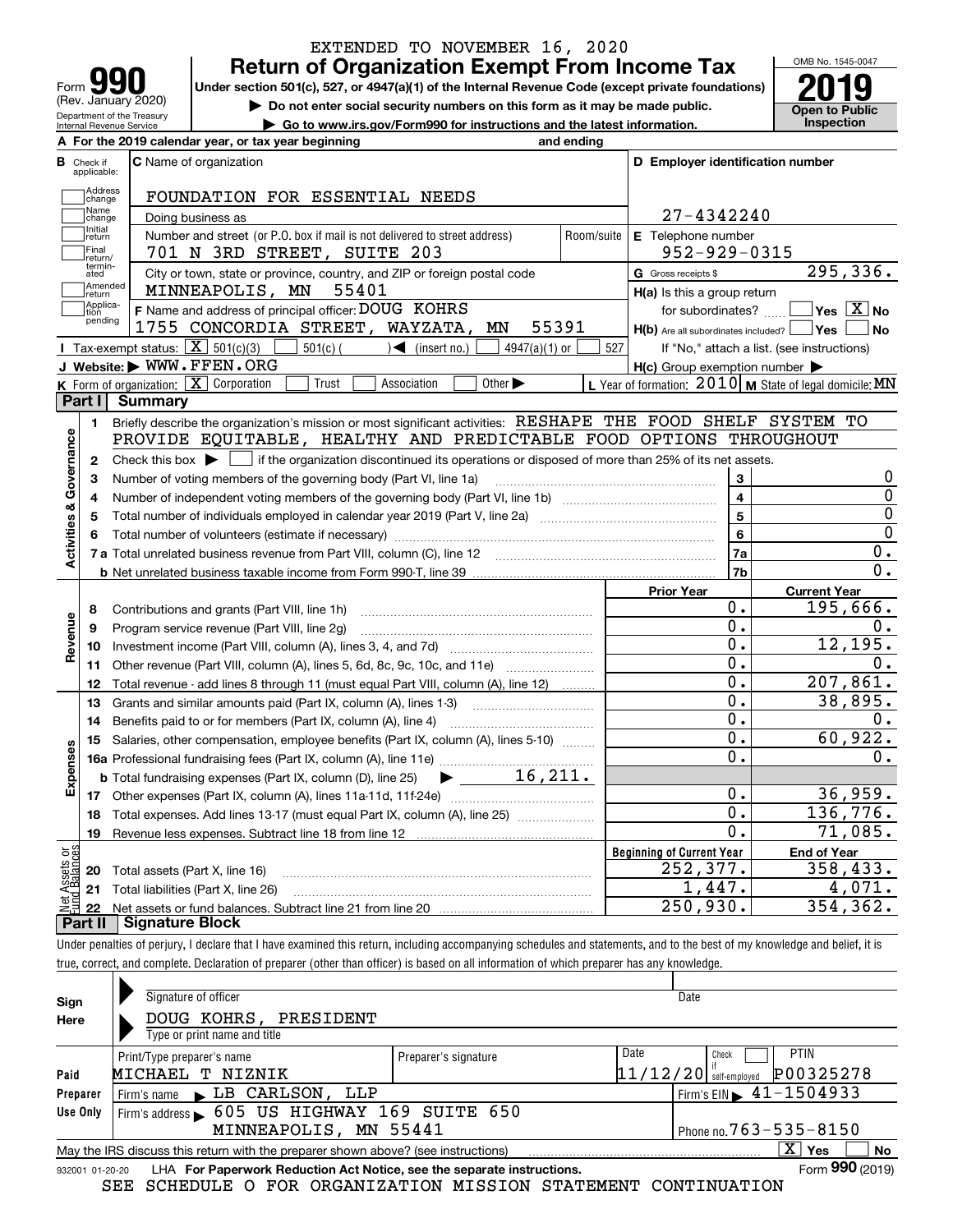|              | FOUNDATION FOR ESSENTIAL NEEDS<br>Form 990 (2019)                                                                                                   | 27-4342240<br>Page 2                                  |  |
|--------------|-----------------------------------------------------------------------------------------------------------------------------------------------------|-------------------------------------------------------|--|
|              | <b>Statement of Program Service Accomplishments</b><br>Part III                                                                                     |                                                       |  |
| 1            |                                                                                                                                                     |                                                       |  |
|              | Briefly describe the organization's mission:<br>TO RESHAPE THE FOOD SHELF SYSTEM TO PROVIDE EQUITABLE, HEALTHY AND                                  |                                                       |  |
|              | PREDICTABLE FOOD OPTIONS THROUGHOUT THE TWIN CITIES METRO AREA AND                                                                                  |                                                       |  |
|              | GREATER MINNESOTA.                                                                                                                                  |                                                       |  |
|              |                                                                                                                                                     |                                                       |  |
| $\mathbf{2}$ | Did the organization undertake any significant program services during the year which were not listed on the                                        |                                                       |  |
|              | prior Form 990 or 990-EZ?                                                                                                                           | $\Box$ Yes $[\overline{\mathrm{X}}]$ No               |  |
|              | If "Yes," describe these new services on Schedule O.                                                                                                |                                                       |  |
| 3            | Did the organization cease conducting, or make significant changes in how it conducts, any program services?                                        | $\overline{\mathsf{Y}}$ es $\overline{\mathsf{X}}$ No |  |
|              | If "Yes," describe these changes on Schedule O.                                                                                                     |                                                       |  |
| 4            | Describe the organization's program service accomplishments for each of its three largest program services, as measured by expenses.                |                                                       |  |
|              | Section 501(c)(3) and 501(c)(4) organizations are required to report the amount of grants and allocations to others, the total expenses, and        |                                                       |  |
| 4a           | revenue, if any, for each program service reported.<br>38, 895. ) (Revenue \$<br>$108$ , $962$ o including grants of \$<br>) (Expenses \$<br>(Code: |                                                       |  |
|              | PROVIDE EQUIPMENT AND SUPPORT TO FOOD SHELVES.                                                                                                      | INCLUDES CONSULTING                                   |  |
|              | SERVICES AND ANALYSIS TO IMPROVE EFFICIENCY AT NO COST TO THE FOOD                                                                                  |                                                       |  |
|              | <b>SHELF</b>                                                                                                                                        |                                                       |  |
|              |                                                                                                                                                     |                                                       |  |
|              |                                                                                                                                                     |                                                       |  |
|              |                                                                                                                                                     |                                                       |  |
|              |                                                                                                                                                     |                                                       |  |
|              |                                                                                                                                                     |                                                       |  |
|              |                                                                                                                                                     |                                                       |  |
|              |                                                                                                                                                     |                                                       |  |
|              |                                                                                                                                                     |                                                       |  |
| 4b           |                                                                                                                                                     |                                                       |  |
|              |                                                                                                                                                     |                                                       |  |
|              |                                                                                                                                                     |                                                       |  |
|              |                                                                                                                                                     |                                                       |  |
|              |                                                                                                                                                     |                                                       |  |
|              |                                                                                                                                                     |                                                       |  |
|              |                                                                                                                                                     |                                                       |  |
|              |                                                                                                                                                     |                                                       |  |
|              |                                                                                                                                                     |                                                       |  |
|              |                                                                                                                                                     |                                                       |  |
|              |                                                                                                                                                     |                                                       |  |
|              |                                                                                                                                                     |                                                       |  |
| 4c           | $\left(\text{Code:}\right)$ $\left(\text{Expenses $}\right)$<br>including grants of \$                                                              | $\qquad \qquad$<br>) (Revenue \$                      |  |
|              |                                                                                                                                                     |                                                       |  |
|              |                                                                                                                                                     |                                                       |  |
|              |                                                                                                                                                     |                                                       |  |
|              |                                                                                                                                                     |                                                       |  |
|              |                                                                                                                                                     |                                                       |  |
|              |                                                                                                                                                     |                                                       |  |
|              |                                                                                                                                                     |                                                       |  |
|              |                                                                                                                                                     |                                                       |  |
|              |                                                                                                                                                     |                                                       |  |
|              |                                                                                                                                                     |                                                       |  |
|              |                                                                                                                                                     |                                                       |  |
| 4d           | Other program services (Describe on Schedule O.)                                                                                                    |                                                       |  |
|              | (Expenses \$<br>including grants of \$<br>(Revenue \$                                                                                               |                                                       |  |
| 4e           | 108,962.<br>Total program service expenses                                                                                                          |                                                       |  |
|              |                                                                                                                                                     | Form 990 (2019)                                       |  |
|              | 932002 01-20-20<br>2                                                                                                                                |                                                       |  |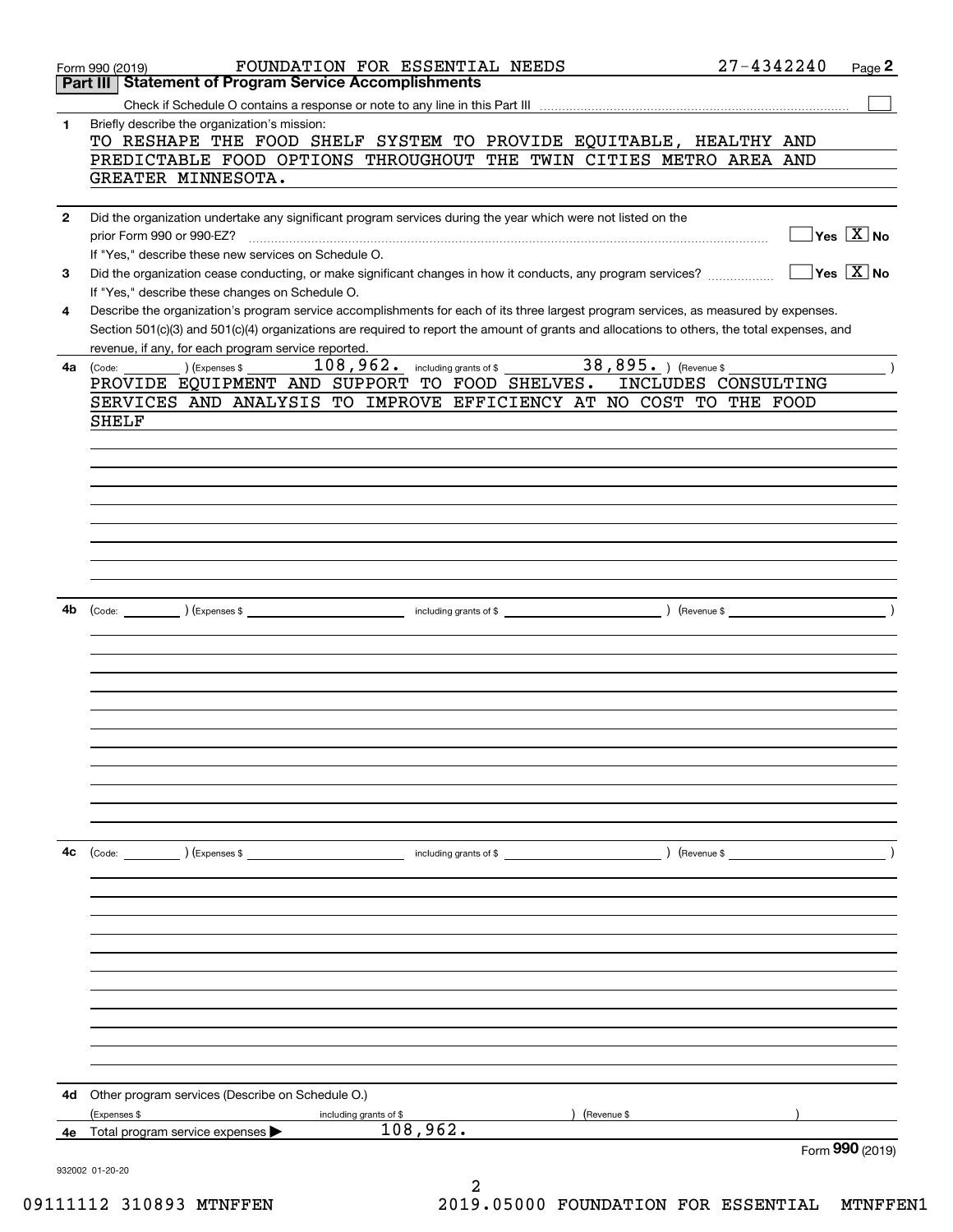| Form 990 (2019) |  |  |
|-----------------|--|--|

Form 990 (2019) FOUNDATION FOR ESSENTIAL NEEDS 27-4342240 <sub>Page</sub> 3<br>**Part IV | Checklist of Required Schedules** 

|     |                                                                                                                                       |                 | Yes $\vert$ No          |                         |
|-----|---------------------------------------------------------------------------------------------------------------------------------------|-----------------|-------------------------|-------------------------|
| 1.  | Is the organization described in section $501(c)(3)$ or $4947(a)(1)$ (other than a private foundation)?                               |                 |                         |                         |
|     |                                                                                                                                       | 1.              | X                       |                         |
| 2   |                                                                                                                                       | $\overline{2}$  | $\overline{\mathbf{x}}$ |                         |
| 3   | Did the organization engage in direct or indirect political campaign activities on behalf of or in opposition to candidates for       |                 |                         |                         |
|     |                                                                                                                                       | 3               |                         | x                       |
| 4   | Section 501(c)(3) organizations. Did the organization engage in lobbying activities, or have a section 501(h) election in effect      |                 |                         |                         |
|     |                                                                                                                                       | 4               |                         | X                       |
| 5   | Is the organization a section 501(c)(4), 501(c)(5), or 501(c)(6) organization that receives membership dues, assessments, or          |                 |                         |                         |
|     |                                                                                                                                       | 5               |                         | X                       |
| 6   | Did the organization maintain any donor advised funds or any similar funds or accounts for which donors have the right to             |                 |                         | x                       |
|     | provide advice on the distribution or investment of amounts in such funds or accounts? If "Yes," complete Schedule D, Part I          | 6               |                         |                         |
| 7   | Did the organization receive or hold a conservation easement, including easements to preserve open space,                             | $\overline{7}$  |                         | X                       |
|     | Did the organization maintain collections of works of art, historical treasures, or other similar assets? If "Yes," complete          |                 |                         |                         |
| 8   |                                                                                                                                       | 8               |                         | X                       |
| 9   | Did the organization report an amount in Part X, line 21, for escrow or custodial account liability, serve as a custodian for         |                 |                         |                         |
|     | amounts not listed in Part X; or provide credit counseling, debt management, credit repair, or debt negotiation services?             |                 |                         |                         |
|     |                                                                                                                                       | 9               |                         | x                       |
| 10  | Did the organization, directly or through a related organization, hold assets in donor-restricted endowments                          |                 |                         |                         |
|     |                                                                                                                                       | 10              |                         | х                       |
| 11  | If the organization's answer to any of the following questions is "Yes," then complete Schedule D, Parts VI, VII, VIII, IX, or X      |                 |                         |                         |
|     | as applicable.                                                                                                                        |                 |                         |                         |
|     | a Did the organization report an amount for land, buildings, and equipment in Part X, line 10? If "Yes." complete Schedule D.         |                 |                         |                         |
|     |                                                                                                                                       | 11a             |                         | x                       |
|     | <b>b</b> Did the organization report an amount for investments - other securities in Part X, line 12, that is 5% or more of its total |                 |                         |                         |
|     |                                                                                                                                       | 11 <sub>b</sub> | X                       |                         |
|     | c Did the organization report an amount for investments - program related in Part X, line 13, that is 5% or more of its total         |                 |                         |                         |
|     |                                                                                                                                       | 11c             |                         | x                       |
|     | d Did the organization report an amount for other assets in Part X, line 15, that is 5% or more of its total assets reported in       |                 |                         |                         |
|     |                                                                                                                                       | 11d             |                         | x                       |
|     | e Did the organization report an amount for other liabilities in Part X, line 25? If "Yes," complete Schedule D, Part X               | 11e             |                         | $\overline{\mathbf{X}}$ |
| f   | Did the organization's separate or consolidated financial statements for the tax year include a footnote that addresses               |                 |                         |                         |
|     | the organization's liability for uncertain tax positions under FIN 48 (ASC 740)? If "Yes," complete Schedule D, Part X                | 11f             |                         | x                       |
|     | 12a Did the organization obtain separate, independent audited financial statements for the tax year? If "Yes," complete               |                 |                         |                         |
|     |                                                                                                                                       | 12a             |                         | x                       |
|     | <b>b</b> Was the organization included in consolidated, independent audited financial statements for the tax year?                    |                 |                         |                         |
|     | If "Yes," and if the organization answered "No" to line 12a, then completing Schedule D, Parts XI and XII is optional                 | 12 <sub>b</sub> |                         | X                       |
| 13  |                                                                                                                                       | 13              |                         | X                       |
| 14a | Did the organization maintain an office, employees, or agents outside of the United States?                                           | <b>14a</b>      |                         | X                       |
|     | <b>b</b> Did the organization have aggregate revenues or expenses of more than \$10,000 from grantmaking, fundraising, business,      |                 |                         |                         |
|     | investment, and program service activities outside the United States, or aggregate foreign investments valued at \$100,000            |                 |                         |                         |
|     |                                                                                                                                       | 14b             |                         | X                       |
| 15  | Did the organization report on Part IX, column (A), line 3, more than \$5,000 of grants or other assistance to or for any             |                 |                         |                         |
|     |                                                                                                                                       | 15              |                         | X                       |
| 16  | Did the organization report on Part IX, column (A), line 3, more than \$5,000 of aggregate grants or other assistance to              |                 |                         |                         |
|     |                                                                                                                                       | 16              |                         | X                       |
| 17  | Did the organization report a total of more than \$15,000 of expenses for professional fundraising services on Part IX,               |                 |                         |                         |
|     |                                                                                                                                       | 17              |                         | X                       |
| 18  | Did the organization report more than \$15,000 total of fundraising event gross income and contributions on Part VIII, lines          |                 |                         |                         |
|     |                                                                                                                                       | 18              |                         | X                       |
| 19  | Did the organization report more than \$15,000 of gross income from gaming activities on Part VIII, line 9a? If "Yes."                |                 |                         |                         |
|     |                                                                                                                                       | 19              |                         | x                       |
|     |                                                                                                                                       | 20a             |                         | $\mathbf x$             |
|     | b If "Yes" to line 20a, did the organization attach a copy of its audited financial statements to this return?                        | 20 <sub>b</sub> |                         |                         |
| 21  | Did the organization report more than \$5,000 of grants or other assistance to any domestic organization or                           |                 |                         |                         |
|     |                                                                                                                                       | 21              | X                       |                         |
|     | 932003 01-20-20                                                                                                                       |                 |                         | Form 990 (2019)         |

3

932003 01-20-20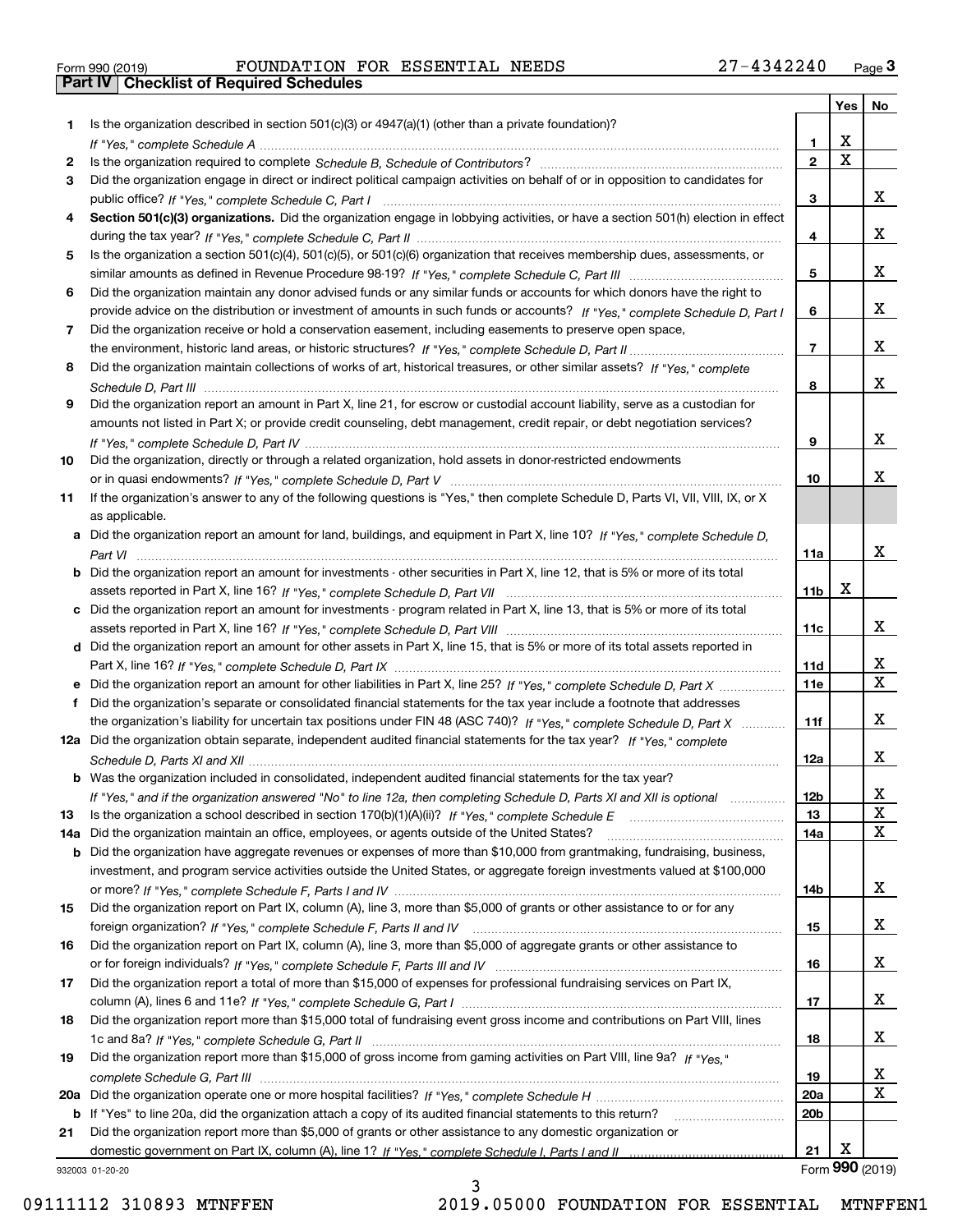| Form 990 (2019) |  |  |
|-----------------|--|--|

Form 990 (2019) FOUNDATION FOR ESSENTIAL NEEDS 27-4342240 <sub>Page</sub> 4<br>**Part IV | Checklist of Required Schedules** <sub>(continued)</sub>

*(continued)*

|               |                                                                                                                                                                                                                                               |                        | Yes | No              |
|---------------|-----------------------------------------------------------------------------------------------------------------------------------------------------------------------------------------------------------------------------------------------|------------------------|-----|-----------------|
| 22            | Did the organization report more than \$5,000 of grants or other assistance to or for domestic individuals on                                                                                                                                 |                        |     |                 |
|               |                                                                                                                                                                                                                                               | 22                     |     | x               |
| 23            | Did the organization answer "Yes" to Part VII, Section A, line 3, 4, or 5 about compensation of the organization's current                                                                                                                    |                        |     |                 |
|               | and former officers, directors, trustees, key employees, and highest compensated employees? If "Yes," complete                                                                                                                                |                        |     |                 |
|               |                                                                                                                                                                                                                                               | 23                     |     | x               |
|               | 24a Did the organization have a tax-exempt bond issue with an outstanding principal amount of more than \$100,000 as of the                                                                                                                   |                        |     |                 |
|               | last day of the year, that was issued after December 31, 2002? If "Yes," answer lines 24b through 24d and complete                                                                                                                            |                        |     |                 |
|               |                                                                                                                                                                                                                                               | 24a                    |     | x               |
|               | <b>b</b> Did the organization invest any proceeds of tax-exempt bonds beyond a temporary period exception?                                                                                                                                    | 24b                    |     |                 |
|               | c Did the organization maintain an escrow account other than a refunding escrow at any time during the year to defease                                                                                                                        |                        |     |                 |
|               | any tax-exempt bonds?                                                                                                                                                                                                                         | 24c                    |     |                 |
|               |                                                                                                                                                                                                                                               | 24d                    |     |                 |
|               | 25a Section 501(c)(3), 501(c)(4), and 501(c)(29) organizations. Did the organization engage in an excess benefit                                                                                                                              |                        |     |                 |
|               |                                                                                                                                                                                                                                               | 25a                    |     | x               |
|               | b Is the organization aware that it engaged in an excess benefit transaction with a disqualified person in a prior year, and                                                                                                                  |                        |     |                 |
|               | that the transaction has not been reported on any of the organization's prior Forms 990 or 990-EZ? If "Yes," complete                                                                                                                         |                        |     |                 |
|               | Schedule L, Part I                                                                                                                                                                                                                            | 25b                    |     | x               |
| 26            | Did the organization report any amount on Part X, line 5 or 22, for receivables from or payables to any current                                                                                                                               |                        |     |                 |
|               | or former officer, director, trustee, key employee, creator or founder, substantial contributor, or 35%                                                                                                                                       |                        |     |                 |
|               |                                                                                                                                                                                                                                               | 26                     |     | x               |
| 27            | Did the organization provide a grant or other assistance to any current or former officer, director, trustee, key employee,                                                                                                                   |                        |     |                 |
|               | creator or founder, substantial contributor or employee thereof, a grant selection committee member, or to a 35% controlled                                                                                                                   |                        |     |                 |
|               |                                                                                                                                                                                                                                               | 27                     |     | x               |
| 28            | entity (including an employee thereof) or family member of any of these persons? If "Yes," complete Schedule L, Part III<br>Was the organization a party to a business transaction with one of the following parties (see Schedule L, Part IV |                        |     |                 |
|               | instructions, for applicable filing thresholds, conditions, and exceptions):                                                                                                                                                                  |                        |     |                 |
|               | a A current or former officer, director, trustee, key employee, creator or founder, or substantial contributor? If                                                                                                                            |                        |     |                 |
|               |                                                                                                                                                                                                                                               |                        |     | x               |
|               |                                                                                                                                                                                                                                               | 28a<br>28 <sub>b</sub> |     | x               |
|               |                                                                                                                                                                                                                                               |                        |     |                 |
|               | c A 35% controlled entity of one or more individuals and/or organizations described in lines 28a or 28b? If                                                                                                                                   | 28c                    |     | x               |
|               |                                                                                                                                                                                                                                               | 29                     |     | X               |
| 29            |                                                                                                                                                                                                                                               |                        |     |                 |
| 30            | Did the organization receive contributions of art, historical treasures, or other similar assets, or qualified conservation                                                                                                                   |                        |     | x               |
|               |                                                                                                                                                                                                                                               | 30                     |     | X               |
| 31            | Did the organization liquidate, terminate, or dissolve and cease operations? If "Yes," complete Schedule N, Part I                                                                                                                            | 31                     |     |                 |
| 32            | Did the organization sell, exchange, dispose of, or transfer more than 25% of its net assets? If "Yes," complete                                                                                                                              |                        |     | x               |
|               |                                                                                                                                                                                                                                               | 32                     |     |                 |
| 33            | Did the organization own 100% of an entity disregarded as separate from the organization under Regulations                                                                                                                                    |                        |     |                 |
|               |                                                                                                                                                                                                                                               | 33                     |     | х               |
| 34            | Was the organization related to any tax-exempt or taxable entity? If "Yes," complete Schedule R, Part II, III, or IV, and                                                                                                                     |                        |     |                 |
|               |                                                                                                                                                                                                                                               | 34                     |     | x               |
|               | 35a Did the organization have a controlled entity within the meaning of section 512(b)(13)?                                                                                                                                                   | <b>35a</b>             |     | x               |
|               | b If "Yes" to line 35a, did the organization receive any payment from or engage in any transaction with a controlled entity                                                                                                                   |                        |     |                 |
|               |                                                                                                                                                                                                                                               | 35b                    |     |                 |
| 36            | Section 501(c)(3) organizations. Did the organization make any transfers to an exempt non-charitable related organization?                                                                                                                    |                        |     |                 |
|               |                                                                                                                                                                                                                                               | 36                     |     | x               |
| 37            | Did the organization conduct more than 5% of its activities through an entity that is not a related organization                                                                                                                              |                        |     |                 |
|               | and that is treated as a partnership for federal income tax purposes? If "Yes," complete Schedule R, Part VI                                                                                                                                  | 37                     |     | x               |
| 38            | Did the organization complete Schedule O and provide explanations in Schedule O for Part VI, lines 11b and 19?                                                                                                                                |                        |     |                 |
| <b>Part V</b> | Note: All Form 990 filers are required to complete Schedule O<br><b>Statements Regarding Other IRS Filings and Tax Compliance</b>                                                                                                             | 38                     | х   |                 |
|               |                                                                                                                                                                                                                                               |                        |     |                 |
|               | Check if Schedule O contains a response or note to any line in this Part V                                                                                                                                                                    |                        |     |                 |
|               |                                                                                                                                                                                                                                               |                        | Yes | No              |
|               | <b>1a</b> Enter the number reported in Box 3 of Form 1096. Enter -0- if not applicable<br>1a<br>0                                                                                                                                             |                        |     |                 |
|               | <b>b</b> Enter the number of Forms W-2G included in line 1a. Enter -0- if not applicable<br>1b                                                                                                                                                |                        |     |                 |
|               | c Did the organization comply with backup withholding rules for reportable payments to vendors and reportable gaming                                                                                                                          |                        |     |                 |
|               | (gambling) winnings to prize winners?                                                                                                                                                                                                         | 1c                     |     |                 |
|               | 932004 01-20-20                                                                                                                                                                                                                               |                        |     | Form 990 (2019) |
|               | 4                                                                                                                                                                                                                                             |                        |     |                 |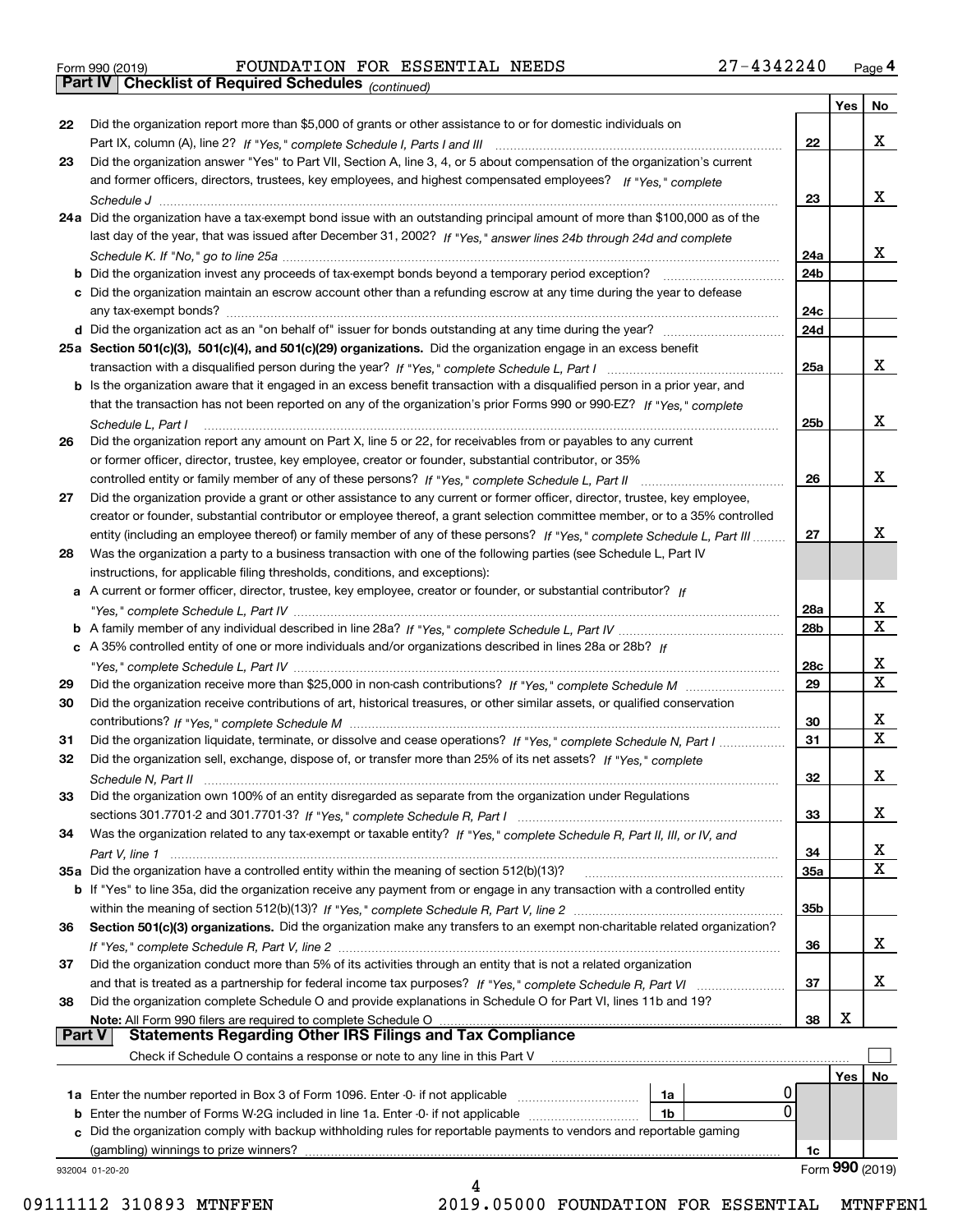|        | 27-4342240<br>FOUNDATION FOR ESSENTIAL NEEDS<br>Form 990 (2019)                                                                                                                                                |                                  |     | $Page$ <sup>5</sup> |
|--------|----------------------------------------------------------------------------------------------------------------------------------------------------------------------------------------------------------------|----------------------------------|-----|---------------------|
| Part V | <b>Statements Regarding Other IRS Filings and Tax Compliance</b><br>(continued)                                                                                                                                |                                  |     |                     |
|        |                                                                                                                                                                                                                |                                  | Yes | No                  |
|        | <b>2a</b> Enter the number of employees reported on Form W-3, Transmittal of Wage and Tax Statements,                                                                                                          |                                  |     |                     |
|        | 0<br>filed for the calendar year ending with or within the year covered by this return<br>2a                                                                                                                   |                                  |     |                     |
|        | <b>b</b> If at least one is reported on line 2a, did the organization file all required federal employment tax returns?                                                                                        | 2 <sub>b</sub>                   |     |                     |
|        | <b>Note:</b> If the sum of lines 1a and 2a is greater than 250, you may be required to $e$ -file (see instructions) <i>manimummmmmm</i>                                                                        |                                  |     |                     |
|        | 3a Did the organization have unrelated business gross income of \$1,000 or more during the year?                                                                                                               | За                               |     | х                   |
|        | b If "Yes," has it filed a Form 990-T for this year? If "No" to line 3b, provide an explanation on Schedule O                                                                                                  | 3b                               |     |                     |
|        | 4a At any time during the calendar year, did the organization have an interest in, or a signature or other authority over, a                                                                                   |                                  |     |                     |
|        | financial account in a foreign country (such as a bank account, securities account, or other financial account)?                                                                                               | 4a                               |     | х                   |
|        | <b>b</b> If "Yes," enter the name of the foreign country $\triangleright$                                                                                                                                      |                                  |     |                     |
|        | See instructions for filing requirements for FinCEN Form 114, Report of Foreign Bank and Financial Accounts (FBAR).                                                                                            |                                  |     |                     |
|        | 5a Was the organization a party to a prohibited tax shelter transaction at any time during the tax year?                                                                                                       | 5а                               |     | х<br>$\mathbf X$    |
|        |                                                                                                                                                                                                                | 5 <sub>b</sub><br>5 <sub>c</sub> |     |                     |
|        | 6a Does the organization have annual gross receipts that are normally greater than \$100,000, and did the organization solicit                                                                                 |                                  |     |                     |
|        | any contributions that were not tax deductible as charitable contributions?                                                                                                                                    | 6a                               |     | x                   |
|        | <b>b</b> If "Yes," did the organization include with every solicitation an express statement that such contributions or gifts                                                                                  |                                  |     |                     |
|        | were not tax deductible?                                                                                                                                                                                       | 6b                               |     |                     |
| 7      | Organizations that may receive deductible contributions under section 170(c).                                                                                                                                  |                                  |     |                     |
|        | a Did the organization receive a payment in excess of \$75 made partly as a contribution and partly for goods and services provided to the payor?                                                              | 7a                               |     | х                   |
| b      | If "Yes," did the organization notify the donor of the value of the goods or services provided?                                                                                                                | 7b                               |     |                     |
|        | c Did the organization sell, exchange, or otherwise dispose of tangible personal property for which it was required                                                                                            |                                  |     |                     |
|        | to file Form 8282?                                                                                                                                                                                             | 7c                               |     | х                   |
|        | 7d<br>d If "Yes," indicate the number of Forms 8282 filed during the year                                                                                                                                      |                                  |     |                     |
|        | Did the organization receive any funds, directly or indirectly, to pay premiums on a personal benefit contract?                                                                                                | 7е                               |     |                     |
| Ť.     | Did the organization, during the year, pay premiums, directly or indirectly, on a personal benefit contract?                                                                                                   | 7f                               |     |                     |
| a      | If the organization received a contribution of qualified intellectual property, did the organization file Form 8899 as required?                                                                               | 7g                               |     |                     |
| h.     | If the organization received a contribution of cars, boats, airplanes, or other vehicles, did the organization file a Form 1098-C?                                                                             | 7h                               |     |                     |
| 8      | Sponsoring organizations maintaining donor advised funds. Did a donor advised fund maintained by the                                                                                                           |                                  |     |                     |
|        | sponsoring organization have excess business holdings at any time during the year?                                                                                                                             | 8                                |     |                     |
| 9      | Sponsoring organizations maintaining donor advised funds.                                                                                                                                                      |                                  |     |                     |
| а      | Did the sponsoring organization make any taxable distributions under section 4966?                                                                                                                             | 9а                               |     |                     |
| b      | Did the sponsoring organization make a distribution to a donor, donor advisor, or related person?                                                                                                              | 9b                               |     |                     |
| 10     | Section 501(c)(7) organizations. Enter:                                                                                                                                                                        |                                  |     |                     |
|        | a Initiation fees and capital contributions included on Part VIII, line 12<br>10a                                                                                                                              |                                  |     |                     |
|        | b Gross receipts, included on Form 990, Part VIII, line 12, for public use of club facilities<br>10b                                                                                                           |                                  |     |                     |
| 11     | Section 501(c)(12) organizations. Enter:                                                                                                                                                                       |                                  |     |                     |
| а      | Gross income from members or shareholders [11] continuum material contracts income from members or shareholders<br>11a                                                                                         |                                  |     |                     |
|        | <b>b</b> Gross income from other sources (Do not net amounts due or paid to other sources against                                                                                                              |                                  |     |                     |
|        | amounts due or received from them.)<br>11b                                                                                                                                                                     |                                  |     |                     |
|        | 12a Section 4947(a)(1) non-exempt charitable trusts. Is the organization filing Form 990 in lieu of Form 1041?                                                                                                 | 12a                              |     |                     |
|        | 12b<br><b>b</b> If "Yes," enter the amount of tax-exempt interest received or accrued during the year <i>manument</i>                                                                                          |                                  |     |                     |
| 13     | Section 501(c)(29) qualified nonprofit health insurance issuers.                                                                                                                                               |                                  |     |                     |
|        | a Is the organization licensed to issue qualified health plans in more than one state?                                                                                                                         | 13a                              |     |                     |
|        | Note: See the instructions for additional information the organization must report on Schedule O.<br><b>b</b> Enter the amount of reserves the organization is required to maintain by the states in which the |                                  |     |                     |
|        | 13b                                                                                                                                                                                                            |                                  |     |                     |
|        | 13с                                                                                                                                                                                                            |                                  |     |                     |
| 14a    | Did the organization receive any payments for indoor tanning services during the tax year?                                                                                                                     | 14a                              |     | X                   |
|        |                                                                                                                                                                                                                | 14b                              |     |                     |
| 15     | Is the organization subject to the section 4960 tax on payment(s) of more than \$1,000,000 in remuneration or                                                                                                  |                                  |     |                     |
|        |                                                                                                                                                                                                                | 15                               |     | х                   |
|        | If "Yes," see instructions and file Form 4720, Schedule N.                                                                                                                                                     |                                  |     |                     |
| 16     | Is the organization an educational institution subject to the section 4968 excise tax on net investment income?<br>.                                                                                           | 16                               |     | x                   |
|        | If "Yes," complete Form 4720, Schedule O.                                                                                                                                                                      |                                  |     |                     |

Form (2019) **990**

932005 01-20-20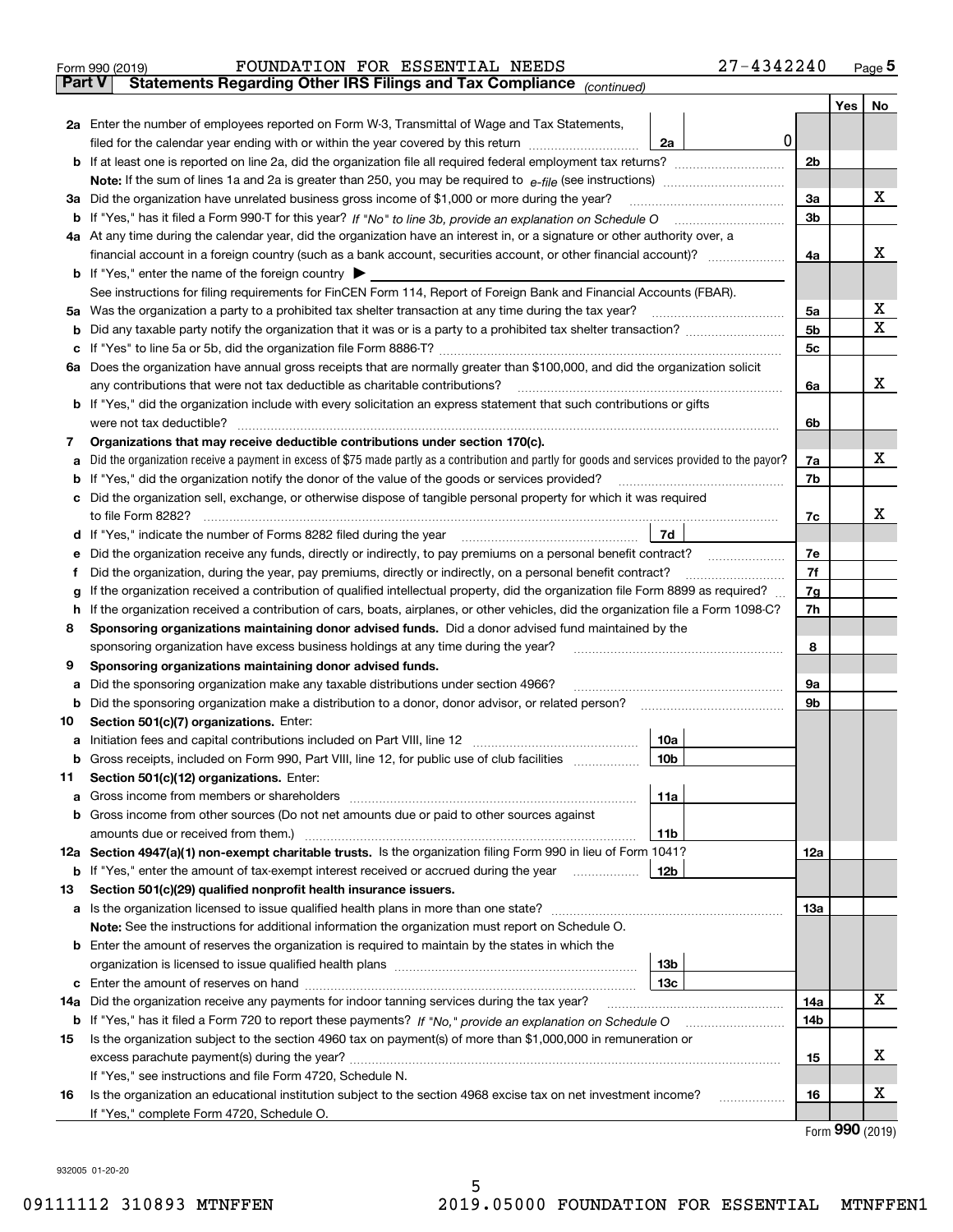| Form 990 (2019) |  |  |
|-----------------|--|--|
|                 |  |  |

FOUNDATION FOR ESSENTIAL NEEDS 27-4342240

*For each "Yes" response to lines 2 through 7b below, and for a "No" response to line 8a, 8b, or 10b below, describe the circumstances, processes, or changes on Schedule O. See instructions.* Form 990 (2019) **FOUNDATION FOR ESSENTIAL NEEDS** 27 – 434 2240 Page 6<br>**Part VI Governance, Management, and Disclosure** For each "Yes" response to lines 2 through 7b below, and for a "No" response

|                 | <b>Section A. Governing Body and Management</b>                                                                                                                       |    |                 | Yes             |             |
|-----------------|-----------------------------------------------------------------------------------------------------------------------------------------------------------------------|----|-----------------|-----------------|-------------|
|                 |                                                                                                                                                                       |    |                 |                 |             |
|                 |                                                                                                                                                                       |    |                 |                 | No          |
|                 | <b>1a</b> Enter the number of voting members of the governing body at the end of the tax year                                                                         | 1a | 0               |                 |             |
|                 | If there are material differences in voting rights among members of the governing body, or if the governing                                                           |    |                 |                 |             |
|                 | body delegated broad authority to an executive committee or similar committee, explain on Schedule O.                                                                 |    |                 |                 |             |
| b               | Enter the number of voting members included on line 1a, above, who are independent                                                                                    | 1b | 0               |                 |             |
| 2               | Did any officer, director, trustee, or key employee have a family relationship or a business relationship with any other                                              |    |                 |                 |             |
|                 | officer, director, trustee, or key employee?                                                                                                                          |    | 2               |                 | X           |
| 3               | Did the organization delegate control over management duties customarily performed by or under the direct supervision                                                 |    |                 |                 |             |
|                 | of officers, directors, trustees, or key employees to a management company or other person?                                                                           |    | 3               |                 | x           |
| 4               | Did the organization make any significant changes to its governing documents since the prior Form 990 was filed?                                                      |    | $\overline{4}$  |                 | $\mathbf X$ |
| 5               |                                                                                                                                                                       |    | 5               |                 | X           |
| 6               | Did the organization have members or stockholders?                                                                                                                    |    | 6               |                 | X           |
| 7a              | Did the organization have members, stockholders, or other persons who had the power to elect or appoint one or                                                        |    |                 |                 |             |
|                 | more members of the governing body?                                                                                                                                   |    | 7a              |                 | x           |
|                 | <b>b</b> Are any governance decisions of the organization reserved to (or subject to approval by) members, stockholders, or                                           |    |                 |                 |             |
|                 | persons other than the governing body?                                                                                                                                |    | 7b              |                 | x           |
| 8               | Did the organization contemporaneously document the meetings held or written actions undertaken during the year by the following:                                     |    |                 |                 |             |
| a               |                                                                                                                                                                       |    | 8а              | X               |             |
| b               |                                                                                                                                                                       |    | 8b              |                 | X           |
| 9               | Is there any officer, director, trustee, or key employee listed in Part VII, Section A, who cannot be reached at the                                                  |    |                 |                 |             |
|                 |                                                                                                                                                                       |    | 9               |                 | x           |
|                 | <b>Section B. Policies</b> (This Section B requests information about policies not required by the Internal Revenue Code.)                                            |    |                 |                 |             |
|                 |                                                                                                                                                                       |    |                 | Yes             | No          |
|                 |                                                                                                                                                                       |    | 10a             |                 | X           |
|                 |                                                                                                                                                                       |    |                 |                 |             |
|                 | <b>b</b> If "Yes," did the organization have written policies and procedures governing the activities of such chapters, affiliates,                                   |    |                 |                 |             |
|                 | and branches to ensure their operations are consistent with the organization's exempt purposes?                                                                       |    | 10 <sub>b</sub> | $\mathbf X$     |             |
|                 | 11a Has the organization provided a complete copy of this Form 990 to all members of its governing body before filing the form?                                       |    | 11a             |                 |             |
| b               | Describe in Schedule O the process, if any, used by the organization to review this Form 990.                                                                         |    |                 |                 |             |
| 12a             |                                                                                                                                                                       |    | 12a             | X               |             |
| b               |                                                                                                                                                                       |    | 12 <sub>b</sub> | X               |             |
| c               | Did the organization regularly and consistently monitor and enforce compliance with the policy? If "Yes." describe                                                    |    |                 |                 |             |
|                 | in Schedule O how this was done measured and contain an account of the state of the state of the state of the                                                         |    | 12c             |                 | x           |
| 13              | Did the organization have a written whistleblower policy?                                                                                                             |    | 13              |                 | X           |
| 14              | Did the organization have a written document retention and destruction policy?                                                                                        |    | 14              |                 | X           |
| 15              | Did the process for determining compensation of the following persons include a review and approval by independent                                                    |    |                 |                 |             |
|                 | persons, comparability data, and contemporaneous substantiation of the deliberation and decision?                                                                     |    |                 |                 |             |
| a               | The organization's CEO, Executive Director, or top management official manufactured content of the organization's CEO, Executive Director, or top management official |    | 15a             |                 | х           |
|                 | <b>b</b> Other officers or key employees of the organization                                                                                                          |    | 15b             |                 | $\mathbf X$ |
|                 | If "Yes" to line 15a or 15b, describe the process in Schedule O (see instructions).                                                                                   |    |                 |                 |             |
|                 | 16a Did the organization invest in, contribute assets to, or participate in a joint venture or similar arrangement with a                                             |    |                 |                 |             |
|                 | taxable entity during the year?                                                                                                                                       |    | 16a             |                 | х           |
|                 | b If "Yes," did the organization follow a written policy or procedure requiring the organization to evaluate its participation                                        |    |                 |                 |             |
|                 | in joint venture arrangements under applicable federal tax law, and take steps to safequard the organization's                                                        |    |                 |                 |             |
|                 | exempt status with respect to such arrangements?                                                                                                                      |    | 16b             |                 |             |
|                 | <b>Section C. Disclosure</b>                                                                                                                                          |    |                 |                 |             |
| 17              | List the states with which a copy of this Form 990 is required to be filed $\triangleright$ MN                                                                        |    |                 |                 |             |
| 18              | Section 6104 requires an organization to make its Forms 1023 (1024 or 1024-A, if applicable), 990, and 990-T (Section 501(c)(3)s only) available                      |    |                 |                 |             |
|                 | for public inspection. Indicate how you made these available. Check all that apply.                                                                                   |    |                 |                 |             |
|                 | $X$ Upon request<br>Another's website<br>Own website<br>Other (explain on Schedule O)                                                                                 |    |                 |                 |             |
| 19              | Describe on Schedule O whether (and if so, how) the organization made its governing documents, conflict of interest policy, and financial                             |    |                 |                 |             |
|                 | statements available to the public during the tax year.                                                                                                               |    |                 |                 |             |
| 20              | State the name, address, and telephone number of the person who possesses the organization's books and records                                                        |    |                 |                 |             |
|                 | MICHAEL T NIZNIK - 763-971-4826                                                                                                                                       |    |                 |                 |             |
|                 |                                                                                                                                                                       |    |                 |                 |             |
|                 |                                                                                                                                                                       |    |                 |                 |             |
| 932006 01-20-20 | 55441<br>605 HWY 169 SUITE 650, MINNEAPOLIS,<br>ΜN                                                                                                                    |    |                 | Form 990 (2019) |             |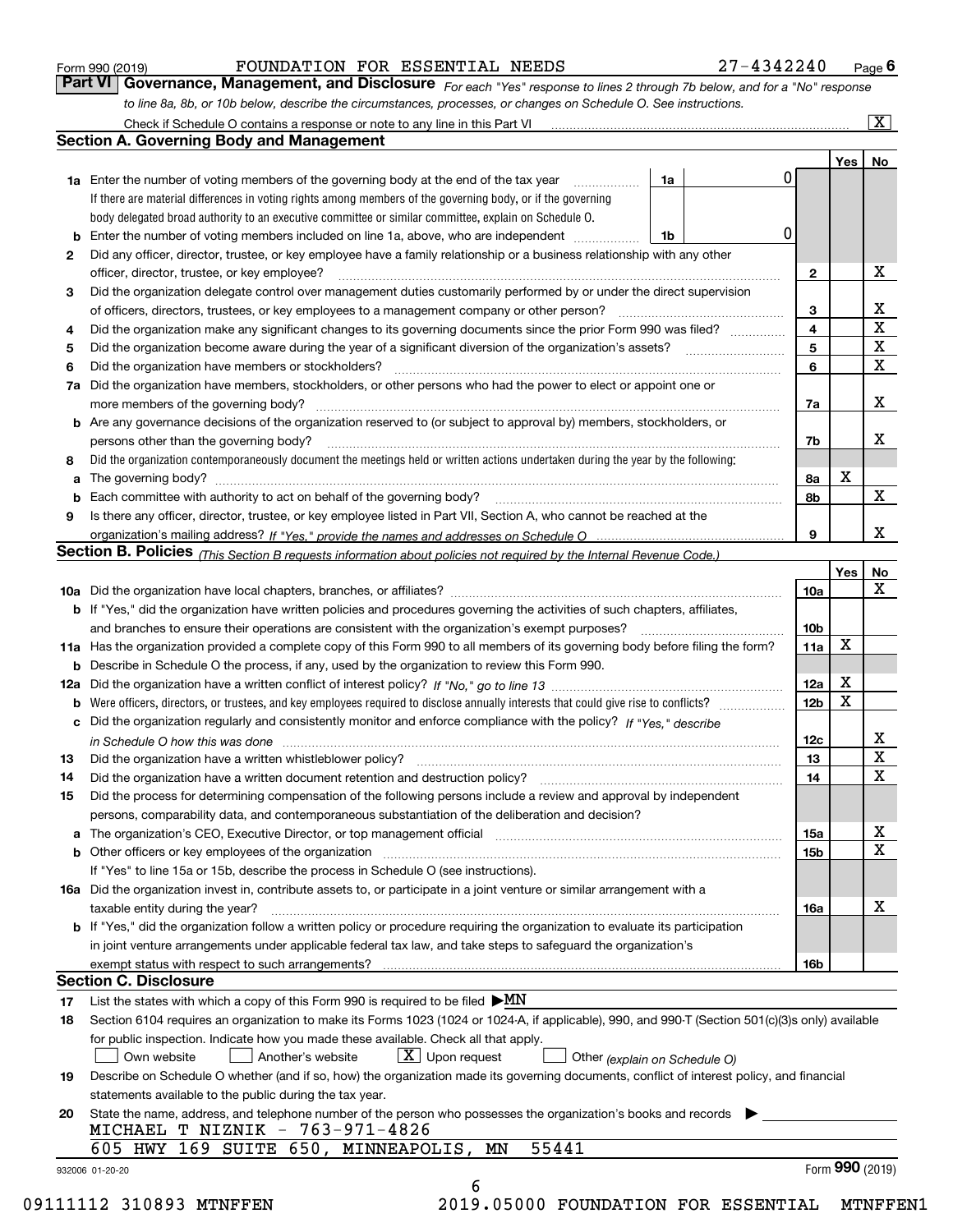$\mathcal{L}^{\text{max}}$ 

**7Part VII Compensation of Officers, Directors, Trustees, Key Employees, Highest Compensated Employees, and Independent Contractors**

Check if Schedule O contains a response or note to any line in this Part VII

**Section A. Officers, Directors, Trustees, Key Employees, and Highest Compensated Employees**

**1a**  Complete this table for all persons required to be listed. Report compensation for the calendar year ending with or within the organization's tax year. **•** List all of the organization's current officers, directors, trustees (whether individuals or organizations), regardless of amount of compensation.

Enter -0- in columns (D), (E), and (F) if no compensation was paid.

 $\bullet$  List all of the organization's  $\,$ current key employees, if any. See instructions for definition of "key employee."

**•** List the organization's five current highest compensated employees (other than an officer, director, trustee, or key employee) who received reportable compensation (Box 5 of Form W-2 and/or Box 7 of Form 1099-MISC) of more than \$100,000 from the organization and any related organizations.

**•** List all of the organization's former officers, key employees, and highest compensated employees who received more than \$100,000 of reportable compensation from the organization and any related organizations.

**former directors or trustees**  ¥ List all of the organization's that received, in the capacity as a former director or trustee of the organization, more than \$10,000 of reportable compensation from the organization and any related organizations.

See instructions for the order in which to list the persons above.

Check this box if neither the organization nor any related organization compensated any current officer, director, or trustee.  $\mathcal{L}^{\text{max}}$ 

| (A)                          | (B)                      | (C)                                     |                      |                         |              |                                  |        | (D)             | (E)             | (F)                         |
|------------------------------|--------------------------|-----------------------------------------|----------------------|-------------------------|--------------|----------------------------------|--------|-----------------|-----------------|-----------------------------|
| Name and title               | Average                  | Position<br>(do not check more than one |                      |                         |              |                                  |        | Reportable      | Reportable      | Estimated                   |
|                              | hours per                |                                         |                      |                         |              | box, unless person is both an    |        | compensation    | compensation    | amount of                   |
|                              | week                     |                                         |                      |                         |              | officer and a director/trustee)  |        | from            | from related    | other                       |
|                              | (list any                |                                         |                      |                         |              |                                  |        | the             | organizations   | compensation                |
|                              | hours for                |                                         |                      |                         |              |                                  |        | organization    | (W-2/1099-MISC) | from the                    |
|                              | related<br>organizations |                                         |                      |                         |              |                                  |        | (W-2/1099-MISC) |                 | organization<br>and related |
|                              | below                    |                                         |                      |                         |              |                                  |        |                 |                 | organizations               |
|                              | line)                    | ndividual trustee or director           | nstitutional trustee | Officer                 | Key employee | Highest compensated<br> employee | Former |                 |                 |                             |
| (1)<br><b>JESSICA RAUSCH</b> | 1.00                     |                                         |                      |                         |              |                                  |        |                 |                 |                             |
| <b>DIRECTOR</b>              |                          | $\mathbf x$                             |                      |                         |              |                                  |        | 0.              | $\mathbf{0}$ .  | $0_{.}$                     |
| (2)<br>SUSAN GILLMAN         | 12.00                    |                                         |                      |                         |              |                                  |        |                 |                 |                             |
| <b>DIRECTOR</b>              |                          | $\mathbf X$                             |                      |                         |              |                                  |        | 0.              | $\mathbf{0}$ .  | $\mathbf 0$ .               |
| DAVE SUMNICHT<br>(3)         | 8.00                     |                                         |                      |                         |              |                                  |        |                 |                 |                             |
| <b>DIRECTOR</b>              |                          | $\mathbf x$                             |                      |                         |              |                                  |        | 0.              | $\mathbf 0$ .   | $0_{.}$                     |
| (4)<br>SHAYE MANDLE          | 1.00                     |                                         |                      |                         |              |                                  |        |                 |                 |                             |
| <b>DIRECTOR</b>              |                          | $\overline{\textbf{X}}$                 |                      |                         |              |                                  |        | 0.              | $\mathbf 0$ .   | $\mathbf 0$ .               |
| KATE BURGGRAFF<br>(5)        | 32.00                    |                                         |                      |                         |              |                                  |        |                 |                 |                             |
| EXECUTIVE DIRECTOR           |                          | $\rm X$                                 |                      |                         |              |                                  |        | 56,872.         | $\mathbf 0$ .   | $0_{.}$                     |
| ANDREA KISH-BAILEY<br>(6)    | $\overline{2.00}$        |                                         |                      |                         |              |                                  |        |                 |                 |                             |
| <b>DIRECTOR</b>              |                          | $\mathbf X$                             |                      |                         |              |                                  |        | 0.              | $\mathbf 0$ .   | $0_{.}$                     |
| HALEY NELSON<br>(7)          | 2.00                     |                                         |                      |                         |              |                                  |        |                 |                 |                             |
| <b>DIRECTOR</b>              |                          | $\overline{\mathbf{X}}$                 |                      |                         |              |                                  |        | 0.              | 0.              | $\mathbf 0$ .               |
| DOUG KOHRS<br>(8)            | 8.00                     |                                         |                      |                         |              |                                  |        |                 |                 |                             |
| PRESIDENT                    |                          |                                         |                      | $\overline{\mathbf{X}}$ |              |                                  |        | 0.              | $\mathbf 0$ .   | $0_{.}$                     |
| (9)<br>CAROLYN KOHRS         | 14.00                    |                                         |                      |                         |              |                                  |        |                 |                 |                             |
| <b>SECRETARY</b>             |                          |                                         |                      | $\rm X$                 |              |                                  |        | 0.              | $\mathbf 0$ .   | $0_{.}$                     |
| (10) MICHAEL T NIZNIK        | 2.00                     |                                         |                      |                         |              |                                  |        |                 |                 |                             |
| <b>TREASURER</b>             |                          |                                         |                      | $\rm X$                 |              |                                  |        | 0.              | 0.              | 0.                          |
|                              |                          |                                         |                      |                         |              |                                  |        |                 |                 |                             |
|                              |                          |                                         |                      |                         |              |                                  |        |                 |                 |                             |
|                              |                          |                                         |                      |                         |              |                                  |        |                 |                 |                             |
|                              |                          |                                         |                      |                         |              |                                  |        |                 |                 |                             |
|                              |                          |                                         |                      |                         |              |                                  |        |                 |                 |                             |
|                              |                          |                                         |                      |                         |              |                                  |        |                 |                 |                             |
|                              |                          |                                         |                      |                         |              |                                  |        |                 |                 |                             |
|                              |                          |                                         |                      |                         |              |                                  |        |                 |                 |                             |
|                              |                          |                                         |                      |                         |              |                                  |        |                 |                 |                             |
|                              |                          |                                         |                      |                         |              |                                  |        |                 |                 |                             |
|                              |                          |                                         |                      |                         |              |                                  |        |                 |                 |                             |
|                              |                          |                                         |                      |                         |              |                                  |        |                 |                 |                             |
|                              |                          |                                         |                      |                         |              |                                  |        |                 |                 |                             |

7

932007 01-20-20

Form (2019) **990**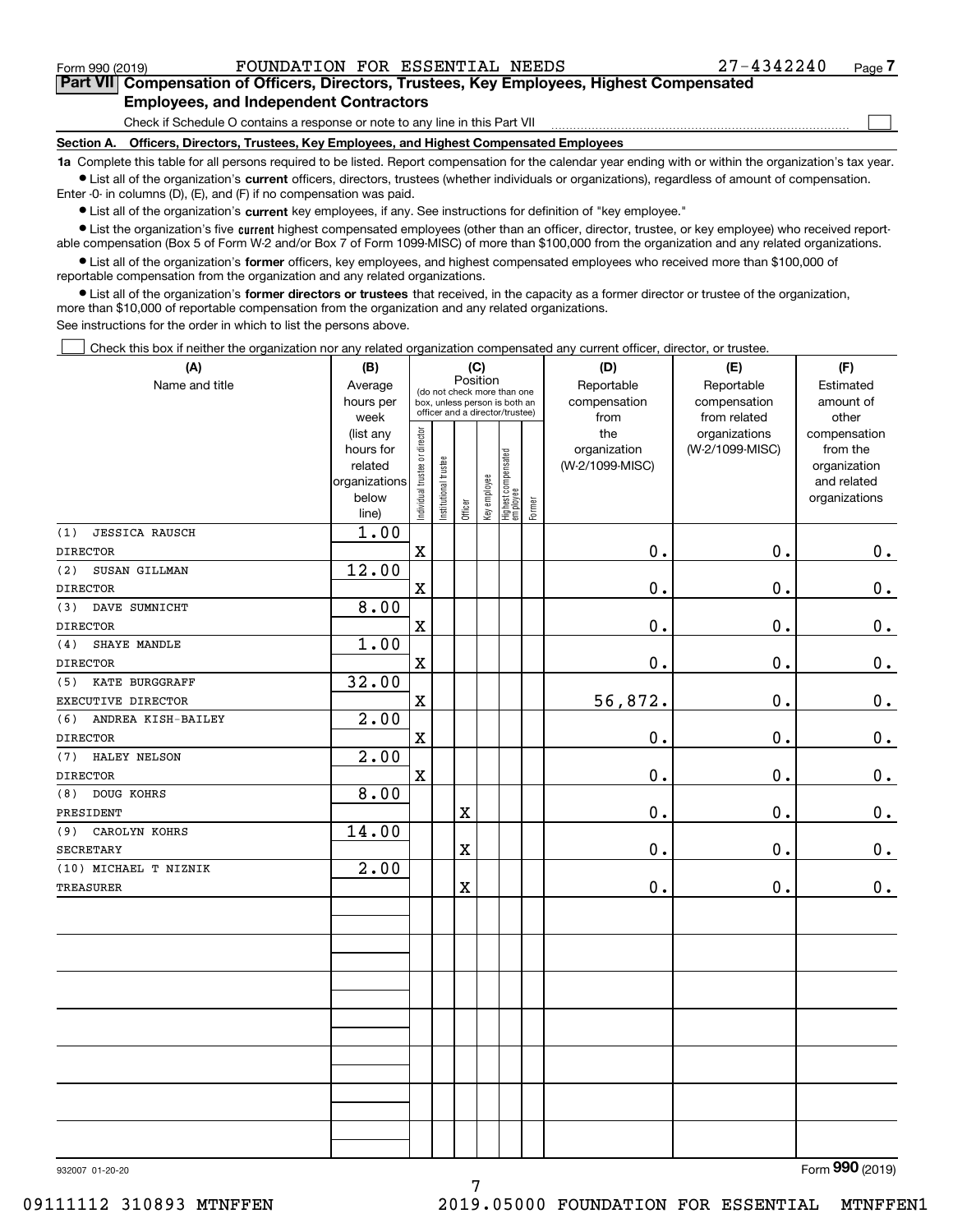| FOUNDATION FOR ESSENTIAL NEEDS<br>Form 990 (2019) |                                                                                                                                                                                                                                                                     |                                                                      |                                |                       |                                                                                                                    |              |                                 |        |                                           | 27-4342240                                        |                                            |     |                                                                          | Page 8                                        |
|---------------------------------------------------|---------------------------------------------------------------------------------------------------------------------------------------------------------------------------------------------------------------------------------------------------------------------|----------------------------------------------------------------------|--------------------------------|-----------------------|--------------------------------------------------------------------------------------------------------------------|--------------|---------------------------------|--------|-------------------------------------------|---------------------------------------------------|--------------------------------------------|-----|--------------------------------------------------------------------------|-----------------------------------------------|
| <b>Part VII</b>                                   | Section A. Officers, Directors, Trustees, Key Employees, and Highest Compensated Employees (continued)                                                                                                                                                              |                                                                      |                                |                       |                                                                                                                    |              |                                 |        |                                           |                                                   |                                            |     |                                                                          |                                               |
|                                                   | (A)<br>Name and title                                                                                                                                                                                                                                               | (B)<br>Average<br>hours per<br>week                                  |                                |                       | (C)<br>Position<br>(do not check more than one<br>box, unless person is both an<br>officer and a director/trustee) |              |                                 |        | (D)<br>Reportable<br>compensation<br>from | (E)<br>Reportable<br>compensation<br>from related |                                            |     | (F)<br>Estimated<br>amount of<br>other                                   |                                               |
|                                                   |                                                                                                                                                                                                                                                                     | (list any<br>hours for<br>related<br>organizations<br>below<br>line) | Individual trustee or director | Institutional trustee | Officer                                                                                                            | Key employee | Highest compensated<br>employee | Former | the<br>organization<br>(W-2/1099-MISC)    | organizations<br>(W-2/1099-MISC)                  |                                            |     | compensation<br>from the<br>organization<br>and related<br>organizations |                                               |
|                                                   |                                                                                                                                                                                                                                                                     |                                                                      |                                |                       |                                                                                                                    |              |                                 |        |                                           |                                                   |                                            |     |                                                                          |                                               |
|                                                   |                                                                                                                                                                                                                                                                     |                                                                      |                                |                       |                                                                                                                    |              |                                 |        |                                           |                                                   |                                            |     |                                                                          |                                               |
|                                                   |                                                                                                                                                                                                                                                                     |                                                                      |                                |                       |                                                                                                                    |              |                                 |        |                                           |                                                   |                                            |     |                                                                          |                                               |
|                                                   |                                                                                                                                                                                                                                                                     |                                                                      |                                |                       |                                                                                                                    |              |                                 |        |                                           |                                                   |                                            |     |                                                                          |                                               |
|                                                   |                                                                                                                                                                                                                                                                     |                                                                      |                                |                       |                                                                                                                    |              |                                 |        |                                           |                                                   |                                            |     |                                                                          |                                               |
|                                                   |                                                                                                                                                                                                                                                                     |                                                                      |                                |                       |                                                                                                                    |              |                                 |        |                                           |                                                   |                                            |     |                                                                          |                                               |
|                                                   |                                                                                                                                                                                                                                                                     |                                                                      |                                |                       |                                                                                                                    |              |                                 |        |                                           |                                                   |                                            |     |                                                                          |                                               |
| c<br>d                                            | 1b Subtotal<br>Total from continuation sheets to Part VII, Section A<br>Total (add lines 1b and 1c).                                                                                                                                                                |                                                                      |                                |                       |                                                                                                                    |              |                                 |        | 56,872.<br>0.<br>56,872.                  |                                                   | 0.<br>$\overline{0}$ .<br>$\overline{0}$ . |     |                                                                          | $0$ .<br>$\overline{0}$ .<br>$\overline{0}$ . |
| 2                                                 | Total number of individuals (including but not limited to those listed above) who received more than \$100,000 of reportable<br>compensation from the organization $\blacktriangleright$                                                                            |                                                                      |                                |                       |                                                                                                                    |              |                                 |        |                                           |                                                   |                                            |     |                                                                          | 0                                             |
| з                                                 | Did the organization list any former officer, director, trustee, key employee, or highest compensated employee on                                                                                                                                                   |                                                                      |                                |                       |                                                                                                                    |              |                                 |        |                                           |                                                   |                                            | З   | Yes                                                                      | No<br>x                                       |
| 4                                                 | line 1a? If "Yes," complete Schedule J for such individual manufactured contained and the Yes," complete Schedule J for such individual<br>For any individual listed on line 1a, is the sum of reportable compensation and other compensation from the organization |                                                                      |                                |                       |                                                                                                                    |              |                                 |        |                                           |                                                   |                                            | 4   |                                                                          | x                                             |
| 5                                                 | Did any person listed on line 1a receive or accrue compensation from any unrelated organization or individual for services<br><b>Section B. Independent Contractors</b>                                                                                             |                                                                      |                                |                       |                                                                                                                    |              |                                 |        |                                           |                                                   |                                            | 5   |                                                                          | x                                             |
| 1                                                 | Complete this table for your five highest compensated independent contractors that received more than \$100,000 of compensation from                                                                                                                                |                                                                      |                                |                       |                                                                                                                    |              |                                 |        |                                           |                                                   |                                            |     |                                                                          |                                               |
|                                                   | the organization. Report compensation for the calendar year ending with or within the organization's tax year.<br>(A)<br>Name and business address                                                                                                                  |                                                                      |                                | <b>NONE</b>           |                                                                                                                    |              |                                 |        | (B)<br>Description of services            |                                                   |                                            | (C) | Compensation                                                             |                                               |
|                                                   |                                                                                                                                                                                                                                                                     |                                                                      |                                |                       |                                                                                                                    |              |                                 |        |                                           |                                                   |                                            |     |                                                                          |                                               |
|                                                   |                                                                                                                                                                                                                                                                     |                                                                      |                                |                       |                                                                                                                    |              |                                 |        |                                           |                                                   |                                            |     |                                                                          |                                               |
|                                                   |                                                                                                                                                                                                                                                                     |                                                                      |                                |                       |                                                                                                                    |              |                                 |        |                                           |                                                   |                                            |     |                                                                          |                                               |
|                                                   |                                                                                                                                                                                                                                                                     |                                                                      |                                |                       |                                                                                                                    |              |                                 |        |                                           |                                                   |                                            |     |                                                                          |                                               |
| 2                                                 | Total number of independent contractors (including but not limited to those listed above) who received more than<br>\$100,000 of compensation from the organization                                                                                                 |                                                                      |                                |                       |                                                                                                                    | 0            |                                 |        |                                           |                                                   |                                            |     | Form 990 (2019)                                                          |                                               |
|                                                   |                                                                                                                                                                                                                                                                     |                                                                      |                                |                       |                                                                                                                    |              |                                 |        |                                           |                                                   |                                            |     |                                                                          |                                               |

932008 01-20-20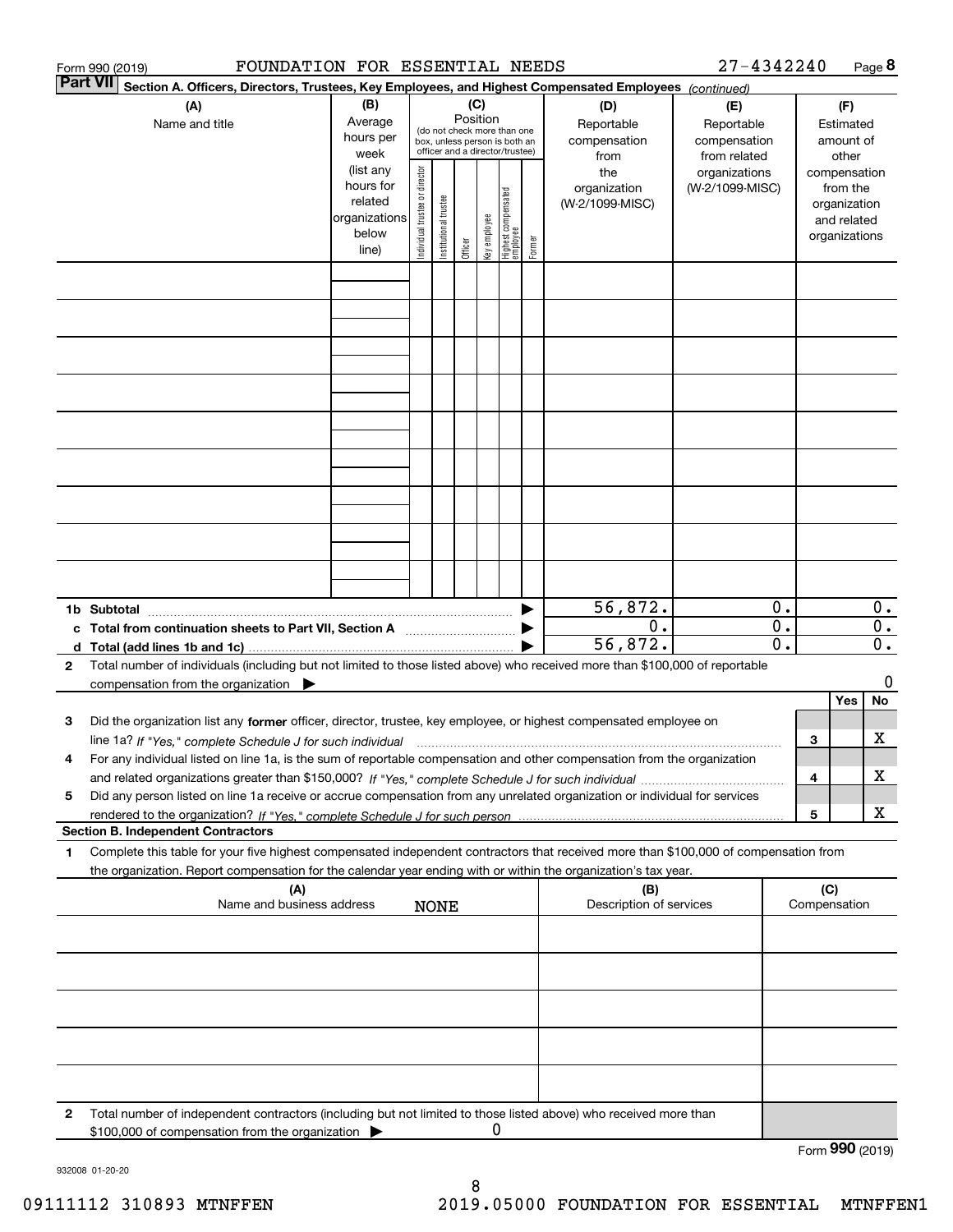|                                                           |                  |     | Form 990 (2019)                                                                                                       |                                                                          |                        | FOUNDATION FOR ESSENTIAL NEEDS |                      |                                              | 27-4342240                                      | Page 9                                    |
|-----------------------------------------------------------|------------------|-----|-----------------------------------------------------------------------------------------------------------------------|--------------------------------------------------------------------------|------------------------|--------------------------------|----------------------|----------------------------------------------|-------------------------------------------------|-------------------------------------------|
|                                                           | <b>Part VIII</b> |     | <b>Statement of Revenue</b>                                                                                           |                                                                          |                        |                                |                      |                                              |                                                 |                                           |
|                                                           |                  |     | Check if Schedule O contains a response or note to any line in this Part VIII                                         |                                                                          |                        |                                |                      |                                              |                                                 |                                           |
|                                                           |                  |     |                                                                                                                       |                                                                          |                        |                                | (A)<br>Total revenue | (B)<br>Related or exempt<br>function revenue | $\overline{C}$<br>Unrelated<br>business revenue | (D)<br>Revenue excluded<br>from tax under |
|                                                           |                  |     |                                                                                                                       |                                                                          |                        |                                |                      |                                              |                                                 | sections 512 - 514                        |
| Contributions, Gifts, Grants<br>and Other Similar Amounts |                  |     | 1 a Federated campaigns                                                                                               | 1a                                                                       |                        |                                |                      |                                              |                                                 |                                           |
|                                                           |                  |     | <b>b</b> Membership dues                                                                                              | 1 <sub>b</sub><br>$\ldots \ldots \ldots \ldots \ldots$<br>1 <sub>c</sub> |                        |                                |                      |                                              |                                                 |                                           |
|                                                           |                  | с   | Fundraising events<br>d Related organizations                                                                         | 1 <sub>d</sub>                                                           |                        |                                |                      |                                              |                                                 |                                           |
|                                                           |                  |     | e Government grants (contributions)                                                                                   | 1e                                                                       |                        |                                |                      |                                              |                                                 |                                           |
|                                                           |                  |     | f All other contributions, gifts, grants, and                                                                         |                                                                          |                        |                                |                      |                                              |                                                 |                                           |
|                                                           |                  |     | similar amounts not included above                                                                                    | 1f                                                                       |                        | 195,666.                       |                      |                                              |                                                 |                                           |
|                                                           |                  |     | Noncash contributions included in lines 1a-1f                                                                         |                                                                          | $1g$ \$                |                                |                      |                                              |                                                 |                                           |
|                                                           |                  |     |                                                                                                                       |                                                                          |                        |                                | 195,666.             |                                              |                                                 |                                           |
|                                                           |                  |     |                                                                                                                       |                                                                          |                        | <b>Business Code</b>           |                      |                                              |                                                 |                                           |
|                                                           |                  | 2 a | <u> 1989 - Johann Barn, amerikansk politiker (d. 1989)</u>                                                            |                                                                          |                        |                                |                      |                                              |                                                 |                                           |
| Program Service<br>Revenue                                |                  | b   | <u> 1989 - Johann John Stone, meil in der Stone aus der Stone aus der Stone aus der Stone aus der Stone aus der S</u> |                                                                          |                        |                                |                      |                                              |                                                 |                                           |
|                                                           |                  | c   | <u> 1989 - Johann Stein, fransk politik (d. 1989)</u>                                                                 |                                                                          |                        |                                |                      |                                              |                                                 |                                           |
|                                                           |                  | d   | <u> 1989 - Johann Barbara, martxa alemaniar a</u>                                                                     |                                                                          |                        |                                |                      |                                              |                                                 |                                           |
|                                                           |                  | е   |                                                                                                                       |                                                                          |                        |                                |                      |                                              |                                                 |                                           |
|                                                           |                  | f   |                                                                                                                       |                                                                          |                        |                                |                      |                                              |                                                 |                                           |
|                                                           |                  | a   |                                                                                                                       |                                                                          |                        | $\blacktriangleright$          |                      |                                              |                                                 |                                           |
|                                                           | 3                |     | Investment income (including dividends, interest, and                                                                 |                                                                          |                        |                                |                      |                                              |                                                 |                                           |
|                                                           |                  |     |                                                                                                                       |                                                                          |                        |                                | 5,874.               |                                              |                                                 | 5,874.                                    |
|                                                           | 4                |     | Income from investment of tax-exempt bond proceeds                                                                    |                                                                          |                        |                                |                      |                                              |                                                 |                                           |
|                                                           | 5                |     |                                                                                                                       | (i) Real                                                                 |                        |                                |                      |                                              |                                                 |                                           |
|                                                           |                  |     |                                                                                                                       |                                                                          |                        | (ii) Personal                  |                      |                                              |                                                 |                                           |
|                                                           |                  |     | 6 a Gross rents<br>.                                                                                                  | 6a                                                                       |                        |                                |                      |                                              |                                                 |                                           |
|                                                           |                  | b   | Less: rental expenses                                                                                                 | 6 <sub>b</sub>                                                           |                        |                                |                      |                                              |                                                 |                                           |
|                                                           |                  | c   | Rental income or (loss)                                                                                               | 6c                                                                       |                        |                                |                      |                                              |                                                 |                                           |
|                                                           |                  |     | d Net rental income or (loss)<br>7 a Gross amount from sales of                                                       | (i) Securities                                                           |                        | (ii) Other                     |                      |                                              |                                                 |                                           |
|                                                           |                  |     | assets other than inventory                                                                                           | 93,796.<br>7a                                                            |                        |                                |                      |                                              |                                                 |                                           |
|                                                           |                  |     | <b>b</b> Less: cost or other basis                                                                                    |                                                                          |                        |                                |                      |                                              |                                                 |                                           |
|                                                           |                  |     | and sales expenses                                                                                                    | $7b$ 87, 475.                                                            |                        |                                |                      |                                              |                                                 |                                           |
| venue                                                     |                  |     | c Gain or (loss)                                                                                                      | 7c                                                                       | 6,321.                 |                                |                      |                                              |                                                 |                                           |
|                                                           |                  |     |                                                                                                                       |                                                                          |                        |                                | 6,321.               |                                              |                                                 | 6,321.                                    |
| Other Re                                                  |                  |     | 8 a Gross income from fundraising events (not                                                                         |                                                                          |                        |                                |                      |                                              |                                                 |                                           |
|                                                           |                  |     |                                                                                                                       |                                                                          |                        |                                |                      |                                              |                                                 |                                           |
|                                                           |                  |     | contributions reported on line 1c). See                                                                               |                                                                          |                        |                                |                      |                                              |                                                 |                                           |
|                                                           |                  |     |                                                                                                                       |                                                                          | 8a                     |                                |                      |                                              |                                                 |                                           |
|                                                           |                  |     | <b>b</b> Less: direct expenses                                                                                        |                                                                          | 8b                     |                                |                      |                                              |                                                 |                                           |
|                                                           |                  |     | c Net income or (loss) from fundraising events                                                                        |                                                                          |                        | .                              |                      |                                              |                                                 |                                           |
|                                                           |                  |     | 9 a Gross income from gaming activities. See                                                                          |                                                                          |                        |                                |                      |                                              |                                                 |                                           |
|                                                           |                  |     |                                                                                                                       |                                                                          | 9а                     |                                |                      |                                              |                                                 |                                           |
|                                                           |                  |     |                                                                                                                       |                                                                          | 9 <sub>b</sub>         |                                |                      |                                              |                                                 |                                           |
|                                                           |                  |     | c Net income or (loss) from gaming activities                                                                         |                                                                          |                        |                                |                      |                                              |                                                 |                                           |
|                                                           |                  |     | 10 a Gross sales of inventory, less returns                                                                           |                                                                          |                        |                                |                      |                                              |                                                 |                                           |
|                                                           |                  |     |                                                                                                                       |                                                                          | 10a<br>10 <sub>b</sub> |                                |                      |                                              |                                                 |                                           |
|                                                           |                  |     | <b>b</b> Less: cost of goods sold                                                                                     |                                                                          |                        |                                |                      |                                              |                                                 |                                           |
|                                                           |                  |     | c Net income or (loss) from sales of inventory                                                                        |                                                                          |                        | <b>Business Code</b>           |                      |                                              |                                                 |                                           |
|                                                           | 11 a             |     |                                                                                                                       |                                                                          |                        |                                |                      |                                              |                                                 |                                           |
|                                                           |                  | b   |                                                                                                                       |                                                                          |                        |                                |                      |                                              |                                                 |                                           |
| Revenue                                                   |                  | c   |                                                                                                                       |                                                                          |                        |                                |                      |                                              |                                                 |                                           |
| Miscellaneous                                             |                  |     |                                                                                                                       |                                                                          |                        |                                |                      |                                              |                                                 |                                           |
|                                                           |                  |     |                                                                                                                       |                                                                          |                        | ▶                              |                      |                                              |                                                 |                                           |
|                                                           | 12               |     |                                                                                                                       |                                                                          |                        |                                | 207,861.             | 0.                                           | 0.1                                             | 12, 195.                                  |
| 932009 01-20-20                                           |                  |     |                                                                                                                       |                                                                          |                        |                                |                      |                                              |                                                 | Form 990 (2019)                           |

932009 01-20-20

9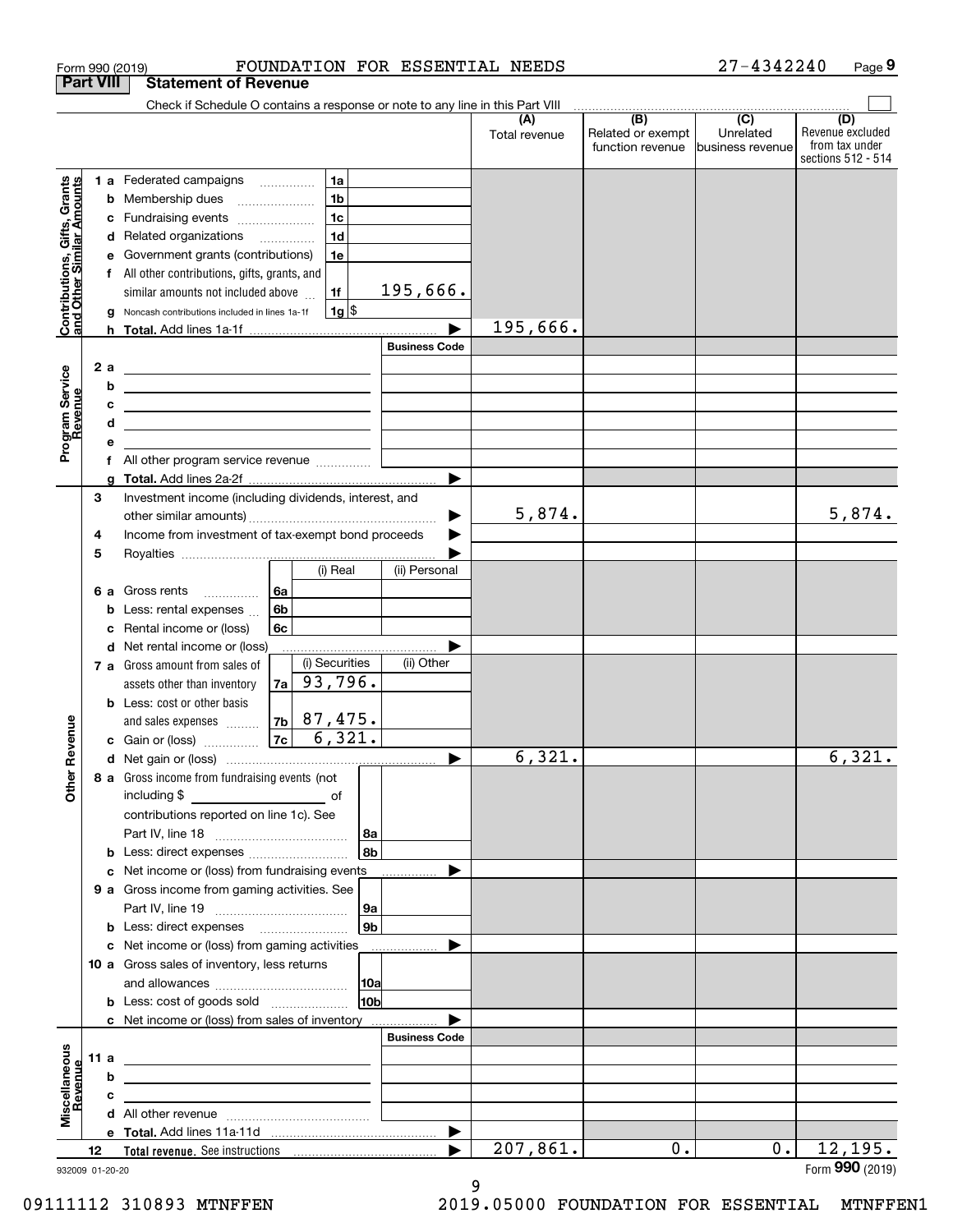Form 990 (2019) FOUNDATION FOR ESSENTIAL NEEDS 27-4342240 Page **Part IX Statement of Functional Expenses**

*Section 501(c)(3) and 501(c)(4) organizations must complete all columns. All other organizations must complete column (A).*

|    | Check if Schedule O contains a response or note to any line in this Part IX                                                                                                                                |                 |                                    |                                           |                                |
|----|------------------------------------------------------------------------------------------------------------------------------------------------------------------------------------------------------------|-----------------|------------------------------------|-------------------------------------------|--------------------------------|
|    | Do not include amounts reported on lines 6b,<br>7b, 8b, 9b, and 10b of Part VIII.                                                                                                                          | Total expenses  | (B)<br>Program service<br>expenses | (C)<br>Management and<br>general expenses | (D)<br>Fundraising<br>expenses |
| 1  | Grants and other assistance to domestic organizations                                                                                                                                                      |                 |                                    |                                           |                                |
|    | and domestic governments. See Part IV, line 21                                                                                                                                                             | 38,895.         | 38,895.                            |                                           |                                |
| 2  | Grants and other assistance to domestic                                                                                                                                                                    |                 |                                    |                                           |                                |
|    | individuals. See Part IV, line 22                                                                                                                                                                          |                 |                                    |                                           |                                |
| 3  | Grants and other assistance to foreign                                                                                                                                                                     |                 |                                    |                                           |                                |
|    | organizations, foreign governments, and foreign                                                                                                                                                            |                 |                                    |                                           |                                |
|    | individuals. See Part IV, lines 15 and 16                                                                                                                                                                  |                 |                                    |                                           |                                |
| 4  | Benefits paid to or for members                                                                                                                                                                            |                 |                                    |                                           |                                |
| 5  | Compensation of current officers, directors,                                                                                                                                                               |                 |                                    |                                           |                                |
|    | trustees, and key employees                                                                                                                                                                                | 56,872.         | 40,560.                            | 4,003.                                    | 12, 309.                       |
| 6  | Compensation not included above to disqualified                                                                                                                                                            |                 |                                    |                                           |                                |
|    | persons (as defined under section 4958(f)(1)) and                                                                                                                                                          |                 |                                    |                                           |                                |
|    | persons described in section 4958(c)(3)(B)                                                                                                                                                                 | 4,000.          | 3,600.                             | 200.                                      | 200.                           |
| 7  |                                                                                                                                                                                                            |                 |                                    |                                           |                                |
| 8  | Pension plan accruals and contributions (include<br>section 401(k) and 403(b) employer contributions)                                                                                                      |                 |                                    |                                           |                                |
| 9  |                                                                                                                                                                                                            | 50.             | 35.                                | 10.                                       | $\overline{5}$ .               |
| 10 |                                                                                                                                                                                                            |                 |                                    |                                           |                                |
| 11 | Fees for services (nonemployees):                                                                                                                                                                          |                 |                                    |                                           |                                |
| a  |                                                                                                                                                                                                            |                 |                                    |                                           |                                |
| b  |                                                                                                                                                                                                            |                 |                                    |                                           |                                |
| c  |                                                                                                                                                                                                            | 2,720.          | 1,904.                             | 544.                                      | 272.                           |
| d  |                                                                                                                                                                                                            |                 |                                    |                                           |                                |
| е  | Professional fundraising services. See Part IV, line 17                                                                                                                                                    |                 |                                    |                                           |                                |
| f  | Investment management fees                                                                                                                                                                                 | 3,695.          | 2,587.                             | 738.                                      | 370.                           |
| g  | Other. (If line 11g amount exceeds 10% of line 25,                                                                                                                                                         |                 |                                    |                                           |                                |
|    | column (A) amount, list line 11g expenses on Sch O.)                                                                                                                                                       |                 |                                    |                                           |                                |
| 12 |                                                                                                                                                                                                            | 13,926.         | 9,748.                             | 2,785.                                    | <u>1,393.</u>                  |
| 13 |                                                                                                                                                                                                            | 2,277.          | 1,594.                             | 455.                                      | $\overline{228}$ .             |
| 14 |                                                                                                                                                                                                            |                 |                                    |                                           |                                |
| 15 |                                                                                                                                                                                                            |                 |                                    |                                           |                                |
| 16 |                                                                                                                                                                                                            | 10,484.<br>966. | $\overline{7,339}$ .<br>676.       | <u>2,097.</u><br>193.                     | 1,048.<br>97.                  |
| 17 | Travel                                                                                                                                                                                                     |                 |                                    |                                           |                                |
| 18 | Payments of travel or entertainment expenses<br>for any federal, state, or local public officials                                                                                                          |                 |                                    |                                           |                                |
| 19 | Conferences, conventions, and meetings                                                                                                                                                                     |                 |                                    |                                           |                                |
| 20 | Interest                                                                                                                                                                                                   |                 |                                    |                                           |                                |
| 21 |                                                                                                                                                                                                            |                 |                                    |                                           |                                |
| 22 | Depreciation, depletion, and amortization                                                                                                                                                                  |                 |                                    |                                           |                                |
| 23 | Insurance                                                                                                                                                                                                  | 1,200.          | 840.                               | 240.                                      | 120.                           |
| 24 | Other expenses. Itemize expenses not covered<br>above (List miscellaneous expenses on line 24e. If<br>line 24e amount exceeds 10% of line 25, column (A)<br>amount, list line 24e expenses on Schedule O.) |                 |                                    |                                           |                                |
| a  | <b>DEVELOPMENT</b>                                                                                                                                                                                         | 1,691.          | 1,184.                             | 338.                                      | 169.                           |
| b  |                                                                                                                                                                                                            |                 |                                    |                                           |                                |
| с  | <u> 1989 - Johann Barbara, martin amerikan basar dan berasal dalam basa dalam basar dalam basar dalam basa dalam</u>                                                                                       |                 |                                    |                                           |                                |
| d  | <u> 1989 - Johann Stein, marwolaethau a bhann an t-Albann an t-Albann an t-Albann an t-Albann an t-Albann an t-Alb</u>                                                                                     |                 |                                    |                                           |                                |
|    |                                                                                                                                                                                                            |                 |                                    |                                           |                                |
| 25 | Total functional expenses. Add lines 1 through 24e                                                                                                                                                         | 136,776.        | 108,962.                           | 11,603.                                   | 16, 211.                       |
| 26 | <b>Joint costs.</b> Complete this line only if the organization                                                                                                                                            |                 |                                    |                                           |                                |
|    | reported in column (B) joint costs from a combined                                                                                                                                                         |                 |                                    |                                           |                                |
|    | educational campaign and fundraising solicitation.<br>Check here $\blacktriangleright$<br>if following SOP 98-2 (ASC 958-720)                                                                              |                 |                                    |                                           |                                |
|    |                                                                                                                                                                                                            |                 |                                    |                                           |                                |

10

932010 01-20-20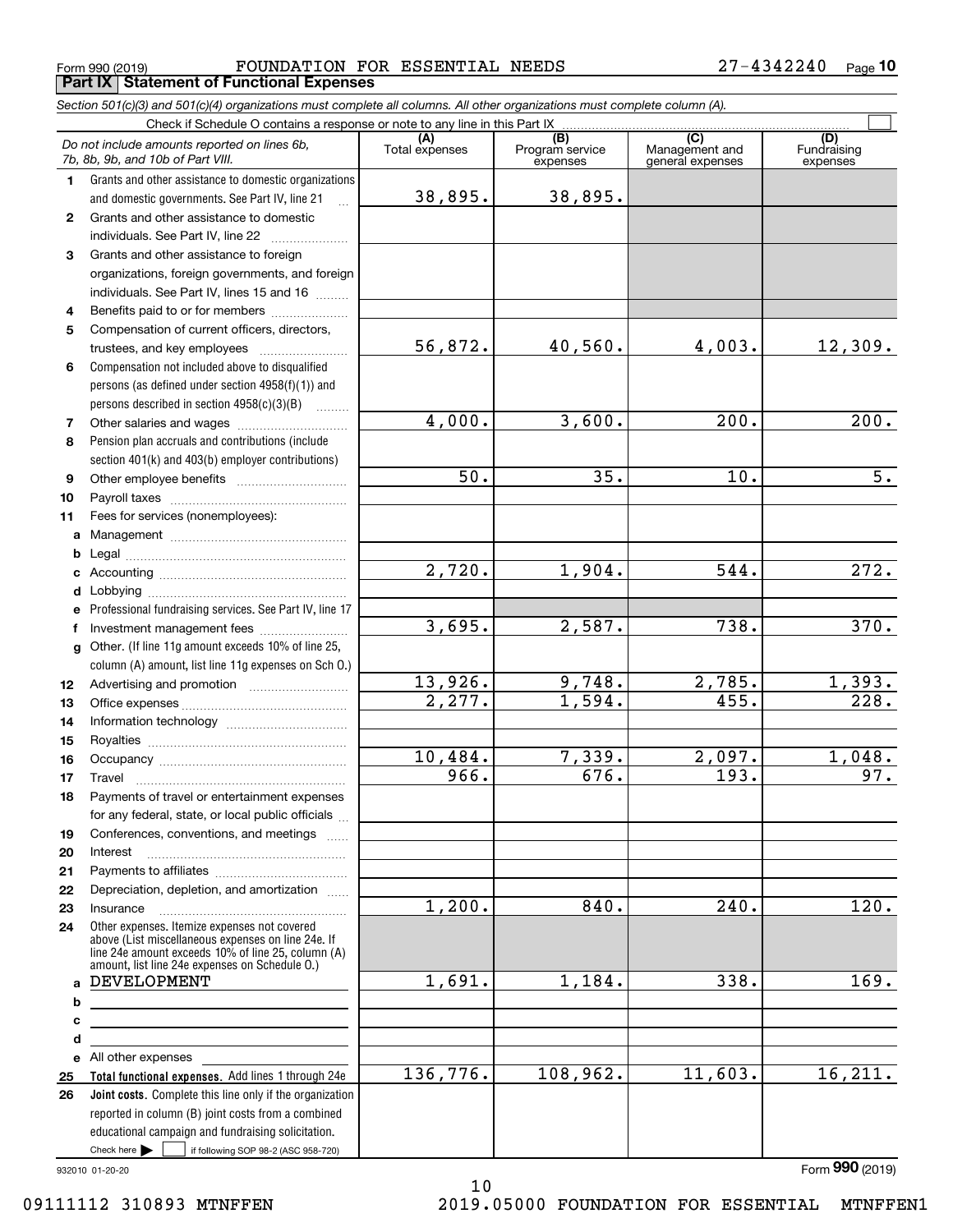**10c11121314151617181920212223242526b** Less: accumulated depreciation  $\ldots$  **10b Total assets.**  Add lines 1 through 15 (must equal line 33) **Total liabilities.**  Add lines 17 through 25 **Organizations that follow FASB ASC 958, check here** | X **and complete lines 27, 28, 32, and 33. 2728Organizations that do not follow FASB ASC 958, check here** | **and complete lines 29 through 33. 2930313233**Investments - publicly traded securities ~~~~~~~~~~~~~~~~~~~ Investments - other securities. See Part IV, line 11 ~~~~~~~~~~~~~~ Investments - program-related. See Part IV, line 11 ~~~~~~~~~~~~~Intangible assets ~~~~~~~~~~~~~~~~~~~~~~~~~~~~~~ Other assets. See Part IV, line 11 ~~~~~~~~~~~~~~~~~~~~~~ Accounts payable and accrued expenses ~~~~~~~~~~~~~~~~~~ Grants payable ~~~~~~~~~~~~~~~~~~~~~~~~~~~~~~~ Deferred revenue ~~~~~~~~~~~~~~~~~~~~~~~~~~~~~~ Tax-exempt bond liabilities …………………………………………………………… Escrow or custodial account liability. Complete Part IV of Schedule D Loans and other payables to any current or former officer, director, trustee, key employee, creator or founder, substantial contributor, or 35% controlled entity or family member of any of these persons ~~~~~~~~~Secured mortgages and notes payable to unrelated third parties **Fig. 1.1.1.1.1.1.1.1.1.1.** Unsecured notes and loans payable to unrelated third parties  $\ldots$ Other liabilities (including federal income tax, payables to related third parties, and other liabilities not included on lines 17-24). Complete Part X of Schedule D ~~~~~~~~~~~~~~~~~~~~~~~~~~~~~~~ Net assets without donor restrictions ~~~~~~~~~~~~~~~~~~~~ Net assets with donor restrictions ~~~~~~~~~~~~~~~~~~~~~~ Capital stock or trust principal, or current funds ~~~~~~~~~~~~~~~Paid-in or capital surplus, or land, building, or equipment fund Retained earnings, endowment, accumulated income, or other funds Total net assets or fund balances ~~~~~~~~~~~~~~~~~~~~~~ Total liabilities and net assets/fund balances Form (2019) **990** $252,377.$  16 358,433.  $1,447.$   $17$   $4,071.$  $1,447. |26 | 4,071.$  $250,930. |27|$  354,362.  $250,930.$   $354,362.$  $252,377.$  33 358,433.  $199,061.$   $12$  204,887.

11

### Form 990 (2019) FOUNDATION FOR ESSENTIAL NEEDS 27-4342240 Page

**3** Pledges and grants receivable, net  $\ldots$  **multimes contained and grants receivable**, net **multimes contained and grants receivable**, net **multimes contained and grants receivable** 

trustee, key employee, creator or founder, substantial contributor, or 35% controlled entity or family member of any of these persons ~~~~~~~~~ Loans and other receivables from other disqualified persons (as defined under section 4958(f)(1)), and persons described in section 4958(c)(3)(B) Notes and loans receivable, net ~~~~~~~~~~~~~~~~~~~~~~~ Inventories for sale or use ~~~~~~~~~~~~~~~~~~~~~~~~~~Prepaid expenses and deferred charges ~~~~~~~~~~~~~~~~~~

Cash - non-interest-bearing ~~~~~~~~~~~~~~~~~~~~~~~~~ Savings and temporary cash investments ~~~~~~~~~~~~~~~~~~

Accounts receivable, net ~~~~~~~~~~~~~~~~~~~~~~~~~~

Check if Schedule O contains a response or note to any line in this Part X

**5**Loans and other receivables from any current or former officer, director,

**10a**Land, buildings, and equipment: cost or other

basis. Complete Part VI of Schedule D www.ptimes.

 $53,316.$  1 10,455.

**(A) (B)**

Beginning of year | | End of year

**5**

 $\mathcal{L}^{\text{max}}$ 

8,100.

34,991.

**12**

**Part X** Balance Sheet

**4**

**6**

**789**

**Assets**

**232425**

**Liabilities**

iabilities

**26**

**2728**

**Net Assets or Fund Balances**

Net Assets or Fund Balances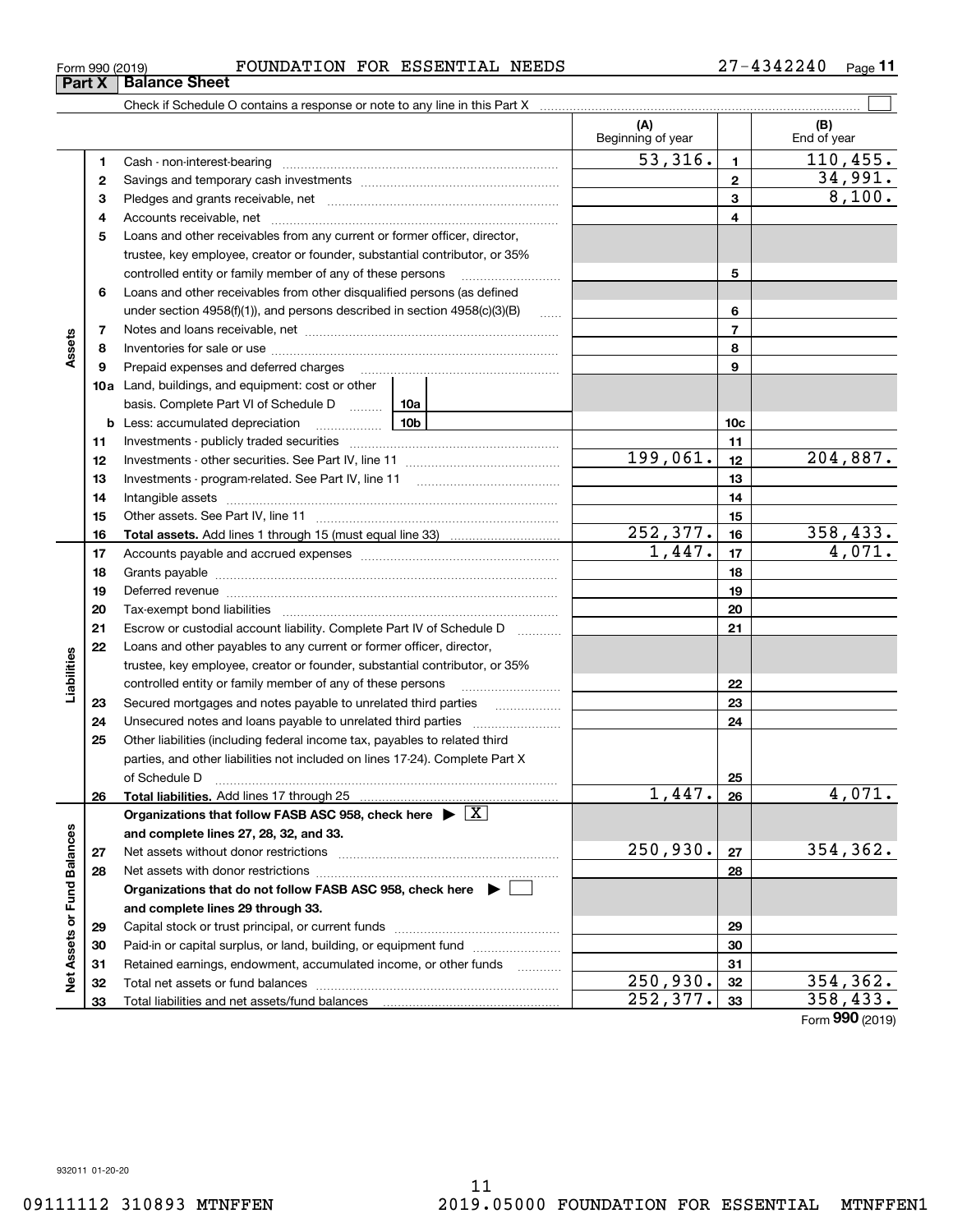|    | FOUNDATION FOR ESSENTIAL NEEDS<br>Form 990 (2019)                                                                                                                                                                              | 27-4342240     |                |         | Page 12   |
|----|--------------------------------------------------------------------------------------------------------------------------------------------------------------------------------------------------------------------------------|----------------|----------------|---------|-----------|
|    | Part XI<br><b>Reconciliation of Net Assets</b>                                                                                                                                                                                 |                |                |         |           |
|    |                                                                                                                                                                                                                                |                |                |         |           |
|    |                                                                                                                                                                                                                                |                |                |         |           |
| 1  |                                                                                                                                                                                                                                | $\mathbf{1}$   | 207,861.       |         |           |
| 2  |                                                                                                                                                                                                                                | $\overline{2}$ | 136,776.       |         |           |
| з  | Revenue less expenses. Subtract line 2 from line 1                                                                                                                                                                             | 3              |                | 71,085. |           |
| 4  |                                                                                                                                                                                                                                | 4              | 250,930.       |         |           |
| 5  |                                                                                                                                                                                                                                | 5              |                | 32,347. |           |
| 6  |                                                                                                                                                                                                                                | 6              |                |         |           |
| 7  |                                                                                                                                                                                                                                | $\overline{7}$ |                |         |           |
| 8  | Prior period adjustments manufactured content and all the content of the content of the content of the content of the content of the content of the content of the content of the content of the content of the content of the | 8              |                |         |           |
| 9  | Other changes in net assets or fund balances (explain on Schedule O)                                                                                                                                                           | 9              |                |         | 0.        |
| 10 | Net assets or fund balances at end of year. Combine lines 3 through 9 (must equal Part X, line 32,                                                                                                                             |                |                |         |           |
|    |                                                                                                                                                                                                                                | 10             | 354,362.       |         |           |
|    | Part XII Financial Statements and Reporting                                                                                                                                                                                    |                |                |         |           |
|    |                                                                                                                                                                                                                                |                |                |         |           |
|    |                                                                                                                                                                                                                                |                |                | Yes     | <b>No</b> |
| 1. | $\boxed{\text{X}}$ Accrual<br>Accounting method used to prepare the Form 990: <u>[</u> Cash<br>Other                                                                                                                           |                |                |         |           |
|    | If the organization changed its method of accounting from a prior year or checked "Other," explain in Schedule O.                                                                                                              |                |                |         |           |
|    | 2a Were the organization's financial statements compiled or reviewed by an independent accountant?                                                                                                                             |                | 2a             |         | Χ         |
|    | If "Yes," check a box below to indicate whether the financial statements for the year were compiled or reviewed on a                                                                                                           |                |                |         |           |
|    | separate basis, consolidated basis, or both:                                                                                                                                                                                   |                |                |         |           |
|    | Separate basis<br><b>Both consolidated and separate basis</b><br>Consolidated basis                                                                                                                                            |                |                |         |           |
|    | <b>b</b> Were the organization's financial statements audited by an independent accountant?                                                                                                                                    |                | 2 <sub>b</sub> |         | Χ         |
|    | If "Yes," check a box below to indicate whether the financial statements for the year were audited on a separate basis,                                                                                                        |                |                |         |           |
|    | consolidated basis, or both:                                                                                                                                                                                                   |                |                |         |           |
|    | Separate basis<br>Consolidated basis<br>Both consolidated and separate basis                                                                                                                                                   |                |                |         |           |
|    | c If "Yes" to line 2a or 2b, does the organization have a committee that assumes responsibility for oversight of the audit,                                                                                                    |                |                |         |           |
|    |                                                                                                                                                                                                                                |                | 2c             |         |           |
|    | If the organization changed either its oversight process or selection process during the tax year, explain on Schedule O.                                                                                                      |                |                |         |           |
|    | 3a As a result of a federal award, was the organization required to undergo an audit or audits as set forth in the Single Audit                                                                                                |                |                |         |           |
|    |                                                                                                                                                                                                                                |                | За             |         | x         |
|    | b If "Yes," did the organization undergo the required audit or audits? If the organization did not undergo the required audit                                                                                                  |                |                |         |           |
|    | or audits, explain why on Schedule O and describe any steps taken to undergo such audits [11] our manuscription why on Schedule O and describe any steps taken to undergo such audits                                          |                | 3b             | nnn.    |           |
|    |                                                                                                                                                                                                                                |                |                |         |           |

Form (2019) **990**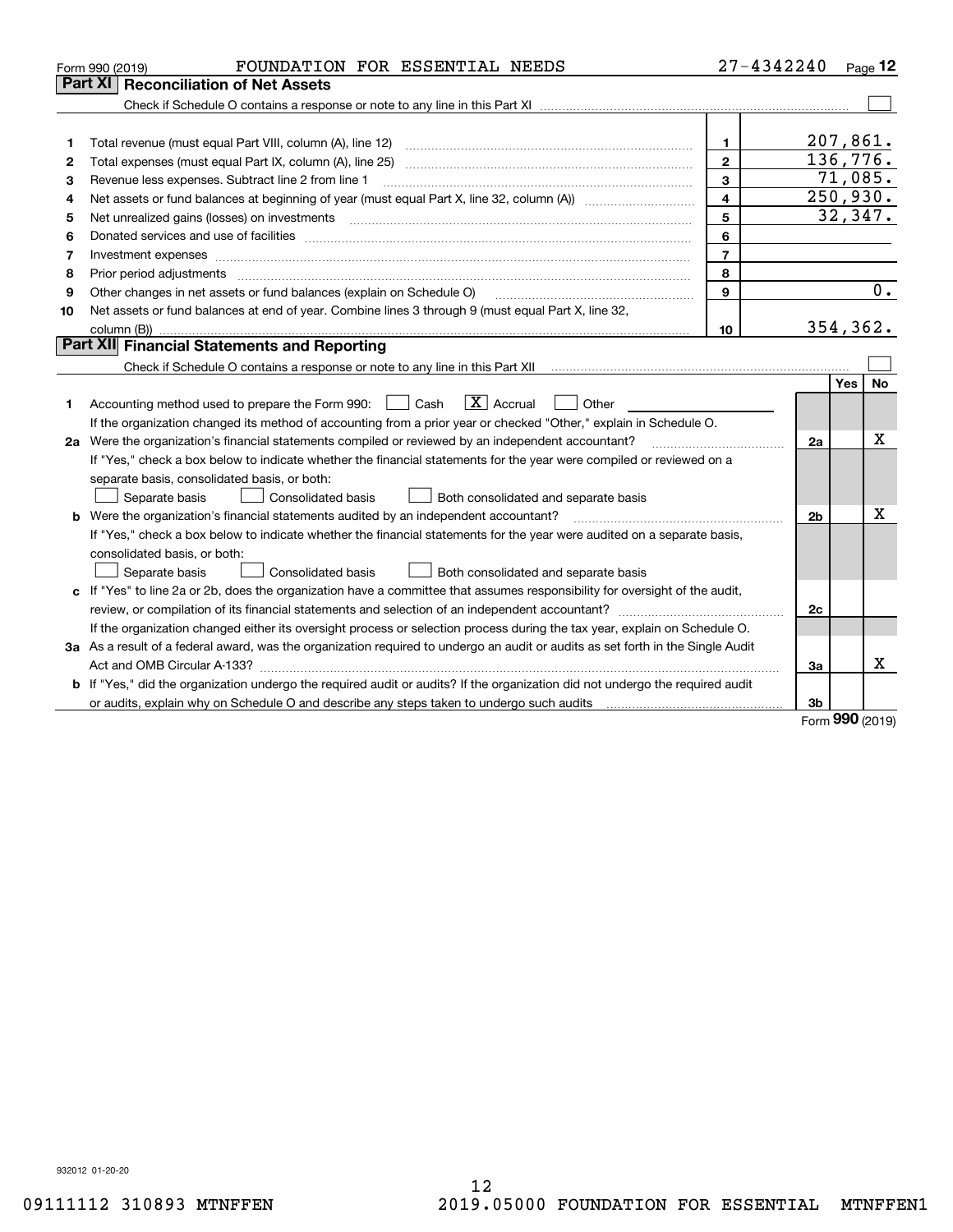| <b>SCHEDULE A</b> |
|-------------------|
|-------------------|

Department of the Treasury Internal Revenue Service

**(Form 990 or 990-EZ)**

# **Public Charity Status and Public Support**

**Complete if the organization is a section 501(c)(3) organization or a section 4947(a)(1) nonexempt charitable trust. | Attach to Form 990 or Form 990-EZ.** 

| $\blacktriangleright$ Attuon to Form over or Form over EE.               |
|--------------------------------------------------------------------------|
| ▶ Go to www.irs.gov/Form990 for instructions and the latest information. |

| OMB No 1545-0047                    |
|-------------------------------------|
| 2019                                |
| <b>Open to Public</b><br>Inspection |

|  | Name of the organization |
|--|--------------------------|
|--|--------------------------|

|       |                     | Name of the organization                                                                                                                                                                                                                        |          |                                                        |                             |                                 |                            | <b>Employer identification number</b> |
|-------|---------------------|-------------------------------------------------------------------------------------------------------------------------------------------------------------------------------------------------------------------------------------------------|----------|--------------------------------------------------------|-----------------------------|---------------------------------|----------------------------|---------------------------------------|
|       |                     |                                                                                                                                                                                                                                                 |          | FOUNDATION FOR ESSENTIAL NEEDS                         |                             |                                 |                            | 27-4342240                            |
|       | Part I              | Reason for Public Charity Status (All organizations must complete this part.) See instructions.                                                                                                                                                 |          |                                                        |                             |                                 |                            |                                       |
|       |                     | The organization is not a private foundation because it is: (For lines 1 through 12, check only one box.)                                                                                                                                       |          |                                                        |                             |                                 |                            |                                       |
| 1.    |                     | A church, convention of churches, or association of churches described in section 170(b)(1)(A)(i).                                                                                                                                              |          |                                                        |                             |                                 |                            |                                       |
| 2     |                     | A school described in section 170(b)(1)(A)(ii). (Attach Schedule E (Form 990 or 990-EZ).)                                                                                                                                                       |          |                                                        |                             |                                 |                            |                                       |
| 3     |                     | A hospital or a cooperative hospital service organization described in section $170(b)(1)(A)(iii)$ .                                                                                                                                            |          |                                                        |                             |                                 |                            |                                       |
| 4     |                     | A medical research organization operated in conjunction with a hospital described in section 170(b)(1)(A)(iii). Enter the hospital's name,                                                                                                      |          |                                                        |                             |                                 |                            |                                       |
|       |                     | city, and state:                                                                                                                                                                                                                                |          |                                                        |                             |                                 |                            |                                       |
| 5     |                     | An organization operated for the benefit of a college or university owned or operated by a governmental unit described in                                                                                                                       |          |                                                        |                             |                                 |                            |                                       |
|       |                     | section 170(b)(1)(A)(iv). (Complete Part II.)                                                                                                                                                                                                   |          |                                                        |                             |                                 |                            |                                       |
| 6     |                     | A federal, state, or local government or governmental unit described in section 170(b)(1)(A)(v).                                                                                                                                                |          |                                                        |                             |                                 |                            |                                       |
| 7     |                     | An organization that normally receives a substantial part of its support from a governmental unit or from the general public described in                                                                                                       |          |                                                        |                             |                                 |                            |                                       |
|       |                     | section 170(b)(1)(A)(vi). (Complete Part II.)                                                                                                                                                                                                   |          |                                                        |                             |                                 |                            |                                       |
| 8     |                     | A community trust described in section 170(b)(1)(A)(vi). (Complete Part II.)                                                                                                                                                                    |          |                                                        |                             |                                 |                            |                                       |
| 9     |                     | An agricultural research organization described in section 170(b)(1)(A)(ix) operated in conjunction with a land-grant college                                                                                                                   |          |                                                        |                             |                                 |                            |                                       |
|       |                     | or university or a non-land-grant college of agriculture (see instructions). Enter the name, city, and state of the college or                                                                                                                  |          |                                                        |                             |                                 |                            |                                       |
|       |                     | university:                                                                                                                                                                                                                                     |          |                                                        |                             |                                 |                            |                                       |
| 10    | $\lfloor x \rfloor$ | An organization that normally receives: (1) more than 33 1/3% of its support from contributions, membership fees, and gross receipts from                                                                                                       |          |                                                        |                             |                                 |                            |                                       |
|       |                     | activities related to its exempt functions - subject to certain exceptions, and (2) no more than 33 1/3% of its support from gross investment                                                                                                   |          |                                                        |                             |                                 |                            |                                       |
|       |                     | income and unrelated business taxable income (less section 511 tax) from businesses acquired by the organization after June 30, 1975.                                                                                                           |          |                                                        |                             |                                 |                            |                                       |
|       |                     | See section 509(a)(2). (Complete Part III.)                                                                                                                                                                                                     |          |                                                        |                             |                                 |                            |                                       |
| 11    |                     | An organization organized and operated exclusively to test for public safety. See section 509(a)(4).                                                                                                                                            |          |                                                        |                             |                                 |                            |                                       |
| 12    |                     | An organization organized and operated exclusively for the benefit of, to perform the functions of, or to carry out the purposes of one or                                                                                                      |          |                                                        |                             |                                 |                            |                                       |
|       |                     | more publicly supported organizations described in section 509(a)(1) or section 509(a)(2). See section 509(a)(3). Check the box in                                                                                                              |          |                                                        |                             |                                 |                            |                                       |
|       |                     | lines 12a through 12d that describes the type of supporting organization and complete lines 12e, 12f, and 12g.                                                                                                                                  |          |                                                        |                             |                                 |                            |                                       |
| а     |                     | Type I. A supporting organization operated, supervised, or controlled by its supported organization(s), typically by giving                                                                                                                     |          |                                                        |                             |                                 |                            |                                       |
|       |                     | the supported organization(s) the power to regularly appoint or elect a majority of the directors or trustees of the supporting                                                                                                                 |          |                                                        |                             |                                 |                            |                                       |
|       |                     | organization. You must complete Part IV, Sections A and B.                                                                                                                                                                                      |          |                                                        |                             |                                 |                            |                                       |
| b     |                     | Type II. A supporting organization supervised or controlled in connection with its supported organization(s), by having<br>control or management of the supporting organization vested in the same persons that control or manage the supported |          |                                                        |                             |                                 |                            |                                       |
|       |                     | organization(s). You must complete Part IV, Sections A and C.                                                                                                                                                                                   |          |                                                        |                             |                                 |                            |                                       |
| с     |                     | Type III functionally integrated. A supporting organization operated in connection with, and functionally integrated with,                                                                                                                      |          |                                                        |                             |                                 |                            |                                       |
|       |                     | its supported organization(s) (see instructions). You must complete Part IV, Sections A, D, and E.                                                                                                                                              |          |                                                        |                             |                                 |                            |                                       |
| d     |                     | Type III non-functionally integrated. A supporting organization operated in connection with its supported organization(s)                                                                                                                       |          |                                                        |                             |                                 |                            |                                       |
|       |                     | that is not functionally integrated. The organization generally must satisfy a distribution requirement and an attentiveness                                                                                                                    |          |                                                        |                             |                                 |                            |                                       |
|       |                     | requirement (see instructions). You must complete Part IV, Sections A and D, and Part V.                                                                                                                                                        |          |                                                        |                             |                                 |                            |                                       |
|       |                     | Check this box if the organization received a written determination from the IRS that it is a Type I, Type II, Type III                                                                                                                         |          |                                                        |                             |                                 |                            |                                       |
|       |                     | functionally integrated, or Type III non-functionally integrated supporting organization.                                                                                                                                                       |          |                                                        |                             |                                 |                            |                                       |
|       |                     | f Enter the number of supported organizations                                                                                                                                                                                                   |          |                                                        |                             |                                 |                            |                                       |
|       |                     | g Provide the following information about the supported organization(s).                                                                                                                                                                        |          |                                                        |                             |                                 |                            |                                       |
|       |                     | (i) Name of supported                                                                                                                                                                                                                           | (ii) EIN | (iii) Type of organization<br>(described on lines 1-10 | in your governing document? | (iv) Is the organization listed | (v) Amount of monetary     | (vi) Amount of other                  |
|       |                     | organization                                                                                                                                                                                                                                    |          | above (see instructions))                              | Yes                         | No                              | support (see instructions) | support (see instructions)            |
|       |                     |                                                                                                                                                                                                                                                 |          |                                                        |                             |                                 |                            |                                       |
|       |                     |                                                                                                                                                                                                                                                 |          |                                                        |                             |                                 |                            |                                       |
|       |                     |                                                                                                                                                                                                                                                 |          |                                                        |                             |                                 |                            |                                       |
|       |                     |                                                                                                                                                                                                                                                 |          |                                                        |                             |                                 |                            |                                       |
|       |                     |                                                                                                                                                                                                                                                 |          |                                                        |                             |                                 |                            |                                       |
|       |                     |                                                                                                                                                                                                                                                 |          |                                                        |                             |                                 |                            |                                       |
|       |                     |                                                                                                                                                                                                                                                 |          |                                                        |                             |                                 |                            |                                       |
|       |                     |                                                                                                                                                                                                                                                 |          |                                                        |                             |                                 |                            |                                       |
|       |                     |                                                                                                                                                                                                                                                 |          |                                                        |                             |                                 |                            |                                       |
| Total |                     |                                                                                                                                                                                                                                                 |          |                                                        |                             |                                 |                            |                                       |
|       |                     |                                                                                                                                                                                                                                                 |          |                                                        |                             |                                 |                            |                                       |

LHA For Paperwork Reduction Act Notice, see the Instructions for Form 990 or 990-EZ. 932021 09-25-19 Schedule A (Form 990 or 990-EZ) 2019 13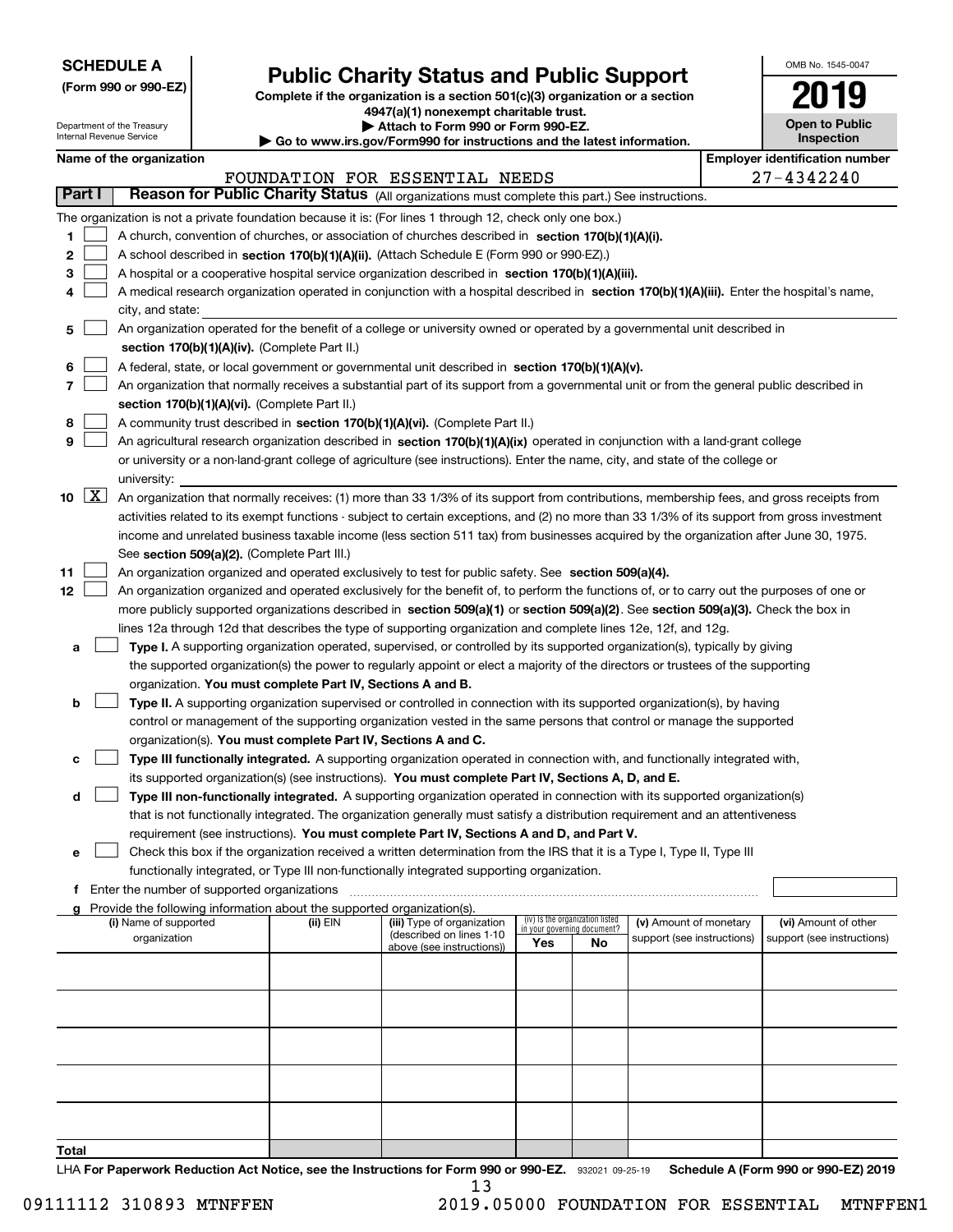### Schedule A (Form 990 or 990-EZ) 2019 Page FOUNDATION FOR ESSENTIAL NEEDS 27-4342240

 $27 - 4342240$  Page 2

(Complete only if you checked the box on line 5, 7, or 8 of Part I or if the organization failed to qualify under Part III. If the organization fails to qualify under the tests listed below, please complete Part III.) **Part II Support Schedule for Organizations Described in Sections 170(b)(1)(A)(iv) and 170(b)(1)(A)(vi)**

|    | <b>Section A. Public Support</b>                                                                                                               |            |            |            |            |          |                                      |
|----|------------------------------------------------------------------------------------------------------------------------------------------------|------------|------------|------------|------------|----------|--------------------------------------|
|    | Calendar year (or fiscal year beginning in) $\blacktriangleright$                                                                              | (a) 2015   | $(b)$ 2016 | $(c)$ 2017 | $(d)$ 2018 | (e) 2019 | (f) Total                            |
|    | 1 Gifts, grants, contributions, and                                                                                                            |            |            |            |            |          |                                      |
|    | membership fees received. (Do not                                                                                                              |            |            |            |            |          |                                      |
|    | include any "unusual grants.")                                                                                                                 |            |            |            |            |          |                                      |
|    | 2 Tax revenues levied for the organ-                                                                                                           |            |            |            |            |          |                                      |
|    | ization's benefit and either paid to                                                                                                           |            |            |            |            |          |                                      |
|    | or expended on its behalf                                                                                                                      |            |            |            |            |          |                                      |
|    | 3 The value of services or facilities                                                                                                          |            |            |            |            |          |                                      |
|    | furnished by a governmental unit to                                                                                                            |            |            |            |            |          |                                      |
|    | the organization without charge                                                                                                                |            |            |            |            |          |                                      |
|    | 4 Total. Add lines 1 through 3                                                                                                                 |            |            |            |            |          |                                      |
| 5. | The portion of total contributions                                                                                                             |            |            |            |            |          |                                      |
|    | by each person (other than a                                                                                                                   |            |            |            |            |          |                                      |
|    | governmental unit or publicly                                                                                                                  |            |            |            |            |          |                                      |
|    | supported organization) included                                                                                                               |            |            |            |            |          |                                      |
|    | on line 1 that exceeds 2% of the                                                                                                               |            |            |            |            |          |                                      |
|    | amount shown on line 11,                                                                                                                       |            |            |            |            |          |                                      |
|    | column (f)                                                                                                                                     |            |            |            |            |          |                                      |
|    | 6 Public support. Subtract line 5 from line 4.                                                                                                 |            |            |            |            |          |                                      |
|    | <b>Section B. Total Support</b>                                                                                                                |            |            |            |            |          |                                      |
|    | Calendar year (or fiscal year beginning in)                                                                                                    | (a) $2015$ | $(b)$ 2016 | $(c)$ 2017 | $(d)$ 2018 | (e) 2019 | (f) Total                            |
|    | 7 Amounts from line 4                                                                                                                          |            |            |            |            |          |                                      |
|    | 8 Gross income from interest,                                                                                                                  |            |            |            |            |          |                                      |
|    | dividends, payments received on                                                                                                                |            |            |            |            |          |                                      |
|    | securities loans, rents, royalties,                                                                                                            |            |            |            |            |          |                                      |
|    | and income from similar sources                                                                                                                |            |            |            |            |          |                                      |
| 9. | Net income from unrelated business                                                                                                             |            |            |            |            |          |                                      |
|    | activities, whether or not the                                                                                                                 |            |            |            |            |          |                                      |
|    | business is regularly carried on                                                                                                               |            |            |            |            |          |                                      |
|    | <b>10</b> Other income. Do not include gain                                                                                                    |            |            |            |            |          |                                      |
|    | or loss from the sale of capital                                                                                                               |            |            |            |            |          |                                      |
|    | assets (Explain in Part VI.)                                                                                                                   |            |            |            |            |          |                                      |
|    | 11 Total support. Add lines 7 through 10                                                                                                       |            |            |            |            |          |                                      |
|    | <b>12</b> Gross receipts from related activities, etc. (see instructions)                                                                      |            |            |            |            | 12       |                                      |
|    | 13 First five years. If the Form 990 is for the organization's first, second, third, fourth, or fifth tax year as a section 501(c)(3)          |            |            |            |            |          |                                      |
|    | organization, check this box and stop here                                                                                                     |            |            |            |            |          |                                      |
|    | Section C. Computation of Public Support Percentage                                                                                            |            |            |            |            |          |                                      |
|    | 14 Public support percentage for 2019 (line 6, column (f) divided by line 11, column (f) <i>mummeronom</i>                                     |            |            |            |            | 14       | %                                    |
|    |                                                                                                                                                |            |            |            |            | 15       | %                                    |
|    | 16a 33 1/3% support test - 2019. If the organization did not check the box on line 13, and line 14 is 33 1/3% or more, check this box and      |            |            |            |            |          |                                      |
|    | stop here. The organization qualifies as a publicly supported organization                                                                     |            |            |            |            |          | ▔▁▏                                  |
|    | b 33 1/3% support test - 2018. If the organization did not check a box on line 13 or 16a, and line 15 is 33 1/3% or more, check this box       |            |            |            |            |          |                                      |
|    | and stop here. The organization qualifies as a publicly supported organization                                                                 |            |            |            |            |          |                                      |
|    | 17a 10% -facts-and-circumstances test - 2019. If the organization did not check a box on line 13, 16a, or 16b, and line 14 is 10% or more,     |            |            |            |            |          |                                      |
|    | and if the organization meets the "facts-and-circumstances" test, check this box and stop here. Explain in Part VI how the organization        |            |            |            |            |          |                                      |
|    | meets the "facts-and-circumstances" test. The organization qualifies as a publicly supported organization                                      |            |            |            |            |          |                                      |
|    | <b>b 10% -facts-and-circumstances test - 2018.</b> If the organization did not check a box on line 13, 16a, 16b, or 17a, and line 15 is 10% or |            |            |            |            |          |                                      |
|    | more, and if the organization meets the "facts-and-circumstances" test, check this box and stop here. Explain in Part VI how the               |            |            |            |            |          |                                      |
|    | organization meets the "facts-and-circumstances" test. The organization qualifies as a publicly supported organization                         |            |            |            |            |          |                                      |
| 18 | Private foundation. If the organization did not check a box on line 13, 16a, 16b, 17a, or 17b, check this box and see instructions             |            |            |            |            |          | Schodule A (Form 000 or 000 F7) 2010 |

**Schedule A (Form 990 or 990-EZ) 2019**

932022 09-25-19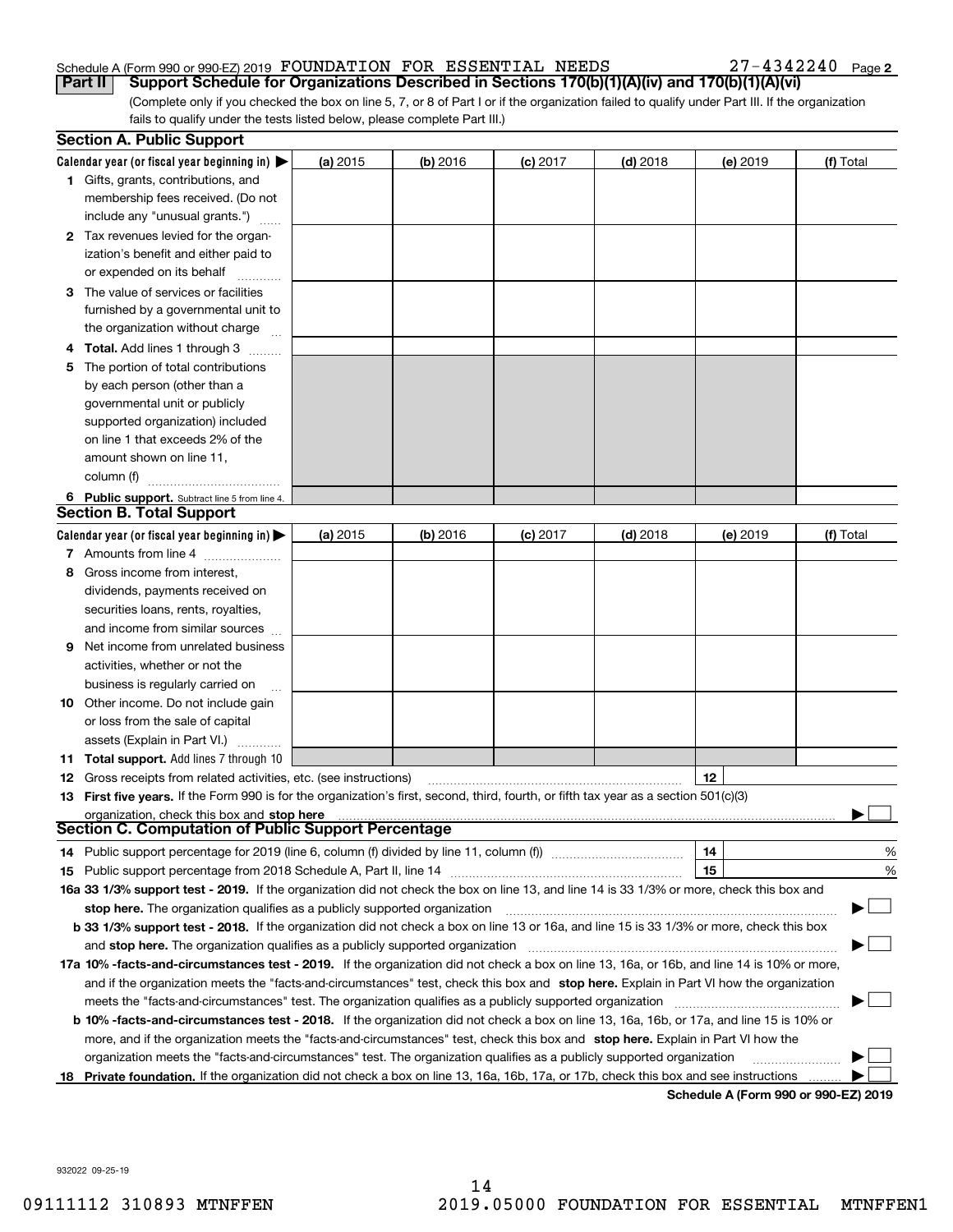### Schedule A (Form 990 or 990-EZ) 2019 Page FOUNDATION FOR ESSENTIAL NEEDS 27-4342240 **Part III Support Schedule for Organizations Described in Section 509(a)(2)**

(Complete only if you checked the box on line 10 of Part I or if the organization failed to qualify under Part II. If the organization fails to qualify under the tests listed below, please complete Part II.)

|    | <b>Section A. Public Support</b>                                                                                                                                                                                              |          |                                           |            |            |          |                                          |
|----|-------------------------------------------------------------------------------------------------------------------------------------------------------------------------------------------------------------------------------|----------|-------------------------------------------|------------|------------|----------|------------------------------------------|
|    | Calendar year (or fiscal year beginning in)                                                                                                                                                                                   | (a) 2015 | $(b)$ 2016                                | $(c)$ 2017 | $(d)$ 2018 | (e) 2019 | (f) Total                                |
|    | 1 Gifts, grants, contributions, and                                                                                                                                                                                           |          |                                           |            |            |          |                                          |
|    | membership fees received. (Do not                                                                                                                                                                                             |          |                                           |            |            |          |                                          |
|    | include any "unusual grants.")                                                                                                                                                                                                |          | $105, 064.$ 165, 741.                     | 133,709.   | 98,974.    | 195,666. | 699,154.                                 |
|    | 2 Gross receipts from admissions,<br>merchandise sold or services per-<br>formed, or facilities furnished in<br>any activity that is related to the<br>organization's tax-exempt purpose                                      |          |                                           |            |            |          |                                          |
|    | 3 Gross receipts from activities that<br>are not an unrelated trade or bus-<br>iness under section 513                                                                                                                        |          |                                           |            |            |          |                                          |
|    | 4 Tax revenues levied for the organ-<br>ization's benefit and either paid to                                                                                                                                                  |          |                                           |            |            |          |                                          |
|    | or expended on its behalf<br>.<br>5 The value of services or facilities<br>furnished by a governmental unit to<br>the organization without charge                                                                             |          |                                           |            |            |          |                                          |
|    | 6 Total. Add lines 1 through 5                                                                                                                                                                                                | 105,064. | 165, 741.                                 | 133,709.   | 98,974.    | 195,666. | 699, 154.                                |
|    | 7a Amounts included on lines 1, 2, and                                                                                                                                                                                        |          |                                           |            |            |          |                                          |
|    | 3 received from disqualified persons                                                                                                                                                                                          |          |                                           |            |            |          | 0.                                       |
|    | <b>b</b> Amounts included on lines 2 and 3 received<br>from other than disqualified persons that<br>exceed the greater of \$5,000 or 1% of the<br>amount on line 13 for the year                                              |          |                                           |            |            |          | 0.                                       |
|    | c Add lines 7a and 7b                                                                                                                                                                                                         |          |                                           |            |            |          | $\overline{0}$ .                         |
|    | 8 Public support. (Subtract line 7c from line 6.)                                                                                                                                                                             |          |                                           |            |            |          | 699, 154.                                |
|    | <b>Section B. Total Support</b>                                                                                                                                                                                               |          |                                           |            |            |          |                                          |
|    | Calendar year (or fiscal year beginning in)                                                                                                                                                                                   | (a) 2015 | $(b)$ 2016                                | $(c)$ 2017 | $(d)$ 2018 | (e) 2019 | (f) Total                                |
|    | <b>9</b> Amounts from line 6                                                                                                                                                                                                  | 105,064. | 165,741.                                  | 133,709.   | 98,974.    | 195,666. | 699,154.                                 |
|    | 10a Gross income from interest,<br>dividends, payments received on<br>securities loans, rents, royalties,<br>and income from similar sources                                                                                  | 7,655.   | 6,019.                                    | 4,910.     | 10,099.    | 12,196.  | 40,879.                                  |
|    | <b>b</b> Unrelated business taxable income                                                                                                                                                                                    |          |                                           |            |            |          |                                          |
|    | (less section 511 taxes) from businesses                                                                                                                                                                                      |          |                                           |            |            |          |                                          |
|    | acquired after June 30, 1975                                                                                                                                                                                                  |          |                                           |            |            |          |                                          |
|    | c Add lines 10a and 10b                                                                                                                                                                                                       | 7,655.   | 6,019.                                    | 4,910.     | 10,099.    | 12,196.  | 40,879.                                  |
|    | <b>11</b> Net income from unrelated business<br>activities not included in line 10b,<br>whether or not the business is<br>regularly carried on                                                                                |          |                                           |            |            |          |                                          |
|    | 12 Other income. Do not include gain<br>or loss from the sale of capital<br>assets (Explain in Part VI.)                                                                                                                      |          |                                           |            |            |          |                                          |
|    | <b>13 Total support.</b> (Add lines 9, 10c, 11, and 12.)                                                                                                                                                                      |          | $112, 719.$ 171, 760. 138, 619. 109, 073. |            |            | 207,862. | 740,033.                                 |
|    | 14 First five years. If the Form 990 is for the organization's first, second, third, fourth, or fifth tax year as a section 501(c)(3) organization,                                                                           |          |                                           |            |            |          |                                          |
|    | check this box and stop here measurements are all the contract of the state of the state of the state of the state of the state of the state of the state of the state of the state of the state of the state of the state of |          |                                           |            |            |          |                                          |
|    | <b>Section C. Computation of Public Support Percentage</b>                                                                                                                                                                    |          |                                           |            |            |          |                                          |
|    | 15 Public support percentage for 2019 (line 8, column (f), divided by line 13, column (f))                                                                                                                                    |          |                                           |            |            | 15       | 94.48<br>%                               |
|    | 16 Public support percentage from 2018 Schedule A, Part III, line 15                                                                                                                                                          |          |                                           |            |            | 16       | 94.17<br>$\%$                            |
|    | Section D. Computation of Investment Income Percentage                                                                                                                                                                        |          |                                           |            |            |          |                                          |
|    | 17 Investment income percentage for 2019 (line 10c, column (f), divided by line 13, column (f))                                                                                                                               |          |                                           |            |            | 17       | 5.52<br>$\%$                             |
|    | <b>18</b> Investment income percentage from <b>2018</b> Schedule A, Part III, line 17                                                                                                                                         |          |                                           |            |            | 18       | 5.83<br>%                                |
|    | 19a 33 1/3% support tests - 2019. If the organization did not check the box on line 14, and line 15 is more than 33 1/3%, and line 17 is not                                                                                  |          |                                           |            |            |          |                                          |
|    | more than 33 1/3%, check this box and stop here. The organization qualifies as a publicly supported organization                                                                                                              |          |                                           |            |            |          | $\blacktriangleright$ $\boxed{\text{X}}$ |
|    | <b>b 33 1/3% support tests - 2018.</b> If the organization did not check a box on line 14 or line 19a, and line 16 is more than 33 1/3%, and                                                                                  |          |                                           |            |            |          |                                          |
|    | line 18 is not more than 33 1/3%, check this box and stop here. The organization qualifies as a publicly supported organization                                                                                               |          |                                           |            |            |          |                                          |
| 20 | Private foundation. If the organization did not check a box on line 14, 19a, or 19b, check this box and see instructions                                                                                                      |          |                                           |            |            |          |                                          |
|    | 932023 09-25-19                                                                                                                                                                                                               |          |                                           |            |            |          | Schedule A (Form 990 or 990-EZ) 2019     |

15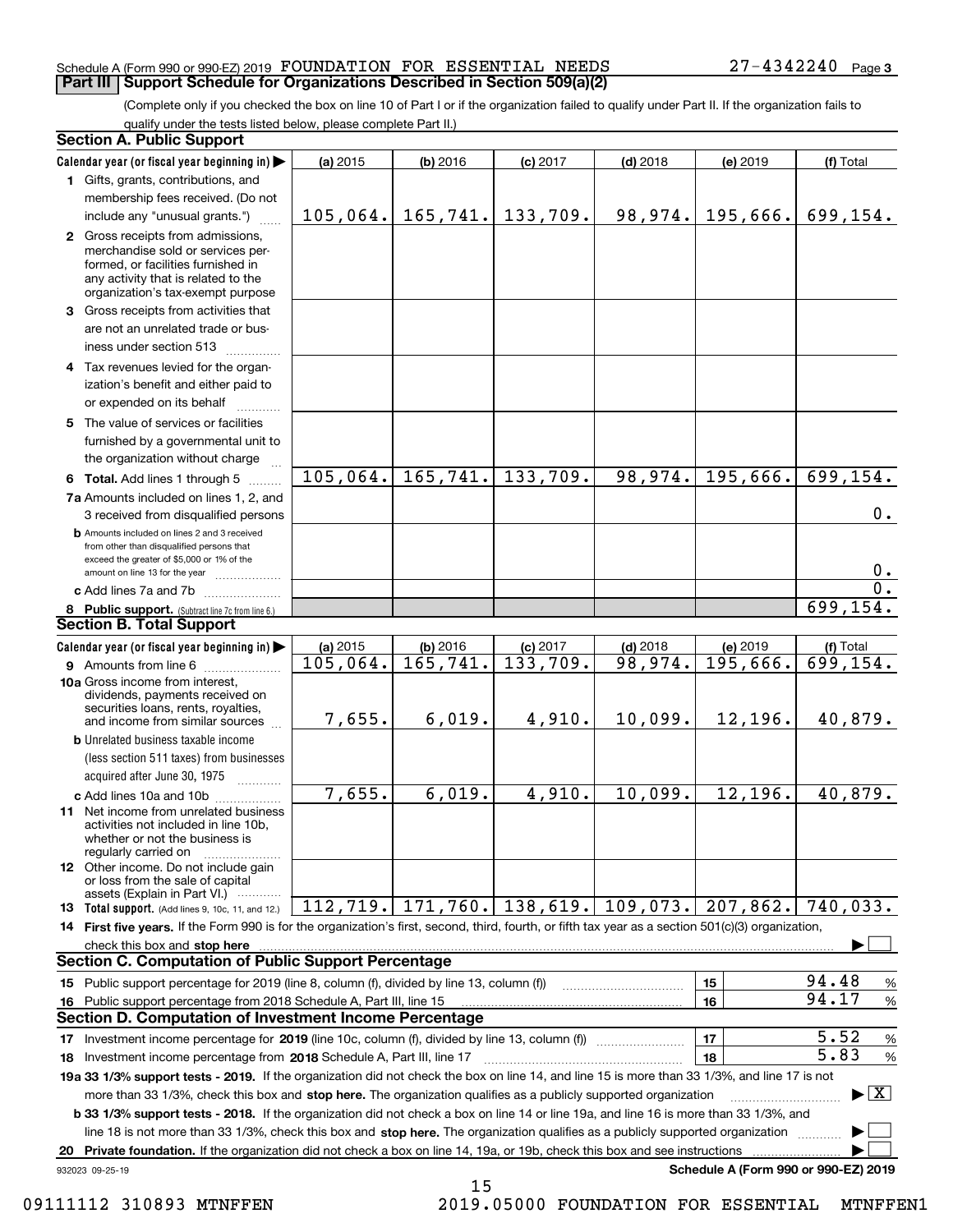### Schedule A (Form 990 or 990-EZ) 2019 Page FOUNDATION FOR ESSENTIAL NEEDS 27-4342240

# **Part IV Supporting Organizations**

(Complete only if you checked a box in line 12 on Part I. If you checked 12a of Part I, complete Sections A and B. If you checked 12b of Part I, complete Sections A and C. If you checked 12c of Part I, complete Sections A, D, and E. If you checked 12d of Part I, complete Sections A and D, and complete Part V.)

### **Section A. All Supporting Organizations**

- **1** Are all of the organization's supported organizations listed by name in the organization's governing documents? If "No," describe in **Part VI** how the supported organizations are designated. If designated by *class or purpose, describe the designation. If historic and continuing relationship, explain.*
- **2** Did the organization have any supported organization that does not have an IRS determination of status under section 509(a)(1) or (2)? If "Yes," explain in Part VI how the organization determined that the supported *organization was described in section 509(a)(1) or (2).*
- **3a** Did the organization have a supported organization described in section 501(c)(4), (5), or (6)? If "Yes," answer *(b) and (c) below.*
- **b** Did the organization confirm that each supported organization qualified under section 501(c)(4), (5), or (6) and satisfied the public support tests under section 509(a)(2)? If "Yes," describe in **Part VI** when and how the *organization made the determination.*
- **c**Did the organization ensure that all support to such organizations was used exclusively for section 170(c)(2)(B) purposes? If "Yes," explain in **Part VI** what controls the organization put in place to ensure such use.
- **4a***If* Was any supported organization not organized in the United States ("foreign supported organization")? *"Yes," and if you checked 12a or 12b in Part I, answer (b) and (c) below.*
- **b** Did the organization have ultimate control and discretion in deciding whether to make grants to the foreign supported organization? If "Yes," describe in **Part VI** how the organization had such control and discretion *despite being controlled or supervised by or in connection with its supported organizations.*
- **c** Did the organization support any foreign supported organization that does not have an IRS determination under sections 501(c)(3) and 509(a)(1) or (2)? If "Yes," explain in **Part VI** what controls the organization used *to ensure that all support to the foreign supported organization was used exclusively for section 170(c)(2)(B) purposes.*
- **5a** Did the organization add, substitute, or remove any supported organizations during the tax year? If "Yes," answer (b) and (c) below (if applicable). Also, provide detail in **Part VI,** including (i) the names and EIN *numbers of the supported organizations added, substituted, or removed; (ii) the reasons for each such action; (iii) the authority under the organization's organizing document authorizing such action; and (iv) how the action was accomplished (such as by amendment to the organizing document).*
- **b** Type I or Type II only. Was any added or substituted supported organization part of a class already designated in the organization's organizing document?
- **cSubstitutions only.**  Was the substitution the result of an event beyond the organization's control?
- **6** Did the organization provide support (whether in the form of grants or the provision of services or facilities) to **Part VI.** *If "Yes," provide detail in* support or benefit one or more of the filing organization's supported organizations? anyone other than (i) its supported organizations, (ii) individuals that are part of the charitable class benefited by one or more of its supported organizations, or (iii) other supporting organizations that also
- **7**Did the organization provide a grant, loan, compensation, or other similar payment to a substantial contributor *If "Yes," complete Part I of Schedule L (Form 990 or 990-EZ).* regard to a substantial contributor? (as defined in section 4958(c)(3)(C)), a family member of a substantial contributor, or a 35% controlled entity with
- **8** Did the organization make a loan to a disqualified person (as defined in section 4958) not described in line 7? *If "Yes," complete Part I of Schedule L (Form 990 or 990-EZ).*
- **9a** Was the organization controlled directly or indirectly at any time during the tax year by one or more in section 509(a)(1) or (2))? If "Yes," *provide detail in* <code>Part VI.</code> disqualified persons as defined in section 4946 (other than foundation managers and organizations described
- **b** Did one or more disqualified persons (as defined in line 9a) hold a controlling interest in any entity in which the supporting organization had an interest? If "Yes," provide detail in P**art VI**.
- **c**Did a disqualified person (as defined in line 9a) have an ownership interest in, or derive any personal benefit from, assets in which the supporting organization also had an interest? If "Yes," provide detail in P**art VI.**
- **10a** Was the organization subject to the excess business holdings rules of section 4943 because of section supporting organizations)? If "Yes," answer 10b below. 4943(f) (regarding certain Type II supporting organizations, and all Type III non-functionally integrated
- **b** Did the organization have any excess business holdings in the tax year? (Use Schedule C, Form 4720, to *determine whether the organization had excess business holdings.)*

932024 09-25-19

**9c**

**Schedule A (Form 990 or 990-EZ) 2019**

**1**

**2**

**3a**

**3b**

**3c**

**4a**

**4b**

**4c**

**5a**

**5b5c**

**6**

**7**

**8**

**9a**

**9b**

**10a**

**10b**

**YesNo**

16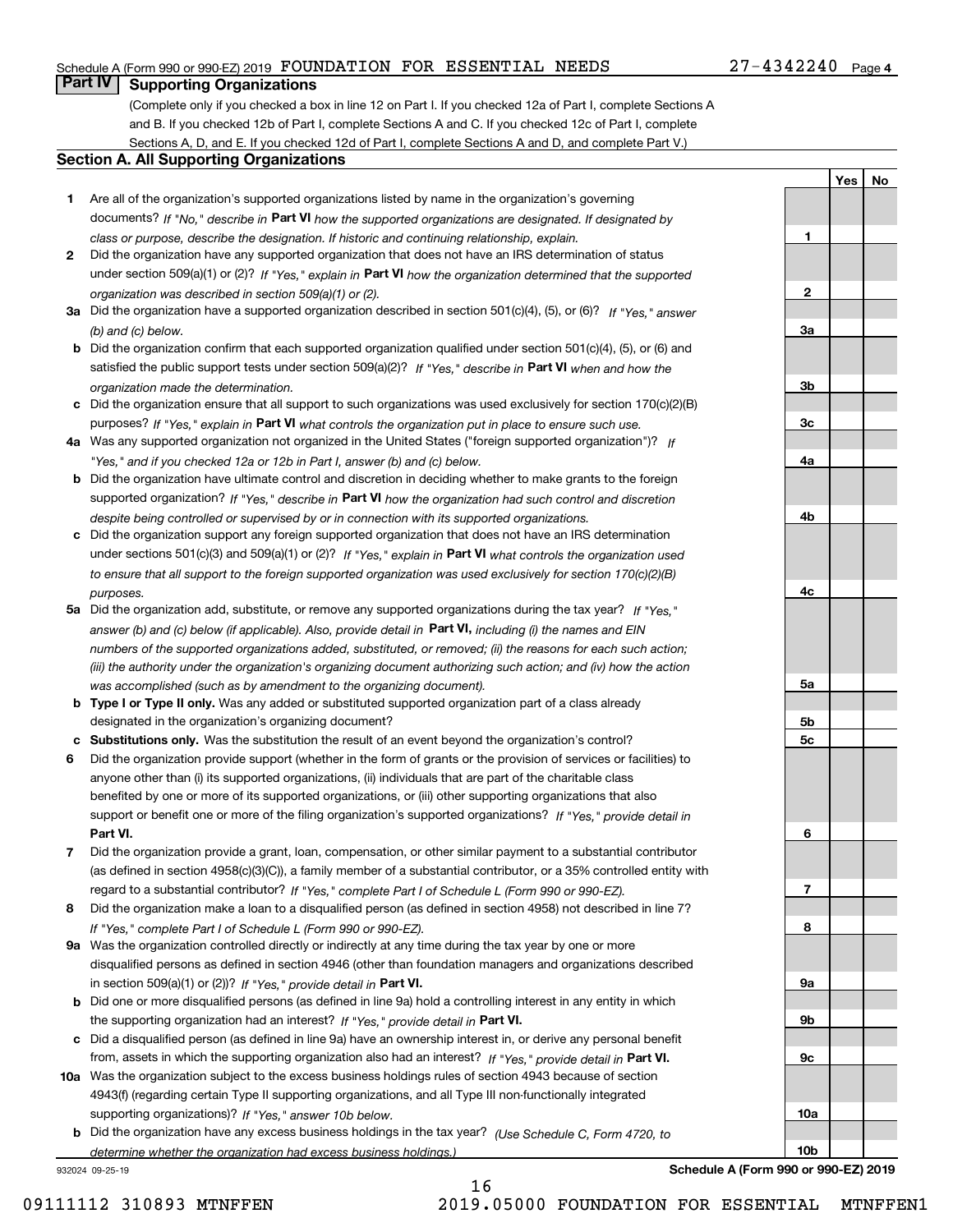### Schedule A (Form 990 or 990-EZ) 2019 Page FOUNDATION FOR ESSENTIAL NEEDS 27-4342240 **Part IV Supporting Organizations** *(continued)*

| Has the organization accepted a gift or contribution from any of the following persons?<br>11<br>a A person who directly or indirectly controls, either alone or together with persons described in (b) and (c)<br>below, the governing body of a supported organization?<br>11a<br><b>b</b> A family member of a person described in (a) above?<br>11 <sub>b</sub><br>11c<br>c A 35% controlled entity of a person described in (a) or (b) above? If "Yes" to a, b, or c, provide detail in Part VI.<br><b>Section B. Type I Supporting Organizations</b><br>Yes<br>No<br>Did the directors, trustees, or membership of one or more supported organizations have the power to<br>1<br>regularly appoint or elect at least a majority of the organization's directors or trustees at all times during the<br>tax year? If "No," describe in Part VI how the supported organization(s) effectively operated, supervised, or<br>controlled the organization's activities. If the organization had more than one supported organization,<br>describe how the powers to appoint and/or remove directors or trustees were allocated among the supported<br>1<br>organizations and what conditions or restrictions, if any, applied to such powers during the tax year.<br>Did the organization operate for the benefit of any supported organization other than the supported<br>2<br>organization(s) that operated, supervised, or controlled the supporting organization? If "Yes," explain in<br>Part VI how providing such benefit carried out the purposes of the supported organization(s) that operated,<br>$\mathbf{2}$<br>supervised, or controlled the supporting organization.<br><b>Section C. Type II Supporting Organizations</b><br>Yes<br>No<br>Were a majority of the organization's directors or trustees during the tax year also a majority of the directors<br>1<br>or trustees of each of the organization's supported organization(s)? If "No," describe in Part VI how control<br>or management of the supporting organization was vested in the same persons that controlled or managed<br>1<br>the supported organization(s).<br><b>Section D. All Type III Supporting Organizations</b><br>Yes<br>No<br>Did the organization provide to each of its supported organizations, by the last day of the fifth month of the<br>1<br>organization's tax year, (i) a written notice describing the type and amount of support provided during the prior tax<br>year, (ii) a copy of the Form 990 that was most recently filed as of the date of notification, and (iii) copies of the<br>organization's governing documents in effect on the date of notification, to the extent not previously provided?<br>1<br>Were any of the organization's officers, directors, or trustees either (i) appointed or elected by the supported<br>2<br>organization(s) or (ii) serving on the governing body of a supported organization? If "No," explain in Part VI how<br>$\mathbf{2}$<br>the organization maintained a close and continuous working relationship with the supported organization(s).<br>By reason of the relationship described in (2), did the organization's supported organizations have a<br>3<br>significant voice in the organization's investment policies and in directing the use of the organization's<br>income or assets at all times during the tax year? If "Yes," describe in Part VI the role the organization's<br>з<br>supported organizations played in this regard.<br>Section E. Type III Functionally Integrated Supporting Organizations<br>1<br>Check the box next to the method that the organization used to satisfy the Integral Part Test during the year (see instructions).<br>The organization satisfied the Activities Test. Complete line 2 below.<br>а<br>The organization is the parent of each of its supported organizations. Complete line 3 below.<br>b<br>The organization supported a governmental entity. Describe in Part VI how you supported a government entity (see instructions),<br>c<br>Activities Test. Answer (a) and (b) below.<br>Yes<br>2<br>No<br>Did substantially all of the organization's activities during the tax year directly further the exempt purposes of<br>а<br>the supported organization(s) to which the organization was responsive? If "Yes," then in Part VI identify<br>those supported organizations and explain how these activities directly furthered their exempt purposes,<br>how the organization was responsive to those supported organizations, and how the organization determined<br>2a<br>that these activities constituted substantially all of its activities.<br>Did the activities described in (a) constitute activities that, but for the organization's involvement, one or more<br>b<br>of the organization's supported organization(s) would have been engaged in? If "Yes," explain in Part VI the<br>reasons for the organization's position that its supported organization(s) would have engaged in these<br>2b<br>activities but for the organization's involvement.<br>Parent of Supported Organizations. Answer (a) and (b) below.<br>з<br>Did the organization have the power to regularly appoint or elect a majority of the officers, directors, or<br>а<br>trustees of each of the supported organizations? Provide details in Part VI.<br>За<br><b>b</b> Did the organization exercise a substantial degree of direction over the policies, programs, and activities of each<br>of its supported organizations? If "Yes," describe in Part VI the role played by the organization in this regard.<br>3b |  | Yes | No |
|---------------------------------------------------------------------------------------------------------------------------------------------------------------------------------------------------------------------------------------------------------------------------------------------------------------------------------------------------------------------------------------------------------------------------------------------------------------------------------------------------------------------------------------------------------------------------------------------------------------------------------------------------------------------------------------------------------------------------------------------------------------------------------------------------------------------------------------------------------------------------------------------------------------------------------------------------------------------------------------------------------------------------------------------------------------------------------------------------------------------------------------------------------------------------------------------------------------------------------------------------------------------------------------------------------------------------------------------------------------------------------------------------------------------------------------------------------------------------------------------------------------------------------------------------------------------------------------------------------------------------------------------------------------------------------------------------------------------------------------------------------------------------------------------------------------------------------------------------------------------------------------------------------------------------------------------------------------------------------------------------------------------------------------------------------------------------------------------------------------------------------------------------------------------------------------------------------------------------------------------------------------------------------------------------------------------------------------------------------------------------------------------------------------------------------------------------------------------------------------------------------------------------------------------------------------------------------------------------------------------------------------------------------------------------------------------------------------------------------------------------------------------------------------------------------------------------------------------------------------------------------------------------------------------------------------------------------------------------------------------------------------------------------------------------------------------------------------------------------------------------------------------------------------------------------------------------------------------------------------------------------------------------------------------------------------------------------------------------------------------------------------------------------------------------------------------------------------------------------------------------------------------------------------------------------------------------------------------------------------------------------------------------------------------------------------------------------------------------------------------------------------------------------------------------------------------------------------------------------------------------------------------------------------------------------------------------------------------------------------------------------------------------------------------------------------------------------------------------------------------------------------------------------------------------------------------------------------------------------------------------------------------------------------------------------------------------------------------------------------------------------------------------------------------------------------------------------------------------------------------------------------------------------------------------------------------------------------------------------------------------------------------------------------------------------------------------------------------------------------------------------------------------------------------------------------------------------------------------------------------------------------------------------------------------------------------------------------------------------------------------------------------------------------------------------------------------------------------------------------------------------------------------------------------------------------------------------------------------------------------------------------------------------------------------------------------------------------------------------------------------------------------------------------------------------------------------------------------------------------------------------------------------------------------------------------------------------------------------------------------------------------------|--|-----|----|
|                                                                                                                                                                                                                                                                                                                                                                                                                                                                                                                                                                                                                                                                                                                                                                                                                                                                                                                                                                                                                                                                                                                                                                                                                                                                                                                                                                                                                                                                                                                                                                                                                                                                                                                                                                                                                                                                                                                                                                                                                                                                                                                                                                                                                                                                                                                                                                                                                                                                                                                                                                                                                                                                                                                                                                                                                                                                                                                                                                                                                                                                                                                                                                                                                                                                                                                                                                                                                                                                                                                                                                                                                                                                                                                                                                                                                                                                                                                                                                                                                                                                                                                                                                                                                                                                                                                                                                                                                                                                                                                                                                                                                                                                                                                                                                                                                                                                                                                                                                                                                                                                                                                                                                                                                                                                                                                                                                                                                                                                                                                                                                                                                                             |  |     |    |
|                                                                                                                                                                                                                                                                                                                                                                                                                                                                                                                                                                                                                                                                                                                                                                                                                                                                                                                                                                                                                                                                                                                                                                                                                                                                                                                                                                                                                                                                                                                                                                                                                                                                                                                                                                                                                                                                                                                                                                                                                                                                                                                                                                                                                                                                                                                                                                                                                                                                                                                                                                                                                                                                                                                                                                                                                                                                                                                                                                                                                                                                                                                                                                                                                                                                                                                                                                                                                                                                                                                                                                                                                                                                                                                                                                                                                                                                                                                                                                                                                                                                                                                                                                                                                                                                                                                                                                                                                                                                                                                                                                                                                                                                                                                                                                                                                                                                                                                                                                                                                                                                                                                                                                                                                                                                                                                                                                                                                                                                                                                                                                                                                                             |  |     |    |
|                                                                                                                                                                                                                                                                                                                                                                                                                                                                                                                                                                                                                                                                                                                                                                                                                                                                                                                                                                                                                                                                                                                                                                                                                                                                                                                                                                                                                                                                                                                                                                                                                                                                                                                                                                                                                                                                                                                                                                                                                                                                                                                                                                                                                                                                                                                                                                                                                                                                                                                                                                                                                                                                                                                                                                                                                                                                                                                                                                                                                                                                                                                                                                                                                                                                                                                                                                                                                                                                                                                                                                                                                                                                                                                                                                                                                                                                                                                                                                                                                                                                                                                                                                                                                                                                                                                                                                                                                                                                                                                                                                                                                                                                                                                                                                                                                                                                                                                                                                                                                                                                                                                                                                                                                                                                                                                                                                                                                                                                                                                                                                                                                                             |  |     |    |
|                                                                                                                                                                                                                                                                                                                                                                                                                                                                                                                                                                                                                                                                                                                                                                                                                                                                                                                                                                                                                                                                                                                                                                                                                                                                                                                                                                                                                                                                                                                                                                                                                                                                                                                                                                                                                                                                                                                                                                                                                                                                                                                                                                                                                                                                                                                                                                                                                                                                                                                                                                                                                                                                                                                                                                                                                                                                                                                                                                                                                                                                                                                                                                                                                                                                                                                                                                                                                                                                                                                                                                                                                                                                                                                                                                                                                                                                                                                                                                                                                                                                                                                                                                                                                                                                                                                                                                                                                                                                                                                                                                                                                                                                                                                                                                                                                                                                                                                                                                                                                                                                                                                                                                                                                                                                                                                                                                                                                                                                                                                                                                                                                                             |  |     |    |
|                                                                                                                                                                                                                                                                                                                                                                                                                                                                                                                                                                                                                                                                                                                                                                                                                                                                                                                                                                                                                                                                                                                                                                                                                                                                                                                                                                                                                                                                                                                                                                                                                                                                                                                                                                                                                                                                                                                                                                                                                                                                                                                                                                                                                                                                                                                                                                                                                                                                                                                                                                                                                                                                                                                                                                                                                                                                                                                                                                                                                                                                                                                                                                                                                                                                                                                                                                                                                                                                                                                                                                                                                                                                                                                                                                                                                                                                                                                                                                                                                                                                                                                                                                                                                                                                                                                                                                                                                                                                                                                                                                                                                                                                                                                                                                                                                                                                                                                                                                                                                                                                                                                                                                                                                                                                                                                                                                                                                                                                                                                                                                                                                                             |  |     |    |
|                                                                                                                                                                                                                                                                                                                                                                                                                                                                                                                                                                                                                                                                                                                                                                                                                                                                                                                                                                                                                                                                                                                                                                                                                                                                                                                                                                                                                                                                                                                                                                                                                                                                                                                                                                                                                                                                                                                                                                                                                                                                                                                                                                                                                                                                                                                                                                                                                                                                                                                                                                                                                                                                                                                                                                                                                                                                                                                                                                                                                                                                                                                                                                                                                                                                                                                                                                                                                                                                                                                                                                                                                                                                                                                                                                                                                                                                                                                                                                                                                                                                                                                                                                                                                                                                                                                                                                                                                                                                                                                                                                                                                                                                                                                                                                                                                                                                                                                                                                                                                                                                                                                                                                                                                                                                                                                                                                                                                                                                                                                                                                                                                                             |  |     |    |
|                                                                                                                                                                                                                                                                                                                                                                                                                                                                                                                                                                                                                                                                                                                                                                                                                                                                                                                                                                                                                                                                                                                                                                                                                                                                                                                                                                                                                                                                                                                                                                                                                                                                                                                                                                                                                                                                                                                                                                                                                                                                                                                                                                                                                                                                                                                                                                                                                                                                                                                                                                                                                                                                                                                                                                                                                                                                                                                                                                                                                                                                                                                                                                                                                                                                                                                                                                                                                                                                                                                                                                                                                                                                                                                                                                                                                                                                                                                                                                                                                                                                                                                                                                                                                                                                                                                                                                                                                                                                                                                                                                                                                                                                                                                                                                                                                                                                                                                                                                                                                                                                                                                                                                                                                                                                                                                                                                                                                                                                                                                                                                                                                                             |  |     |    |
|                                                                                                                                                                                                                                                                                                                                                                                                                                                                                                                                                                                                                                                                                                                                                                                                                                                                                                                                                                                                                                                                                                                                                                                                                                                                                                                                                                                                                                                                                                                                                                                                                                                                                                                                                                                                                                                                                                                                                                                                                                                                                                                                                                                                                                                                                                                                                                                                                                                                                                                                                                                                                                                                                                                                                                                                                                                                                                                                                                                                                                                                                                                                                                                                                                                                                                                                                                                                                                                                                                                                                                                                                                                                                                                                                                                                                                                                                                                                                                                                                                                                                                                                                                                                                                                                                                                                                                                                                                                                                                                                                                                                                                                                                                                                                                                                                                                                                                                                                                                                                                                                                                                                                                                                                                                                                                                                                                                                                                                                                                                                                                                                                                             |  |     |    |
|                                                                                                                                                                                                                                                                                                                                                                                                                                                                                                                                                                                                                                                                                                                                                                                                                                                                                                                                                                                                                                                                                                                                                                                                                                                                                                                                                                                                                                                                                                                                                                                                                                                                                                                                                                                                                                                                                                                                                                                                                                                                                                                                                                                                                                                                                                                                                                                                                                                                                                                                                                                                                                                                                                                                                                                                                                                                                                                                                                                                                                                                                                                                                                                                                                                                                                                                                                                                                                                                                                                                                                                                                                                                                                                                                                                                                                                                                                                                                                                                                                                                                                                                                                                                                                                                                                                                                                                                                                                                                                                                                                                                                                                                                                                                                                                                                                                                                                                                                                                                                                                                                                                                                                                                                                                                                                                                                                                                                                                                                                                                                                                                                                             |  |     |    |
|                                                                                                                                                                                                                                                                                                                                                                                                                                                                                                                                                                                                                                                                                                                                                                                                                                                                                                                                                                                                                                                                                                                                                                                                                                                                                                                                                                                                                                                                                                                                                                                                                                                                                                                                                                                                                                                                                                                                                                                                                                                                                                                                                                                                                                                                                                                                                                                                                                                                                                                                                                                                                                                                                                                                                                                                                                                                                                                                                                                                                                                                                                                                                                                                                                                                                                                                                                                                                                                                                                                                                                                                                                                                                                                                                                                                                                                                                                                                                                                                                                                                                                                                                                                                                                                                                                                                                                                                                                                                                                                                                                                                                                                                                                                                                                                                                                                                                                                                                                                                                                                                                                                                                                                                                                                                                                                                                                                                                                                                                                                                                                                                                                             |  |     |    |
|                                                                                                                                                                                                                                                                                                                                                                                                                                                                                                                                                                                                                                                                                                                                                                                                                                                                                                                                                                                                                                                                                                                                                                                                                                                                                                                                                                                                                                                                                                                                                                                                                                                                                                                                                                                                                                                                                                                                                                                                                                                                                                                                                                                                                                                                                                                                                                                                                                                                                                                                                                                                                                                                                                                                                                                                                                                                                                                                                                                                                                                                                                                                                                                                                                                                                                                                                                                                                                                                                                                                                                                                                                                                                                                                                                                                                                                                                                                                                                                                                                                                                                                                                                                                                                                                                                                                                                                                                                                                                                                                                                                                                                                                                                                                                                                                                                                                                                                                                                                                                                                                                                                                                                                                                                                                                                                                                                                                                                                                                                                                                                                                                                             |  |     |    |
|                                                                                                                                                                                                                                                                                                                                                                                                                                                                                                                                                                                                                                                                                                                                                                                                                                                                                                                                                                                                                                                                                                                                                                                                                                                                                                                                                                                                                                                                                                                                                                                                                                                                                                                                                                                                                                                                                                                                                                                                                                                                                                                                                                                                                                                                                                                                                                                                                                                                                                                                                                                                                                                                                                                                                                                                                                                                                                                                                                                                                                                                                                                                                                                                                                                                                                                                                                                                                                                                                                                                                                                                                                                                                                                                                                                                                                                                                                                                                                                                                                                                                                                                                                                                                                                                                                                                                                                                                                                                                                                                                                                                                                                                                                                                                                                                                                                                                                                                                                                                                                                                                                                                                                                                                                                                                                                                                                                                                                                                                                                                                                                                                                             |  |     |    |
|                                                                                                                                                                                                                                                                                                                                                                                                                                                                                                                                                                                                                                                                                                                                                                                                                                                                                                                                                                                                                                                                                                                                                                                                                                                                                                                                                                                                                                                                                                                                                                                                                                                                                                                                                                                                                                                                                                                                                                                                                                                                                                                                                                                                                                                                                                                                                                                                                                                                                                                                                                                                                                                                                                                                                                                                                                                                                                                                                                                                                                                                                                                                                                                                                                                                                                                                                                                                                                                                                                                                                                                                                                                                                                                                                                                                                                                                                                                                                                                                                                                                                                                                                                                                                                                                                                                                                                                                                                                                                                                                                                                                                                                                                                                                                                                                                                                                                                                                                                                                                                                                                                                                                                                                                                                                                                                                                                                                                                                                                                                                                                                                                                             |  |     |    |
|                                                                                                                                                                                                                                                                                                                                                                                                                                                                                                                                                                                                                                                                                                                                                                                                                                                                                                                                                                                                                                                                                                                                                                                                                                                                                                                                                                                                                                                                                                                                                                                                                                                                                                                                                                                                                                                                                                                                                                                                                                                                                                                                                                                                                                                                                                                                                                                                                                                                                                                                                                                                                                                                                                                                                                                                                                                                                                                                                                                                                                                                                                                                                                                                                                                                                                                                                                                                                                                                                                                                                                                                                                                                                                                                                                                                                                                                                                                                                                                                                                                                                                                                                                                                                                                                                                                                                                                                                                                                                                                                                                                                                                                                                                                                                                                                                                                                                                                                                                                                                                                                                                                                                                                                                                                                                                                                                                                                                                                                                                                                                                                                                                             |  |     |    |
|                                                                                                                                                                                                                                                                                                                                                                                                                                                                                                                                                                                                                                                                                                                                                                                                                                                                                                                                                                                                                                                                                                                                                                                                                                                                                                                                                                                                                                                                                                                                                                                                                                                                                                                                                                                                                                                                                                                                                                                                                                                                                                                                                                                                                                                                                                                                                                                                                                                                                                                                                                                                                                                                                                                                                                                                                                                                                                                                                                                                                                                                                                                                                                                                                                                                                                                                                                                                                                                                                                                                                                                                                                                                                                                                                                                                                                                                                                                                                                                                                                                                                                                                                                                                                                                                                                                                                                                                                                                                                                                                                                                                                                                                                                                                                                                                                                                                                                                                                                                                                                                                                                                                                                                                                                                                                                                                                                                                                                                                                                                                                                                                                                             |  |     |    |
|                                                                                                                                                                                                                                                                                                                                                                                                                                                                                                                                                                                                                                                                                                                                                                                                                                                                                                                                                                                                                                                                                                                                                                                                                                                                                                                                                                                                                                                                                                                                                                                                                                                                                                                                                                                                                                                                                                                                                                                                                                                                                                                                                                                                                                                                                                                                                                                                                                                                                                                                                                                                                                                                                                                                                                                                                                                                                                                                                                                                                                                                                                                                                                                                                                                                                                                                                                                                                                                                                                                                                                                                                                                                                                                                                                                                                                                                                                                                                                                                                                                                                                                                                                                                                                                                                                                                                                                                                                                                                                                                                                                                                                                                                                                                                                                                                                                                                                                                                                                                                                                                                                                                                                                                                                                                                                                                                                                                                                                                                                                                                                                                                                             |  |     |    |
|                                                                                                                                                                                                                                                                                                                                                                                                                                                                                                                                                                                                                                                                                                                                                                                                                                                                                                                                                                                                                                                                                                                                                                                                                                                                                                                                                                                                                                                                                                                                                                                                                                                                                                                                                                                                                                                                                                                                                                                                                                                                                                                                                                                                                                                                                                                                                                                                                                                                                                                                                                                                                                                                                                                                                                                                                                                                                                                                                                                                                                                                                                                                                                                                                                                                                                                                                                                                                                                                                                                                                                                                                                                                                                                                                                                                                                                                                                                                                                                                                                                                                                                                                                                                                                                                                                                                                                                                                                                                                                                                                                                                                                                                                                                                                                                                                                                                                                                                                                                                                                                                                                                                                                                                                                                                                                                                                                                                                                                                                                                                                                                                                                             |  |     |    |
|                                                                                                                                                                                                                                                                                                                                                                                                                                                                                                                                                                                                                                                                                                                                                                                                                                                                                                                                                                                                                                                                                                                                                                                                                                                                                                                                                                                                                                                                                                                                                                                                                                                                                                                                                                                                                                                                                                                                                                                                                                                                                                                                                                                                                                                                                                                                                                                                                                                                                                                                                                                                                                                                                                                                                                                                                                                                                                                                                                                                                                                                                                                                                                                                                                                                                                                                                                                                                                                                                                                                                                                                                                                                                                                                                                                                                                                                                                                                                                                                                                                                                                                                                                                                                                                                                                                                                                                                                                                                                                                                                                                                                                                                                                                                                                                                                                                                                                                                                                                                                                                                                                                                                                                                                                                                                                                                                                                                                                                                                                                                                                                                                                             |  |     |    |
|                                                                                                                                                                                                                                                                                                                                                                                                                                                                                                                                                                                                                                                                                                                                                                                                                                                                                                                                                                                                                                                                                                                                                                                                                                                                                                                                                                                                                                                                                                                                                                                                                                                                                                                                                                                                                                                                                                                                                                                                                                                                                                                                                                                                                                                                                                                                                                                                                                                                                                                                                                                                                                                                                                                                                                                                                                                                                                                                                                                                                                                                                                                                                                                                                                                                                                                                                                                                                                                                                                                                                                                                                                                                                                                                                                                                                                                                                                                                                                                                                                                                                                                                                                                                                                                                                                                                                                                                                                                                                                                                                                                                                                                                                                                                                                                                                                                                                                                                                                                                                                                                                                                                                                                                                                                                                                                                                                                                                                                                                                                                                                                                                                             |  |     |    |
|                                                                                                                                                                                                                                                                                                                                                                                                                                                                                                                                                                                                                                                                                                                                                                                                                                                                                                                                                                                                                                                                                                                                                                                                                                                                                                                                                                                                                                                                                                                                                                                                                                                                                                                                                                                                                                                                                                                                                                                                                                                                                                                                                                                                                                                                                                                                                                                                                                                                                                                                                                                                                                                                                                                                                                                                                                                                                                                                                                                                                                                                                                                                                                                                                                                                                                                                                                                                                                                                                                                                                                                                                                                                                                                                                                                                                                                                                                                                                                                                                                                                                                                                                                                                                                                                                                                                                                                                                                                                                                                                                                                                                                                                                                                                                                                                                                                                                                                                                                                                                                                                                                                                                                                                                                                                                                                                                                                                                                                                                                                                                                                                                                             |  |     |    |
|                                                                                                                                                                                                                                                                                                                                                                                                                                                                                                                                                                                                                                                                                                                                                                                                                                                                                                                                                                                                                                                                                                                                                                                                                                                                                                                                                                                                                                                                                                                                                                                                                                                                                                                                                                                                                                                                                                                                                                                                                                                                                                                                                                                                                                                                                                                                                                                                                                                                                                                                                                                                                                                                                                                                                                                                                                                                                                                                                                                                                                                                                                                                                                                                                                                                                                                                                                                                                                                                                                                                                                                                                                                                                                                                                                                                                                                                                                                                                                                                                                                                                                                                                                                                                                                                                                                                                                                                                                                                                                                                                                                                                                                                                                                                                                                                                                                                                                                                                                                                                                                                                                                                                                                                                                                                                                                                                                                                                                                                                                                                                                                                                                             |  |     |    |
|                                                                                                                                                                                                                                                                                                                                                                                                                                                                                                                                                                                                                                                                                                                                                                                                                                                                                                                                                                                                                                                                                                                                                                                                                                                                                                                                                                                                                                                                                                                                                                                                                                                                                                                                                                                                                                                                                                                                                                                                                                                                                                                                                                                                                                                                                                                                                                                                                                                                                                                                                                                                                                                                                                                                                                                                                                                                                                                                                                                                                                                                                                                                                                                                                                                                                                                                                                                                                                                                                                                                                                                                                                                                                                                                                                                                                                                                                                                                                                                                                                                                                                                                                                                                                                                                                                                                                                                                                                                                                                                                                                                                                                                                                                                                                                                                                                                                                                                                                                                                                                                                                                                                                                                                                                                                                                                                                                                                                                                                                                                                                                                                                                             |  |     |    |
|                                                                                                                                                                                                                                                                                                                                                                                                                                                                                                                                                                                                                                                                                                                                                                                                                                                                                                                                                                                                                                                                                                                                                                                                                                                                                                                                                                                                                                                                                                                                                                                                                                                                                                                                                                                                                                                                                                                                                                                                                                                                                                                                                                                                                                                                                                                                                                                                                                                                                                                                                                                                                                                                                                                                                                                                                                                                                                                                                                                                                                                                                                                                                                                                                                                                                                                                                                                                                                                                                                                                                                                                                                                                                                                                                                                                                                                                                                                                                                                                                                                                                                                                                                                                                                                                                                                                                                                                                                                                                                                                                                                                                                                                                                                                                                                                                                                                                                                                                                                                                                                                                                                                                                                                                                                                                                                                                                                                                                                                                                                                                                                                                                             |  |     |    |
|                                                                                                                                                                                                                                                                                                                                                                                                                                                                                                                                                                                                                                                                                                                                                                                                                                                                                                                                                                                                                                                                                                                                                                                                                                                                                                                                                                                                                                                                                                                                                                                                                                                                                                                                                                                                                                                                                                                                                                                                                                                                                                                                                                                                                                                                                                                                                                                                                                                                                                                                                                                                                                                                                                                                                                                                                                                                                                                                                                                                                                                                                                                                                                                                                                                                                                                                                                                                                                                                                                                                                                                                                                                                                                                                                                                                                                                                                                                                                                                                                                                                                                                                                                                                                                                                                                                                                                                                                                                                                                                                                                                                                                                                                                                                                                                                                                                                                                                                                                                                                                                                                                                                                                                                                                                                                                                                                                                                                                                                                                                                                                                                                                             |  |     |    |
|                                                                                                                                                                                                                                                                                                                                                                                                                                                                                                                                                                                                                                                                                                                                                                                                                                                                                                                                                                                                                                                                                                                                                                                                                                                                                                                                                                                                                                                                                                                                                                                                                                                                                                                                                                                                                                                                                                                                                                                                                                                                                                                                                                                                                                                                                                                                                                                                                                                                                                                                                                                                                                                                                                                                                                                                                                                                                                                                                                                                                                                                                                                                                                                                                                                                                                                                                                                                                                                                                                                                                                                                                                                                                                                                                                                                                                                                                                                                                                                                                                                                                                                                                                                                                                                                                                                                                                                                                                                                                                                                                                                                                                                                                                                                                                                                                                                                                                                                                                                                                                                                                                                                                                                                                                                                                                                                                                                                                                                                                                                                                                                                                                             |  |     |    |
|                                                                                                                                                                                                                                                                                                                                                                                                                                                                                                                                                                                                                                                                                                                                                                                                                                                                                                                                                                                                                                                                                                                                                                                                                                                                                                                                                                                                                                                                                                                                                                                                                                                                                                                                                                                                                                                                                                                                                                                                                                                                                                                                                                                                                                                                                                                                                                                                                                                                                                                                                                                                                                                                                                                                                                                                                                                                                                                                                                                                                                                                                                                                                                                                                                                                                                                                                                                                                                                                                                                                                                                                                                                                                                                                                                                                                                                                                                                                                                                                                                                                                                                                                                                                                                                                                                                                                                                                                                                                                                                                                                                                                                                                                                                                                                                                                                                                                                                                                                                                                                                                                                                                                                                                                                                                                                                                                                                                                                                                                                                                                                                                                                             |  |     |    |
|                                                                                                                                                                                                                                                                                                                                                                                                                                                                                                                                                                                                                                                                                                                                                                                                                                                                                                                                                                                                                                                                                                                                                                                                                                                                                                                                                                                                                                                                                                                                                                                                                                                                                                                                                                                                                                                                                                                                                                                                                                                                                                                                                                                                                                                                                                                                                                                                                                                                                                                                                                                                                                                                                                                                                                                                                                                                                                                                                                                                                                                                                                                                                                                                                                                                                                                                                                                                                                                                                                                                                                                                                                                                                                                                                                                                                                                                                                                                                                                                                                                                                                                                                                                                                                                                                                                                                                                                                                                                                                                                                                                                                                                                                                                                                                                                                                                                                                                                                                                                                                                                                                                                                                                                                                                                                                                                                                                                                                                                                                                                                                                                                                             |  |     |    |
|                                                                                                                                                                                                                                                                                                                                                                                                                                                                                                                                                                                                                                                                                                                                                                                                                                                                                                                                                                                                                                                                                                                                                                                                                                                                                                                                                                                                                                                                                                                                                                                                                                                                                                                                                                                                                                                                                                                                                                                                                                                                                                                                                                                                                                                                                                                                                                                                                                                                                                                                                                                                                                                                                                                                                                                                                                                                                                                                                                                                                                                                                                                                                                                                                                                                                                                                                                                                                                                                                                                                                                                                                                                                                                                                                                                                                                                                                                                                                                                                                                                                                                                                                                                                                                                                                                                                                                                                                                                                                                                                                                                                                                                                                                                                                                                                                                                                                                                                                                                                                                                                                                                                                                                                                                                                                                                                                                                                                                                                                                                                                                                                                                             |  |     |    |
|                                                                                                                                                                                                                                                                                                                                                                                                                                                                                                                                                                                                                                                                                                                                                                                                                                                                                                                                                                                                                                                                                                                                                                                                                                                                                                                                                                                                                                                                                                                                                                                                                                                                                                                                                                                                                                                                                                                                                                                                                                                                                                                                                                                                                                                                                                                                                                                                                                                                                                                                                                                                                                                                                                                                                                                                                                                                                                                                                                                                                                                                                                                                                                                                                                                                                                                                                                                                                                                                                                                                                                                                                                                                                                                                                                                                                                                                                                                                                                                                                                                                                                                                                                                                                                                                                                                                                                                                                                                                                                                                                                                                                                                                                                                                                                                                                                                                                                                                                                                                                                                                                                                                                                                                                                                                                                                                                                                                                                                                                                                                                                                                                                             |  |     |    |
|                                                                                                                                                                                                                                                                                                                                                                                                                                                                                                                                                                                                                                                                                                                                                                                                                                                                                                                                                                                                                                                                                                                                                                                                                                                                                                                                                                                                                                                                                                                                                                                                                                                                                                                                                                                                                                                                                                                                                                                                                                                                                                                                                                                                                                                                                                                                                                                                                                                                                                                                                                                                                                                                                                                                                                                                                                                                                                                                                                                                                                                                                                                                                                                                                                                                                                                                                                                                                                                                                                                                                                                                                                                                                                                                                                                                                                                                                                                                                                                                                                                                                                                                                                                                                                                                                                                                                                                                                                                                                                                                                                                                                                                                                                                                                                                                                                                                                                                                                                                                                                                                                                                                                                                                                                                                                                                                                                                                                                                                                                                                                                                                                                             |  |     |    |
|                                                                                                                                                                                                                                                                                                                                                                                                                                                                                                                                                                                                                                                                                                                                                                                                                                                                                                                                                                                                                                                                                                                                                                                                                                                                                                                                                                                                                                                                                                                                                                                                                                                                                                                                                                                                                                                                                                                                                                                                                                                                                                                                                                                                                                                                                                                                                                                                                                                                                                                                                                                                                                                                                                                                                                                                                                                                                                                                                                                                                                                                                                                                                                                                                                                                                                                                                                                                                                                                                                                                                                                                                                                                                                                                                                                                                                                                                                                                                                                                                                                                                                                                                                                                                                                                                                                                                                                                                                                                                                                                                                                                                                                                                                                                                                                                                                                                                                                                                                                                                                                                                                                                                                                                                                                                                                                                                                                                                                                                                                                                                                                                                                             |  |     |    |
|                                                                                                                                                                                                                                                                                                                                                                                                                                                                                                                                                                                                                                                                                                                                                                                                                                                                                                                                                                                                                                                                                                                                                                                                                                                                                                                                                                                                                                                                                                                                                                                                                                                                                                                                                                                                                                                                                                                                                                                                                                                                                                                                                                                                                                                                                                                                                                                                                                                                                                                                                                                                                                                                                                                                                                                                                                                                                                                                                                                                                                                                                                                                                                                                                                                                                                                                                                                                                                                                                                                                                                                                                                                                                                                                                                                                                                                                                                                                                                                                                                                                                                                                                                                                                                                                                                                                                                                                                                                                                                                                                                                                                                                                                                                                                                                                                                                                                                                                                                                                                                                                                                                                                                                                                                                                                                                                                                                                                                                                                                                                                                                                                                             |  |     |    |
|                                                                                                                                                                                                                                                                                                                                                                                                                                                                                                                                                                                                                                                                                                                                                                                                                                                                                                                                                                                                                                                                                                                                                                                                                                                                                                                                                                                                                                                                                                                                                                                                                                                                                                                                                                                                                                                                                                                                                                                                                                                                                                                                                                                                                                                                                                                                                                                                                                                                                                                                                                                                                                                                                                                                                                                                                                                                                                                                                                                                                                                                                                                                                                                                                                                                                                                                                                                                                                                                                                                                                                                                                                                                                                                                                                                                                                                                                                                                                                                                                                                                                                                                                                                                                                                                                                                                                                                                                                                                                                                                                                                                                                                                                                                                                                                                                                                                                                                                                                                                                                                                                                                                                                                                                                                                                                                                                                                                                                                                                                                                                                                                                                             |  |     |    |
|                                                                                                                                                                                                                                                                                                                                                                                                                                                                                                                                                                                                                                                                                                                                                                                                                                                                                                                                                                                                                                                                                                                                                                                                                                                                                                                                                                                                                                                                                                                                                                                                                                                                                                                                                                                                                                                                                                                                                                                                                                                                                                                                                                                                                                                                                                                                                                                                                                                                                                                                                                                                                                                                                                                                                                                                                                                                                                                                                                                                                                                                                                                                                                                                                                                                                                                                                                                                                                                                                                                                                                                                                                                                                                                                                                                                                                                                                                                                                                                                                                                                                                                                                                                                                                                                                                                                                                                                                                                                                                                                                                                                                                                                                                                                                                                                                                                                                                                                                                                                                                                                                                                                                                                                                                                                                                                                                                                                                                                                                                                                                                                                                                             |  |     |    |
|                                                                                                                                                                                                                                                                                                                                                                                                                                                                                                                                                                                                                                                                                                                                                                                                                                                                                                                                                                                                                                                                                                                                                                                                                                                                                                                                                                                                                                                                                                                                                                                                                                                                                                                                                                                                                                                                                                                                                                                                                                                                                                                                                                                                                                                                                                                                                                                                                                                                                                                                                                                                                                                                                                                                                                                                                                                                                                                                                                                                                                                                                                                                                                                                                                                                                                                                                                                                                                                                                                                                                                                                                                                                                                                                                                                                                                                                                                                                                                                                                                                                                                                                                                                                                                                                                                                                                                                                                                                                                                                                                                                                                                                                                                                                                                                                                                                                                                                                                                                                                                                                                                                                                                                                                                                                                                                                                                                                                                                                                                                                                                                                                                             |  |     |    |
|                                                                                                                                                                                                                                                                                                                                                                                                                                                                                                                                                                                                                                                                                                                                                                                                                                                                                                                                                                                                                                                                                                                                                                                                                                                                                                                                                                                                                                                                                                                                                                                                                                                                                                                                                                                                                                                                                                                                                                                                                                                                                                                                                                                                                                                                                                                                                                                                                                                                                                                                                                                                                                                                                                                                                                                                                                                                                                                                                                                                                                                                                                                                                                                                                                                                                                                                                                                                                                                                                                                                                                                                                                                                                                                                                                                                                                                                                                                                                                                                                                                                                                                                                                                                                                                                                                                                                                                                                                                                                                                                                                                                                                                                                                                                                                                                                                                                                                                                                                                                                                                                                                                                                                                                                                                                                                                                                                                                                                                                                                                                                                                                                                             |  |     |    |
|                                                                                                                                                                                                                                                                                                                                                                                                                                                                                                                                                                                                                                                                                                                                                                                                                                                                                                                                                                                                                                                                                                                                                                                                                                                                                                                                                                                                                                                                                                                                                                                                                                                                                                                                                                                                                                                                                                                                                                                                                                                                                                                                                                                                                                                                                                                                                                                                                                                                                                                                                                                                                                                                                                                                                                                                                                                                                                                                                                                                                                                                                                                                                                                                                                                                                                                                                                                                                                                                                                                                                                                                                                                                                                                                                                                                                                                                                                                                                                                                                                                                                                                                                                                                                                                                                                                                                                                                                                                                                                                                                                                                                                                                                                                                                                                                                                                                                                                                                                                                                                                                                                                                                                                                                                                                                                                                                                                                                                                                                                                                                                                                                                             |  |     |    |
|                                                                                                                                                                                                                                                                                                                                                                                                                                                                                                                                                                                                                                                                                                                                                                                                                                                                                                                                                                                                                                                                                                                                                                                                                                                                                                                                                                                                                                                                                                                                                                                                                                                                                                                                                                                                                                                                                                                                                                                                                                                                                                                                                                                                                                                                                                                                                                                                                                                                                                                                                                                                                                                                                                                                                                                                                                                                                                                                                                                                                                                                                                                                                                                                                                                                                                                                                                                                                                                                                                                                                                                                                                                                                                                                                                                                                                                                                                                                                                                                                                                                                                                                                                                                                                                                                                                                                                                                                                                                                                                                                                                                                                                                                                                                                                                                                                                                                                                                                                                                                                                                                                                                                                                                                                                                                                                                                                                                                                                                                                                                                                                                                                             |  |     |    |
|                                                                                                                                                                                                                                                                                                                                                                                                                                                                                                                                                                                                                                                                                                                                                                                                                                                                                                                                                                                                                                                                                                                                                                                                                                                                                                                                                                                                                                                                                                                                                                                                                                                                                                                                                                                                                                                                                                                                                                                                                                                                                                                                                                                                                                                                                                                                                                                                                                                                                                                                                                                                                                                                                                                                                                                                                                                                                                                                                                                                                                                                                                                                                                                                                                                                                                                                                                                                                                                                                                                                                                                                                                                                                                                                                                                                                                                                                                                                                                                                                                                                                                                                                                                                                                                                                                                                                                                                                                                                                                                                                                                                                                                                                                                                                                                                                                                                                                                                                                                                                                                                                                                                                                                                                                                                                                                                                                                                                                                                                                                                                                                                                                             |  |     |    |
|                                                                                                                                                                                                                                                                                                                                                                                                                                                                                                                                                                                                                                                                                                                                                                                                                                                                                                                                                                                                                                                                                                                                                                                                                                                                                                                                                                                                                                                                                                                                                                                                                                                                                                                                                                                                                                                                                                                                                                                                                                                                                                                                                                                                                                                                                                                                                                                                                                                                                                                                                                                                                                                                                                                                                                                                                                                                                                                                                                                                                                                                                                                                                                                                                                                                                                                                                                                                                                                                                                                                                                                                                                                                                                                                                                                                                                                                                                                                                                                                                                                                                                                                                                                                                                                                                                                                                                                                                                                                                                                                                                                                                                                                                                                                                                                                                                                                                                                                                                                                                                                                                                                                                                                                                                                                                                                                                                                                                                                                                                                                                                                                                                             |  |     |    |
|                                                                                                                                                                                                                                                                                                                                                                                                                                                                                                                                                                                                                                                                                                                                                                                                                                                                                                                                                                                                                                                                                                                                                                                                                                                                                                                                                                                                                                                                                                                                                                                                                                                                                                                                                                                                                                                                                                                                                                                                                                                                                                                                                                                                                                                                                                                                                                                                                                                                                                                                                                                                                                                                                                                                                                                                                                                                                                                                                                                                                                                                                                                                                                                                                                                                                                                                                                                                                                                                                                                                                                                                                                                                                                                                                                                                                                                                                                                                                                                                                                                                                                                                                                                                                                                                                                                                                                                                                                                                                                                                                                                                                                                                                                                                                                                                                                                                                                                                                                                                                                                                                                                                                                                                                                                                                                                                                                                                                                                                                                                                                                                                                                             |  |     |    |
|                                                                                                                                                                                                                                                                                                                                                                                                                                                                                                                                                                                                                                                                                                                                                                                                                                                                                                                                                                                                                                                                                                                                                                                                                                                                                                                                                                                                                                                                                                                                                                                                                                                                                                                                                                                                                                                                                                                                                                                                                                                                                                                                                                                                                                                                                                                                                                                                                                                                                                                                                                                                                                                                                                                                                                                                                                                                                                                                                                                                                                                                                                                                                                                                                                                                                                                                                                                                                                                                                                                                                                                                                                                                                                                                                                                                                                                                                                                                                                                                                                                                                                                                                                                                                                                                                                                                                                                                                                                                                                                                                                                                                                                                                                                                                                                                                                                                                                                                                                                                                                                                                                                                                                                                                                                                                                                                                                                                                                                                                                                                                                                                                                             |  |     |    |
|                                                                                                                                                                                                                                                                                                                                                                                                                                                                                                                                                                                                                                                                                                                                                                                                                                                                                                                                                                                                                                                                                                                                                                                                                                                                                                                                                                                                                                                                                                                                                                                                                                                                                                                                                                                                                                                                                                                                                                                                                                                                                                                                                                                                                                                                                                                                                                                                                                                                                                                                                                                                                                                                                                                                                                                                                                                                                                                                                                                                                                                                                                                                                                                                                                                                                                                                                                                                                                                                                                                                                                                                                                                                                                                                                                                                                                                                                                                                                                                                                                                                                                                                                                                                                                                                                                                                                                                                                                                                                                                                                                                                                                                                                                                                                                                                                                                                                                                                                                                                                                                                                                                                                                                                                                                                                                                                                                                                                                                                                                                                                                                                                                             |  |     |    |
|                                                                                                                                                                                                                                                                                                                                                                                                                                                                                                                                                                                                                                                                                                                                                                                                                                                                                                                                                                                                                                                                                                                                                                                                                                                                                                                                                                                                                                                                                                                                                                                                                                                                                                                                                                                                                                                                                                                                                                                                                                                                                                                                                                                                                                                                                                                                                                                                                                                                                                                                                                                                                                                                                                                                                                                                                                                                                                                                                                                                                                                                                                                                                                                                                                                                                                                                                                                                                                                                                                                                                                                                                                                                                                                                                                                                                                                                                                                                                                                                                                                                                                                                                                                                                                                                                                                                                                                                                                                                                                                                                                                                                                                                                                                                                                                                                                                                                                                                                                                                                                                                                                                                                                                                                                                                                                                                                                                                                                                                                                                                                                                                                                             |  |     |    |
|                                                                                                                                                                                                                                                                                                                                                                                                                                                                                                                                                                                                                                                                                                                                                                                                                                                                                                                                                                                                                                                                                                                                                                                                                                                                                                                                                                                                                                                                                                                                                                                                                                                                                                                                                                                                                                                                                                                                                                                                                                                                                                                                                                                                                                                                                                                                                                                                                                                                                                                                                                                                                                                                                                                                                                                                                                                                                                                                                                                                                                                                                                                                                                                                                                                                                                                                                                                                                                                                                                                                                                                                                                                                                                                                                                                                                                                                                                                                                                                                                                                                                                                                                                                                                                                                                                                                                                                                                                                                                                                                                                                                                                                                                                                                                                                                                                                                                                                                                                                                                                                                                                                                                                                                                                                                                                                                                                                                                                                                                                                                                                                                                                             |  |     |    |
|                                                                                                                                                                                                                                                                                                                                                                                                                                                                                                                                                                                                                                                                                                                                                                                                                                                                                                                                                                                                                                                                                                                                                                                                                                                                                                                                                                                                                                                                                                                                                                                                                                                                                                                                                                                                                                                                                                                                                                                                                                                                                                                                                                                                                                                                                                                                                                                                                                                                                                                                                                                                                                                                                                                                                                                                                                                                                                                                                                                                                                                                                                                                                                                                                                                                                                                                                                                                                                                                                                                                                                                                                                                                                                                                                                                                                                                                                                                                                                                                                                                                                                                                                                                                                                                                                                                                                                                                                                                                                                                                                                                                                                                                                                                                                                                                                                                                                                                                                                                                                                                                                                                                                                                                                                                                                                                                                                                                                                                                                                                                                                                                                                             |  |     |    |
|                                                                                                                                                                                                                                                                                                                                                                                                                                                                                                                                                                                                                                                                                                                                                                                                                                                                                                                                                                                                                                                                                                                                                                                                                                                                                                                                                                                                                                                                                                                                                                                                                                                                                                                                                                                                                                                                                                                                                                                                                                                                                                                                                                                                                                                                                                                                                                                                                                                                                                                                                                                                                                                                                                                                                                                                                                                                                                                                                                                                                                                                                                                                                                                                                                                                                                                                                                                                                                                                                                                                                                                                                                                                                                                                                                                                                                                                                                                                                                                                                                                                                                                                                                                                                                                                                                                                                                                                                                                                                                                                                                                                                                                                                                                                                                                                                                                                                                                                                                                                                                                                                                                                                                                                                                                                                                                                                                                                                                                                                                                                                                                                                                             |  |     |    |
|                                                                                                                                                                                                                                                                                                                                                                                                                                                                                                                                                                                                                                                                                                                                                                                                                                                                                                                                                                                                                                                                                                                                                                                                                                                                                                                                                                                                                                                                                                                                                                                                                                                                                                                                                                                                                                                                                                                                                                                                                                                                                                                                                                                                                                                                                                                                                                                                                                                                                                                                                                                                                                                                                                                                                                                                                                                                                                                                                                                                                                                                                                                                                                                                                                                                                                                                                                                                                                                                                                                                                                                                                                                                                                                                                                                                                                                                                                                                                                                                                                                                                                                                                                                                                                                                                                                                                                                                                                                                                                                                                                                                                                                                                                                                                                                                                                                                                                                                                                                                                                                                                                                                                                                                                                                                                                                                                                                                                                                                                                                                                                                                                                             |  |     |    |
|                                                                                                                                                                                                                                                                                                                                                                                                                                                                                                                                                                                                                                                                                                                                                                                                                                                                                                                                                                                                                                                                                                                                                                                                                                                                                                                                                                                                                                                                                                                                                                                                                                                                                                                                                                                                                                                                                                                                                                                                                                                                                                                                                                                                                                                                                                                                                                                                                                                                                                                                                                                                                                                                                                                                                                                                                                                                                                                                                                                                                                                                                                                                                                                                                                                                                                                                                                                                                                                                                                                                                                                                                                                                                                                                                                                                                                                                                                                                                                                                                                                                                                                                                                                                                                                                                                                                                                                                                                                                                                                                                                                                                                                                                                                                                                                                                                                                                                                                                                                                                                                                                                                                                                                                                                                                                                                                                                                                                                                                                                                                                                                                                                             |  |     |    |
|                                                                                                                                                                                                                                                                                                                                                                                                                                                                                                                                                                                                                                                                                                                                                                                                                                                                                                                                                                                                                                                                                                                                                                                                                                                                                                                                                                                                                                                                                                                                                                                                                                                                                                                                                                                                                                                                                                                                                                                                                                                                                                                                                                                                                                                                                                                                                                                                                                                                                                                                                                                                                                                                                                                                                                                                                                                                                                                                                                                                                                                                                                                                                                                                                                                                                                                                                                                                                                                                                                                                                                                                                                                                                                                                                                                                                                                                                                                                                                                                                                                                                                                                                                                                                                                                                                                                                                                                                                                                                                                                                                                                                                                                                                                                                                                                                                                                                                                                                                                                                                                                                                                                                                                                                                                                                                                                                                                                                                                                                                                                                                                                                                             |  |     |    |
|                                                                                                                                                                                                                                                                                                                                                                                                                                                                                                                                                                                                                                                                                                                                                                                                                                                                                                                                                                                                                                                                                                                                                                                                                                                                                                                                                                                                                                                                                                                                                                                                                                                                                                                                                                                                                                                                                                                                                                                                                                                                                                                                                                                                                                                                                                                                                                                                                                                                                                                                                                                                                                                                                                                                                                                                                                                                                                                                                                                                                                                                                                                                                                                                                                                                                                                                                                                                                                                                                                                                                                                                                                                                                                                                                                                                                                                                                                                                                                                                                                                                                                                                                                                                                                                                                                                                                                                                                                                                                                                                                                                                                                                                                                                                                                                                                                                                                                                                                                                                                                                                                                                                                                                                                                                                                                                                                                                                                                                                                                                                                                                                                                             |  |     |    |
|                                                                                                                                                                                                                                                                                                                                                                                                                                                                                                                                                                                                                                                                                                                                                                                                                                                                                                                                                                                                                                                                                                                                                                                                                                                                                                                                                                                                                                                                                                                                                                                                                                                                                                                                                                                                                                                                                                                                                                                                                                                                                                                                                                                                                                                                                                                                                                                                                                                                                                                                                                                                                                                                                                                                                                                                                                                                                                                                                                                                                                                                                                                                                                                                                                                                                                                                                                                                                                                                                                                                                                                                                                                                                                                                                                                                                                                                                                                                                                                                                                                                                                                                                                                                                                                                                                                                                                                                                                                                                                                                                                                                                                                                                                                                                                                                                                                                                                                                                                                                                                                                                                                                                                                                                                                                                                                                                                                                                                                                                                                                                                                                                                             |  |     |    |
|                                                                                                                                                                                                                                                                                                                                                                                                                                                                                                                                                                                                                                                                                                                                                                                                                                                                                                                                                                                                                                                                                                                                                                                                                                                                                                                                                                                                                                                                                                                                                                                                                                                                                                                                                                                                                                                                                                                                                                                                                                                                                                                                                                                                                                                                                                                                                                                                                                                                                                                                                                                                                                                                                                                                                                                                                                                                                                                                                                                                                                                                                                                                                                                                                                                                                                                                                                                                                                                                                                                                                                                                                                                                                                                                                                                                                                                                                                                                                                                                                                                                                                                                                                                                                                                                                                                                                                                                                                                                                                                                                                                                                                                                                                                                                                                                                                                                                                                                                                                                                                                                                                                                                                                                                                                                                                                                                                                                                                                                                                                                                                                                                                             |  |     |    |
|                                                                                                                                                                                                                                                                                                                                                                                                                                                                                                                                                                                                                                                                                                                                                                                                                                                                                                                                                                                                                                                                                                                                                                                                                                                                                                                                                                                                                                                                                                                                                                                                                                                                                                                                                                                                                                                                                                                                                                                                                                                                                                                                                                                                                                                                                                                                                                                                                                                                                                                                                                                                                                                                                                                                                                                                                                                                                                                                                                                                                                                                                                                                                                                                                                                                                                                                                                                                                                                                                                                                                                                                                                                                                                                                                                                                                                                                                                                                                                                                                                                                                                                                                                                                                                                                                                                                                                                                                                                                                                                                                                                                                                                                                                                                                                                                                                                                                                                                                                                                                                                                                                                                                                                                                                                                                                                                                                                                                                                                                                                                                                                                                                             |  |     |    |
|                                                                                                                                                                                                                                                                                                                                                                                                                                                                                                                                                                                                                                                                                                                                                                                                                                                                                                                                                                                                                                                                                                                                                                                                                                                                                                                                                                                                                                                                                                                                                                                                                                                                                                                                                                                                                                                                                                                                                                                                                                                                                                                                                                                                                                                                                                                                                                                                                                                                                                                                                                                                                                                                                                                                                                                                                                                                                                                                                                                                                                                                                                                                                                                                                                                                                                                                                                                                                                                                                                                                                                                                                                                                                                                                                                                                                                                                                                                                                                                                                                                                                                                                                                                                                                                                                                                                                                                                                                                                                                                                                                                                                                                                                                                                                                                                                                                                                                                                                                                                                                                                                                                                                                                                                                                                                                                                                                                                                                                                                                                                                                                                                                             |  |     |    |

17

932025 09-25-19

**Schedule A (Form 990 or 990-EZ) 2019**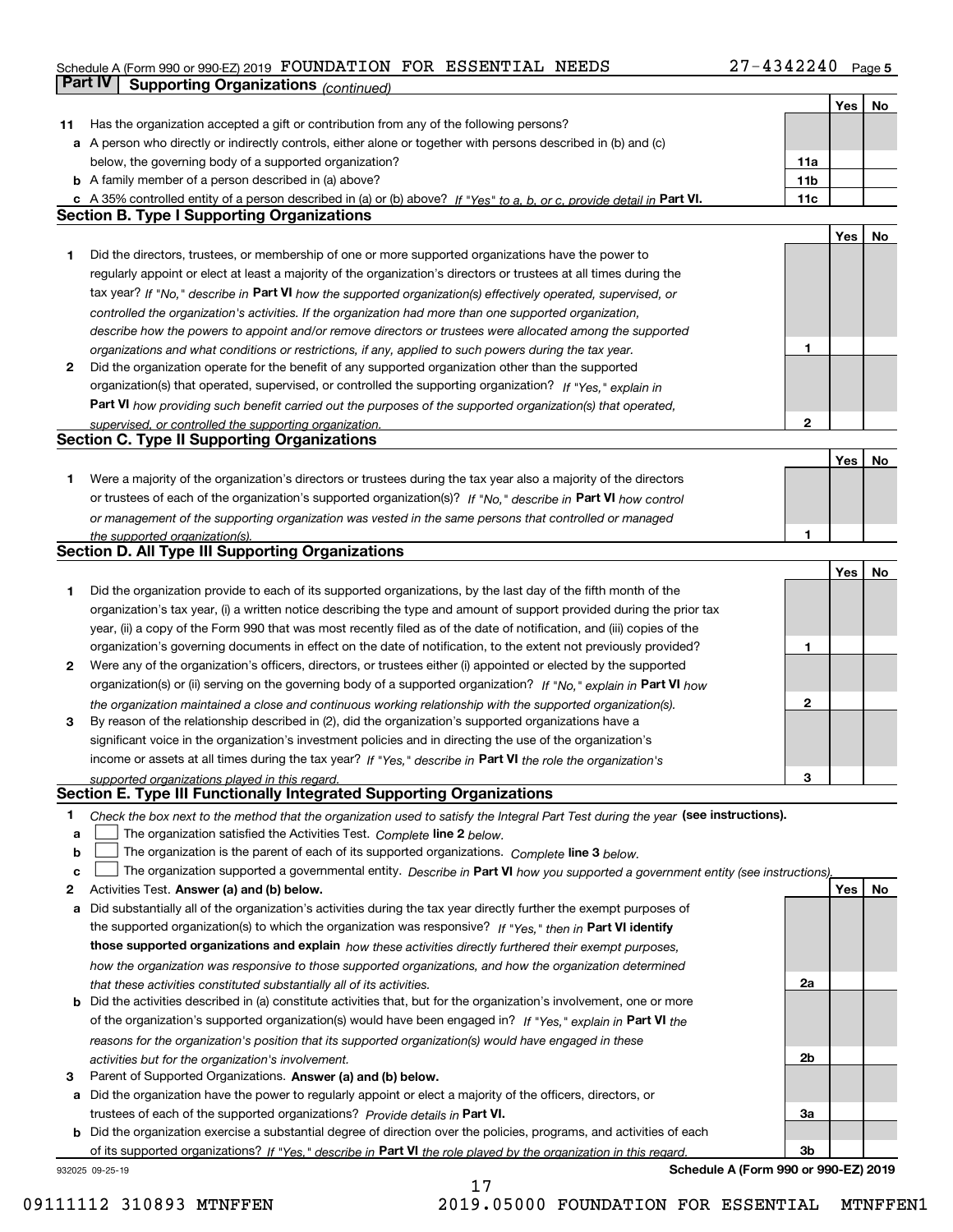### Schedule A (Form 990 or 990-EZ) 2019 Page FOUNDATION FOR ESSENTIAL NEEDS 27-4342240 **Part V Type III Non-Functionally Integrated 509(a)(3) Supporting Organizations**

## 1 Check here if the organization satisfied the Integral Part Test as a qualifying trust on Nov. 20, 1970 (explain in Part VI). See instructions. All other Type III non-functionally integrated supporting organizations must complete Sections A through E.

|   | Section A - Adjusted Net Income                                                                                                   |                | (A) Prior Year | (B) Current Year<br>(optional) |
|---|-----------------------------------------------------------------------------------------------------------------------------------|----------------|----------------|--------------------------------|
| 1 | Net short-term capital gain                                                                                                       | 1              |                |                                |
| 2 | Recoveries of prior-year distributions                                                                                            | $\overline{2}$ |                |                                |
| 3 | Other gross income (see instructions)                                                                                             | 3              |                |                                |
| 4 | Add lines 1 through 3.                                                                                                            | 4              |                |                                |
| 5 | Depreciation and depletion                                                                                                        | 5              |                |                                |
| 6 | Portion of operating expenses paid or incurred for production or                                                                  |                |                |                                |
|   | collection of gross income or for management, conservation, or                                                                    |                |                |                                |
|   | maintenance of property held for production of income (see instructions)                                                          | 6              |                |                                |
| 7 | Other expenses (see instructions)                                                                                                 | $\overline{7}$ |                |                                |
| 8 | Adjusted Net Income (subtract lines 5, 6, and 7 from line 4)                                                                      | 8              |                |                                |
|   | <b>Section B - Minimum Asset Amount</b>                                                                                           |                | (A) Prior Year | (B) Current Year<br>(optional) |
| 1 | Aggregate fair market value of all non-exempt-use assets (see                                                                     |                |                |                                |
|   | instructions for short tax year or assets held for part of year):                                                                 |                |                |                                |
|   | <b>a</b> Average monthly value of securities                                                                                      | 1a             |                |                                |
|   | <b>b</b> Average monthly cash balances                                                                                            | 1b             |                |                                |
|   | c Fair market value of other non-exempt-use assets                                                                                | 1c             |                |                                |
|   | <b>d</b> Total (add lines 1a, 1b, and 1c)                                                                                         | 1d             |                |                                |
|   | e Discount claimed for blockage or other                                                                                          |                |                |                                |
|   | factors (explain in detail in Part VI):                                                                                           |                |                |                                |
| 2 | Acquisition indebtedness applicable to non-exempt-use assets                                                                      | 2              |                |                                |
| 3 | Subtract line 2 from line 1d.                                                                                                     | 3              |                |                                |
| 4 | Cash deemed held for exempt use. Enter 1-1/2% of line 3 (for greater amount,                                                      |                |                |                                |
|   | see instructions)                                                                                                                 | 4              |                |                                |
| 5 | Net value of non-exempt-use assets (subtract line 4 from line 3)                                                                  | 5              |                |                                |
| 6 | Multiply line 5 by .035.                                                                                                          | 6              |                |                                |
| 7 | Recoveries of prior-year distributions                                                                                            | 7              |                |                                |
| 8 | <b>Minimum Asset Amount</b> (add line 7 to line 6)                                                                                | 8              |                |                                |
|   | <b>Section C - Distributable Amount</b>                                                                                           |                |                | <b>Current Year</b>            |
| 1 | Adjusted net income for prior year (from Section A, line 8, Column A)                                                             | 1              |                |                                |
| 2 | Enter 85% of line 1.                                                                                                              | $\overline{2}$ |                |                                |
| 3 | Minimum asset amount for prior year (from Section B, line 8, Column A)                                                            | 3              |                |                                |
| 4 | Enter greater of line 2 or line 3.                                                                                                | 4              |                |                                |
| 5 | Income tax imposed in prior year                                                                                                  | 5              |                |                                |
| 6 | <b>Distributable Amount.</b> Subtract line 5 from line 4, unless subject to                                                       |                |                |                                |
|   | emergency temporary reduction (see instructions).                                                                                 | 6              |                |                                |
| 7 | Check here if the current year is the organization's first as a non-functionally integrated Type III supporting organization (see |                |                |                                |

instructions).

**1**

**Schedule A (Form 990 or 990-EZ) 2019**

932026 09-25-19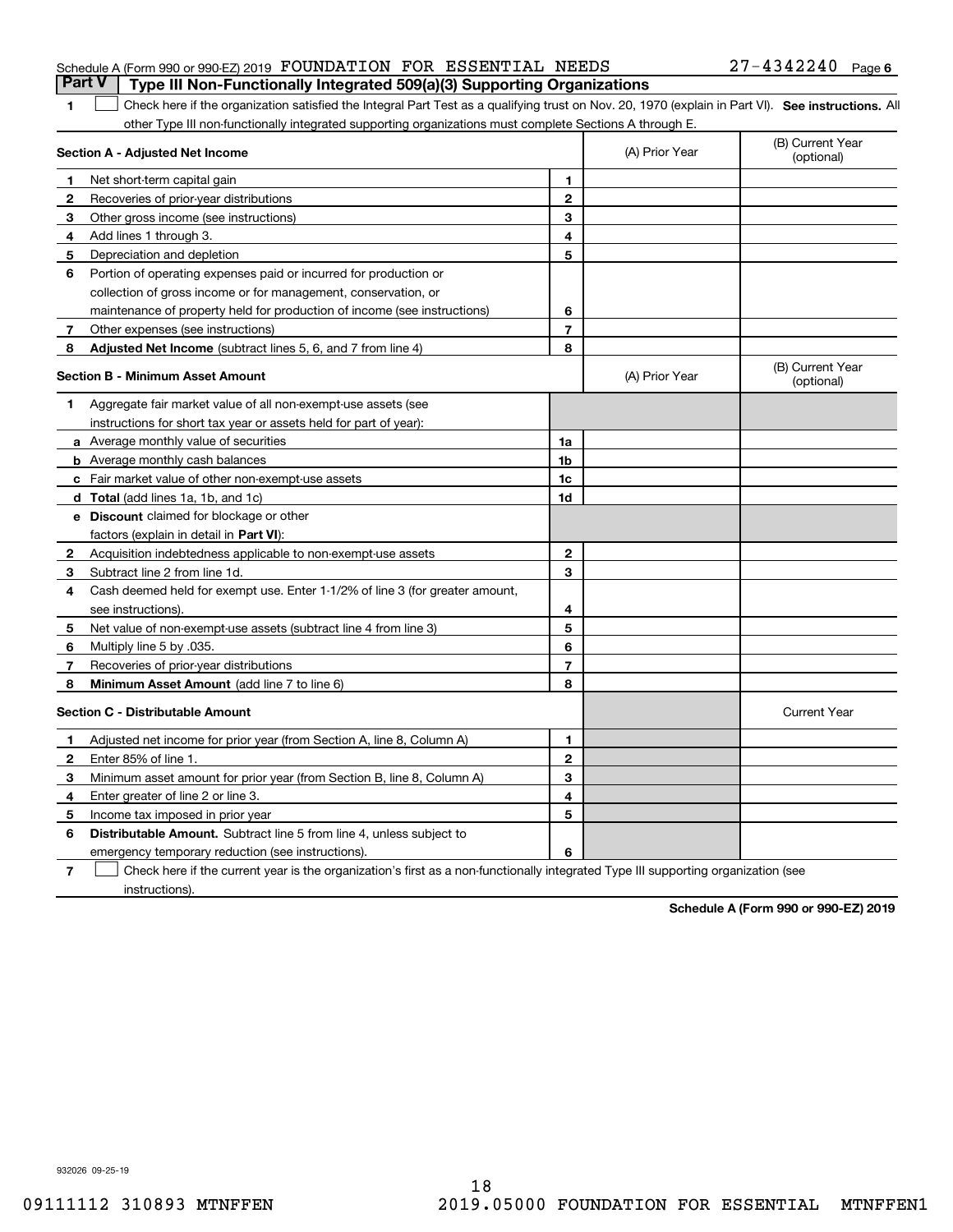### Schedule A (Form 990 or 990-EZ) 2019 Page FOUNDATION FOR ESSENTIAL NEEDS 27-4342240

| Part V | Type III Non-Functionally Integrated 509(a)(3) Supporting Organizations                    |                             | (continued)                           |                                         |
|--------|--------------------------------------------------------------------------------------------|-----------------------------|---------------------------------------|-----------------------------------------|
|        | <b>Section D - Distributions</b>                                                           |                             |                                       | <b>Current Year</b>                     |
| 1      | Amounts paid to supported organizations to accomplish exempt purposes                      |                             |                                       |                                         |
| 2      | Amounts paid to perform activity that directly furthers exempt purposes of supported       |                             |                                       |                                         |
|        | organizations, in excess of income from activity                                           |                             |                                       |                                         |
| з      | Administrative expenses paid to accomplish exempt purposes of supported organizations      |                             |                                       |                                         |
| 4      | Amounts paid to acquire exempt-use assets                                                  |                             |                                       |                                         |
| 5      | Qualified set-aside amounts (prior IRS approval required)                                  |                             |                                       |                                         |
| 6      | Other distributions (describe in Part VI). See instructions.                               |                             |                                       |                                         |
| 7      | <b>Total annual distributions.</b> Add lines 1 through 6.                                  |                             |                                       |                                         |
| 8      | Distributions to attentive supported organizations to which the organization is responsive |                             |                                       |                                         |
|        | (provide details in Part VI). See instructions.                                            |                             |                                       |                                         |
| 9      | Distributable amount for 2019 from Section C, line 6                                       |                             |                                       |                                         |
| 10     | Line 8 amount divided by line 9 amount                                                     |                             |                                       |                                         |
|        |                                                                                            | (i)                         | (iii)                                 | (iii)                                   |
|        | <b>Section E - Distribution Allocations</b> (see instructions)                             | <b>Excess Distributions</b> | <b>Underdistributions</b><br>Pre-2019 | <b>Distributable</b><br>Amount for 2019 |
| 1      | Distributable amount for 2019 from Section C, line 6                                       |                             |                                       |                                         |
| 2      | Underdistributions, if any, for years prior to 2019 (reason-                               |                             |                                       |                                         |
|        | able cause required- explain in Part VI). See instructions.                                |                             |                                       |                                         |
| з      | Excess distributions carryover, if any, to 2019                                            |                             |                                       |                                         |
|        | <b>a</b> From 2014                                                                         |                             |                                       |                                         |
|        | <b>b</b> From 2015                                                                         |                             |                                       |                                         |
|        | $c$ From 2016                                                                              |                             |                                       |                                         |
|        | d From 2017                                                                                |                             |                                       |                                         |
|        | e From 2018                                                                                |                             |                                       |                                         |
|        | Total of lines 3a through e                                                                |                             |                                       |                                         |
|        | <b>g</b> Applied to underdistributions of prior years                                      |                             |                                       |                                         |
|        | <b>h</b> Applied to 2019 distributable amount                                              |                             |                                       |                                         |
|        | Carryover from 2014 not applied (see instructions)                                         |                             |                                       |                                         |
|        | Remainder. Subtract lines 3g, 3h, and 3i from 3f.                                          |                             |                                       |                                         |
| 4      | Distributions for 2019 from Section D,                                                     |                             |                                       |                                         |
|        | line $7:$                                                                                  |                             |                                       |                                         |
|        | <b>a</b> Applied to underdistributions of prior years                                      |                             |                                       |                                         |
|        | <b>b</b> Applied to 2019 distributable amount                                              |                             |                                       |                                         |
| c      | Remainder. Subtract lines 4a and 4b from 4.                                                |                             |                                       |                                         |
| 5      | Remaining underdistributions for years prior to 2019, if                                   |                             |                                       |                                         |
|        | any. Subtract lines 3g and 4a from line 2. For result greater                              |                             |                                       |                                         |
|        | than zero, explain in Part VI. See instructions.                                           |                             |                                       |                                         |
| 6      | Remaining underdistributions for 2019. Subtract lines 3h                                   |                             |                                       |                                         |
|        | and 4b from line 1. For result greater than zero, explain in                               |                             |                                       |                                         |
|        | Part VI. See instructions.                                                                 |                             |                                       |                                         |
| 7      | Excess distributions carryover to 2020. Add lines 3j                                       |                             |                                       |                                         |
|        | and 4c.                                                                                    |                             |                                       |                                         |
| 8      | Breakdown of line 7:                                                                       |                             |                                       |                                         |
|        | a Excess from 2015                                                                         |                             |                                       |                                         |
|        | <b>b</b> Excess from 2016                                                                  |                             |                                       |                                         |
|        | c Excess from 2017                                                                         |                             |                                       |                                         |
|        | d Excess from 2018                                                                         |                             |                                       |                                         |
|        | e Excess from 2019                                                                         |                             |                                       |                                         |
|        |                                                                                            |                             |                                       |                                         |

**Schedule A (Form 990 or 990-EZ) 2019**

932027 09-25-19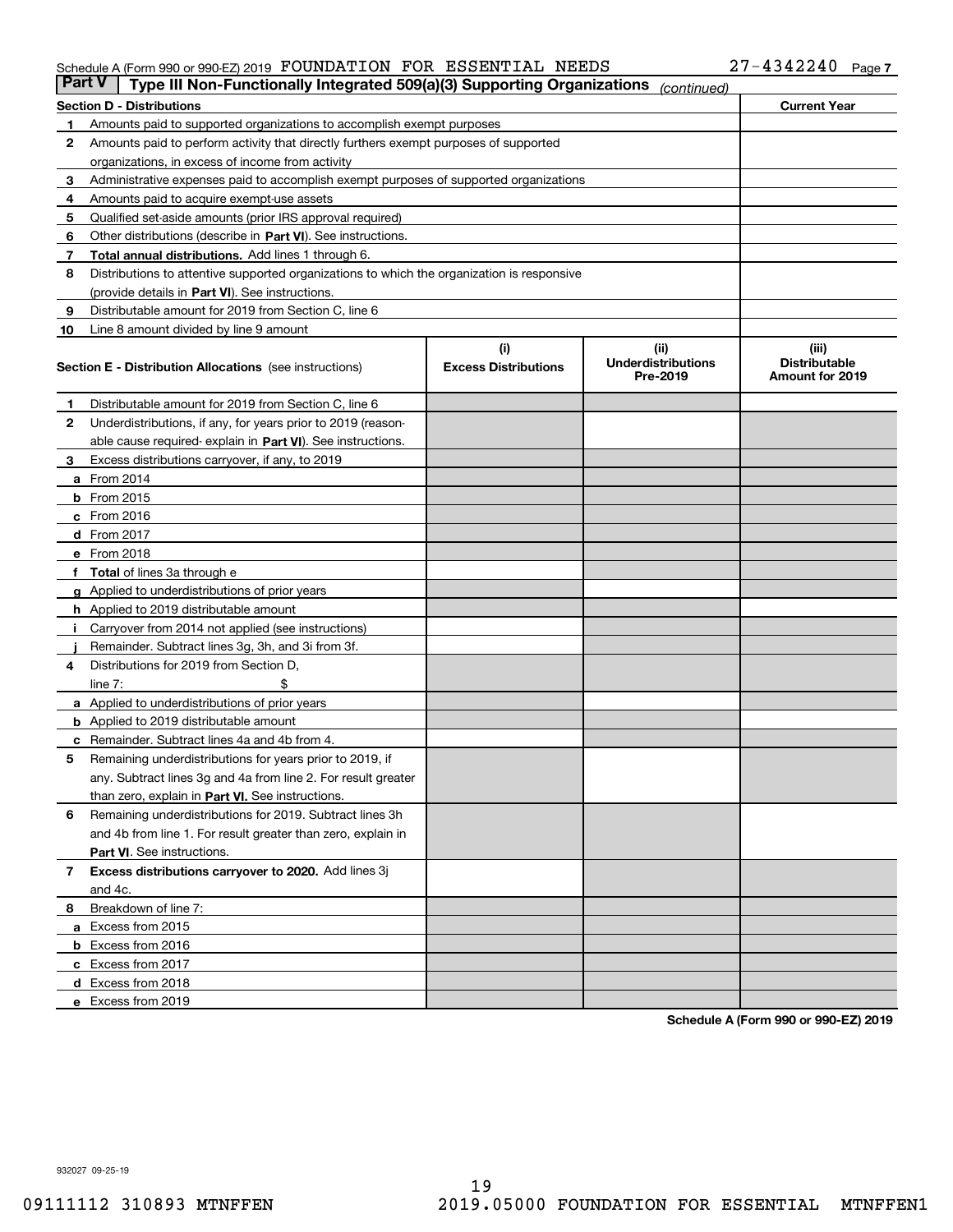|                 | Schedule A (Form 990 or 990-EZ) 2019 FOUNDATION FOR ESSENTIAL NEEDS                                                                                                                                                                                                                                                                                                                                                                                                                                                                                                  |    | $27 - 4342240$ Page 8                |  |
|-----------------|----------------------------------------------------------------------------------------------------------------------------------------------------------------------------------------------------------------------------------------------------------------------------------------------------------------------------------------------------------------------------------------------------------------------------------------------------------------------------------------------------------------------------------------------------------------------|----|--------------------------------------|--|
| <b>Part VI</b>  | Supplemental Information. Provide the explanations required by Part II, line 10; Part II, line 17a or 17b; Part III, line 12;<br>Part IV, Section A, lines 1, 2, 3b, 3c, 4b, 4c, 5a, 6, 9a, 9b, 9c, 11a, 11b, and 11c; Part IV, Section B, lines 1 and 2; Part IV, Section C,<br>line 1; Part IV, Section D, lines 2 and 3; Part IV, Section E, lines 1c, 2a, 2b, 3a, and 3b; Part V, line 1; Part V, Section B, line 1e; Part V,<br>Section D, lines 5, 6, and 8; and Part V, Section E, lines 2, 5, and 6. Also complete this part for any additional information. |    |                                      |  |
|                 | (See instructions.)                                                                                                                                                                                                                                                                                                                                                                                                                                                                                                                                                  |    |                                      |  |
|                 |                                                                                                                                                                                                                                                                                                                                                                                                                                                                                                                                                                      |    |                                      |  |
|                 |                                                                                                                                                                                                                                                                                                                                                                                                                                                                                                                                                                      |    |                                      |  |
|                 |                                                                                                                                                                                                                                                                                                                                                                                                                                                                                                                                                                      |    |                                      |  |
|                 |                                                                                                                                                                                                                                                                                                                                                                                                                                                                                                                                                                      |    |                                      |  |
|                 |                                                                                                                                                                                                                                                                                                                                                                                                                                                                                                                                                                      |    |                                      |  |
|                 |                                                                                                                                                                                                                                                                                                                                                                                                                                                                                                                                                                      |    |                                      |  |
|                 |                                                                                                                                                                                                                                                                                                                                                                                                                                                                                                                                                                      |    |                                      |  |
|                 |                                                                                                                                                                                                                                                                                                                                                                                                                                                                                                                                                                      |    |                                      |  |
|                 |                                                                                                                                                                                                                                                                                                                                                                                                                                                                                                                                                                      |    |                                      |  |
|                 |                                                                                                                                                                                                                                                                                                                                                                                                                                                                                                                                                                      |    |                                      |  |
|                 |                                                                                                                                                                                                                                                                                                                                                                                                                                                                                                                                                                      |    |                                      |  |
|                 |                                                                                                                                                                                                                                                                                                                                                                                                                                                                                                                                                                      |    |                                      |  |
|                 |                                                                                                                                                                                                                                                                                                                                                                                                                                                                                                                                                                      |    |                                      |  |
|                 |                                                                                                                                                                                                                                                                                                                                                                                                                                                                                                                                                                      |    |                                      |  |
|                 |                                                                                                                                                                                                                                                                                                                                                                                                                                                                                                                                                                      |    |                                      |  |
|                 |                                                                                                                                                                                                                                                                                                                                                                                                                                                                                                                                                                      |    |                                      |  |
|                 |                                                                                                                                                                                                                                                                                                                                                                                                                                                                                                                                                                      |    |                                      |  |
|                 |                                                                                                                                                                                                                                                                                                                                                                                                                                                                                                                                                                      |    |                                      |  |
|                 |                                                                                                                                                                                                                                                                                                                                                                                                                                                                                                                                                                      |    |                                      |  |
|                 |                                                                                                                                                                                                                                                                                                                                                                                                                                                                                                                                                                      |    |                                      |  |
|                 |                                                                                                                                                                                                                                                                                                                                                                                                                                                                                                                                                                      |    |                                      |  |
|                 |                                                                                                                                                                                                                                                                                                                                                                                                                                                                                                                                                                      |    |                                      |  |
|                 |                                                                                                                                                                                                                                                                                                                                                                                                                                                                                                                                                                      |    |                                      |  |
|                 |                                                                                                                                                                                                                                                                                                                                                                                                                                                                                                                                                                      |    |                                      |  |
|                 |                                                                                                                                                                                                                                                                                                                                                                                                                                                                                                                                                                      |    |                                      |  |
|                 |                                                                                                                                                                                                                                                                                                                                                                                                                                                                                                                                                                      |    |                                      |  |
|                 |                                                                                                                                                                                                                                                                                                                                                                                                                                                                                                                                                                      |    |                                      |  |
|                 |                                                                                                                                                                                                                                                                                                                                                                                                                                                                                                                                                                      |    |                                      |  |
|                 |                                                                                                                                                                                                                                                                                                                                                                                                                                                                                                                                                                      |    |                                      |  |
|                 |                                                                                                                                                                                                                                                                                                                                                                                                                                                                                                                                                                      |    |                                      |  |
|                 |                                                                                                                                                                                                                                                                                                                                                                                                                                                                                                                                                                      |    |                                      |  |
|                 |                                                                                                                                                                                                                                                                                                                                                                                                                                                                                                                                                                      |    |                                      |  |
|                 |                                                                                                                                                                                                                                                                                                                                                                                                                                                                                                                                                                      |    |                                      |  |
|                 |                                                                                                                                                                                                                                                                                                                                                                                                                                                                                                                                                                      |    |                                      |  |
| 932028 09-25-19 |                                                                                                                                                                                                                                                                                                                                                                                                                                                                                                                                                                      | 20 | Schedule A (Form 990 or 990-EZ) 2019 |  |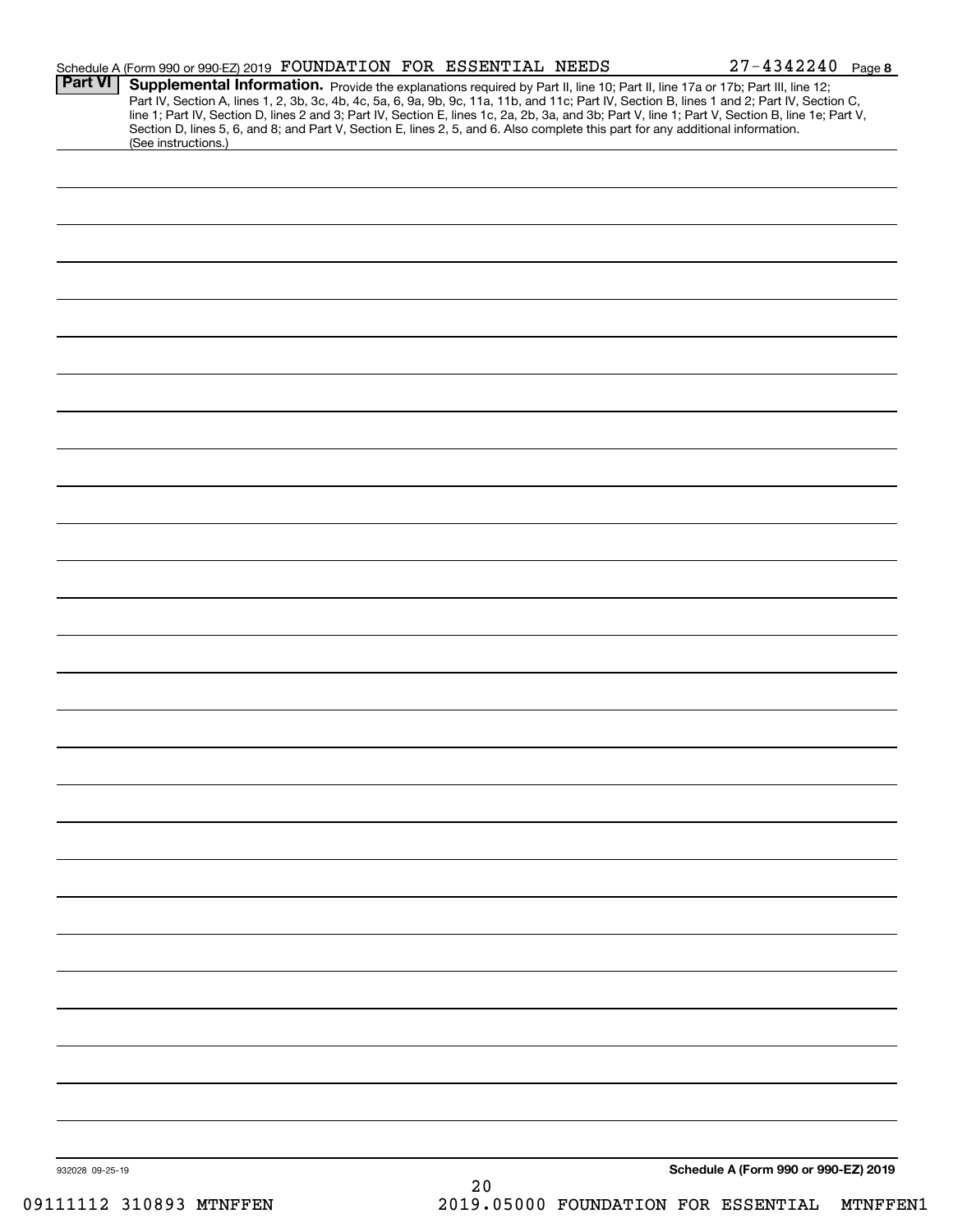|  | <b>SCHEDULE D</b> |  |  |  |
|--|-------------------|--|--|--|
|--|-------------------|--|--|--|

# **Supplemental Financial Statements**

(Form 990)<br>
Pepartment of the Treasury<br>
Department of the Treasury<br>
Department of the Treasury<br>
Department of the Treasury<br> **Co to www.irs.gov/Form990 for instructions and the latest information.**<br> **Co to www.irs.gov/Form9** 



Department of the Treasury Internal Revenue Service

**Name of the organization Employer identification number**

FOUNDATION FOR ESSENTIAL NEEDS 27-4342240

| Part I  | Organizations Maintaining Donor Advised Funds or Other Similar Funds or Accounts. Complete if the                                                                                                                             |                         |                                                    |
|---------|-------------------------------------------------------------------------------------------------------------------------------------------------------------------------------------------------------------------------------|-------------------------|----------------------------------------------------|
|         | organization answered "Yes" on Form 990, Part IV, line 6.                                                                                                                                                                     |                         |                                                    |
|         |                                                                                                                                                                                                                               | (a) Donor advised funds | (b) Funds and other accounts                       |
| 1       |                                                                                                                                                                                                                               |                         |                                                    |
| 2       | Aggregate value of contributions to (during year)                                                                                                                                                                             |                         |                                                    |
| з       | Aggregate value of grants from (during year)                                                                                                                                                                                  |                         |                                                    |
| 4       |                                                                                                                                                                                                                               |                         |                                                    |
| 5       | Did the organization inform all donors and donor advisors in writing that the assets held in donor advised funds                                                                                                              |                         |                                                    |
|         |                                                                                                                                                                                                                               |                         | Yes<br>No                                          |
| 6       | Did the organization inform all grantees, donors, and donor advisors in writing that grant funds can be used only                                                                                                             |                         |                                                    |
|         | for charitable purposes and not for the benefit of the donor or donor advisor, or for any other purpose conferring                                                                                                            |                         |                                                    |
|         |                                                                                                                                                                                                                               |                         | Yes<br>No                                          |
| Part II | Conservation Easements. Complete if the organization answered "Yes" on Form 990, Part IV, line 7.                                                                                                                             |                         |                                                    |
| 1       | Purpose(s) of conservation easements held by the organization (check all that apply).                                                                                                                                         |                         |                                                    |
|         | Preservation of land for public use (for example, recreation or education)                                                                                                                                                    |                         | Preservation of a historically important land area |
|         | Protection of natural habitat                                                                                                                                                                                                 |                         | Preservation of a certified historic structure     |
|         | Preservation of open space                                                                                                                                                                                                    |                         |                                                    |
| 2       | Complete lines 2a through 2d if the organization held a qualified conservation contribution in the form of a conservation easement on the last                                                                                |                         |                                                    |
|         | day of the tax year.                                                                                                                                                                                                          |                         | Held at the End of the Tax Year                    |
| а       | Total number of conservation easements                                                                                                                                                                                        |                         | 2a                                                 |
| b       | Total acreage restricted by conservation easements                                                                                                                                                                            |                         | 2 <sub>b</sub>                                     |
|         |                                                                                                                                                                                                                               |                         | 2c                                                 |
|         | d Number of conservation easements included in (c) acquired after 7/25/06, and not on a historic structure                                                                                                                    |                         |                                                    |
|         | listed in the National Register [111] Marshall Register [11] Marshall Register [11] Marshall Register [11] Marshall Register [11] Marshall Register [11] Marshall Register [11] Marshall Register [11] Marshall Register [11] |                         | 2d                                                 |
| 3       | Number of conservation easements modified, transferred, released, extinguished, or terminated by the organization during the tax                                                                                              |                         |                                                    |
|         | year                                                                                                                                                                                                                          |                         |                                                    |
| 4       | Number of states where property subject to conservation easement is located >                                                                                                                                                 |                         |                                                    |
| 5       | Does the organization have a written policy regarding the periodic monitoring, inspection, handling of                                                                                                                        |                         |                                                    |
|         | violations, and enforcement of the conservation easements it holds?                                                                                                                                                           |                         | Yes<br>No                                          |
| 6       | Staff and volunteer hours devoted to monitoring, inspecting, handling of violations, and enforcing conservation easements during the year                                                                                     |                         |                                                    |
|         |                                                                                                                                                                                                                               |                         |                                                    |
| 7       | Amount of expenses incurred in monitoring, inspecting, handling of violations, and enforcing conservation easements during the year                                                                                           |                         |                                                    |
|         | $\blacktriangleright$ S                                                                                                                                                                                                       |                         |                                                    |
| 8       | Does each conservation easement reported on line 2(d) above satisfy the requirements of section 170(h)(4)(B)(i)                                                                                                               |                         |                                                    |
|         |                                                                                                                                                                                                                               |                         | Yes<br>No                                          |
| 9       | In Part XIII, describe how the organization reports conservation easements in its revenue and expense statement and                                                                                                           |                         |                                                    |
|         | balance sheet, and include, if applicable, the text of the footnote to the organization's financial statements that describes the                                                                                             |                         |                                                    |
|         | organization's accounting for conservation easements.                                                                                                                                                                         |                         |                                                    |
|         | Organizations Maintaining Collections of Art, Historical Treasures, or Other Similar Assets.<br>Part III                                                                                                                      |                         |                                                    |
|         | Complete if the organization answered "Yes" on Form 990, Part IV, line 8.                                                                                                                                                     |                         |                                                    |
|         | 1a If the organization elected, as permitted under FASB ASC 958, not to report in its revenue statement and balance sheet works                                                                                               |                         |                                                    |
|         | of art, historical treasures, or other similar assets held for public exhibition, education, or research in furtherance of public                                                                                             |                         |                                                    |
|         | service, provide in Part XIII the text of the footnote to its financial statements that describes these items.                                                                                                                |                         |                                                    |
|         | <b>b</b> If the organization elected, as permitted under FASB ASC 958, to report in its revenue statement and balance sheet works of                                                                                          |                         |                                                    |
|         | art, historical treasures, or other similar assets held for public exhibition, education, or research in furtherance of public service,                                                                                       |                         |                                                    |
|         | provide the following amounts relating to these items:                                                                                                                                                                        |                         |                                                    |
|         | (i)                                                                                                                                                                                                                           |                         | $\frac{1}{2}$                                      |
|         | (ii) Assets included in Form 990, Part X                                                                                                                                                                                      |                         | $\triangleright$ \$                                |
| 2       | If the organization received or held works of art, historical treasures, or other similar assets for financial gain, provide                                                                                                  |                         |                                                    |
|         | the following amounts required to be reported under FASB ASC 958 relating to these items:                                                                                                                                     |                         |                                                    |
| а       |                                                                                                                                                                                                                               |                         | - \$<br>▶                                          |
|         |                                                                                                                                                                                                                               |                         | $\blacktriangleright$ s                            |
|         | LHA For Paperwork Reduction Act Notice, see the Instructions for Form 990.                                                                                                                                                    |                         | Schedule D (Form 990) 2019                         |
|         | 932051 10-02-19                                                                                                                                                                                                               |                         |                                                    |

| O<br>z |  |  |  |
|--------|--|--|--|
|        |  |  |  |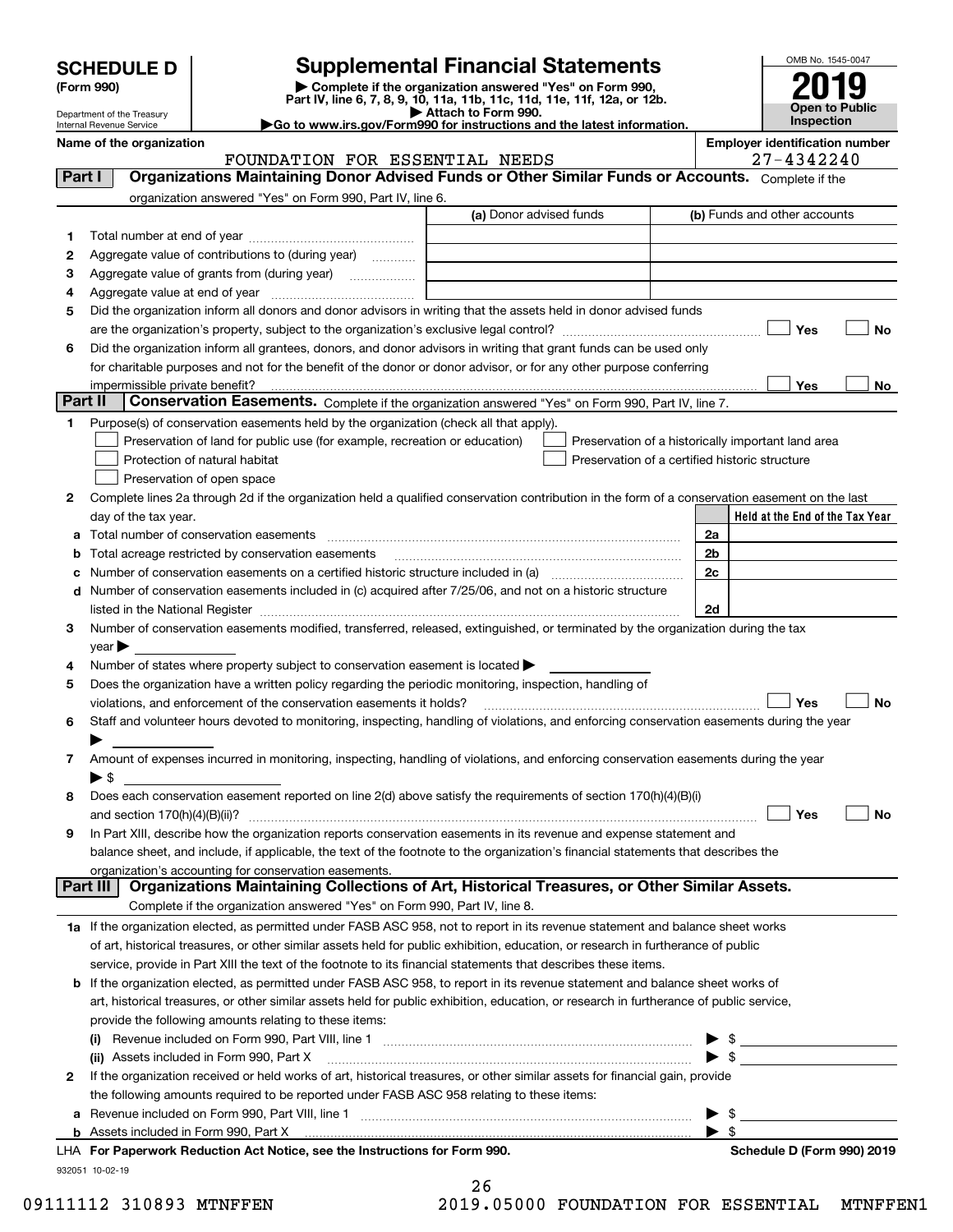|               | Schedule D (Form 990) 2019                                                                                                                                                                                                     | FOUNDATION FOR ESSENTIAL NEEDS |   |                |                          |                 | 27-4342240                 |                     |     | Page 2 |
|---------------|--------------------------------------------------------------------------------------------------------------------------------------------------------------------------------------------------------------------------------|--------------------------------|---|----------------|--------------------------|-----------------|----------------------------|---------------------|-----|--------|
|               | Organizations Maintaining Collections of Art, Historical Treasures, or Other Similar Assets (continued)<br>Part III                                                                                                            |                                |   |                |                          |                 |                            |                     |     |        |
| 3             | Using the organization's acquisition, accession, and other records, check any of the following that make significant use of its                                                                                                |                                |   |                |                          |                 |                            |                     |     |        |
|               | collection items (check all that apply):                                                                                                                                                                                       |                                |   |                |                          |                 |                            |                     |     |        |
| а             | Public exhibition                                                                                                                                                                                                              |                                |   |                | Loan or exchange program |                 |                            |                     |     |        |
| b             | Scholarly research                                                                                                                                                                                                             |                                |   |                |                          |                 |                            |                     |     |        |
| с             | Preservation for future generations                                                                                                                                                                                            |                                |   |                |                          |                 |                            |                     |     |        |
| 4             | Provide a description of the organization's collections and explain how they further the organization's exempt purpose in Part XIII.                                                                                           |                                |   |                |                          |                 |                            |                     |     |        |
| 5             | During the year, did the organization solicit or receive donations of art, historical treasures, or other similar assets                                                                                                       |                                |   |                |                          |                 |                            |                     |     |        |
|               | to be sold to raise funds rather than to be maintained as part of the organization's collection?                                                                                                                               |                                |   |                |                          | . <u>.</u>      |                            | Yes                 |     | No     |
|               | <b>Part IV</b><br>Escrow and Custodial Arrangements. Complete if the organization answered "Yes" on Form 990, Part IV, line 9, or                                                                                              |                                |   |                |                          |                 |                            |                     |     |        |
|               | reported an amount on Form 990, Part X, line 21.                                                                                                                                                                               |                                |   |                |                          |                 |                            |                     |     |        |
|               | 1a Is the organization an agent, trustee, custodian or other intermediary for contributions or other assets not included                                                                                                       |                                |   |                |                          |                 |                            |                     |     |        |
|               | on Form 990, Part X? [11] matter contracts and contracts and contracts are contracted and contracts are contracted and contract of the set of the set of the set of the set of the set of the set of the set of the set of the |                                |   |                |                          |                 |                            | Yes                 |     | No     |
|               | <b>b</b> If "Yes," explain the arrangement in Part XIII and complete the following table:                                                                                                                                      |                                |   |                |                          |                 |                            |                     |     |        |
|               |                                                                                                                                                                                                                                |                                |   |                |                          |                 |                            | Amount              |     |        |
| c             | Beginning balance material contracts and contracts and contracts and contracts and contracts and contracts and                                                                                                                 |                                |   |                |                          | 1c              |                            |                     |     |        |
|               | d Additions during the year measurements are all an according to the year.                                                                                                                                                     |                                |   |                |                          | 1d              |                            |                     |     |        |
|               | e Distributions during the year manufactured and an according to the distributions during the year manufactured and the state of the state of the state of the state of the state of the state of the state of the state of th |                                |   |                |                          | 1e              |                            |                     |     |        |
| f.            |                                                                                                                                                                                                                                |                                |   |                |                          | 1f              |                            |                     |     |        |
|               | 2a Did the organization include an amount on Form 990, Part X, line 21, for escrow or custodial account liability?                                                                                                             |                                |   |                |                          |                 |                            | Yes                 |     | No     |
|               | b If "Yes," explain the arrangement in Part XIII. Check here if the explanation has been provided on Part XIII                                                                                                                 |                                |   |                |                          |                 |                            |                     |     |        |
| <b>Part V</b> | Endowment Funds. Complete if the organization answered "Yes" on Form 990, Part IV, line 10.                                                                                                                                    |                                |   |                |                          |                 |                            |                     |     |        |
|               |                                                                                                                                                                                                                                | (a) Current year               |   | (b) Prior year | (c) Two years back       |                 | (d) Three years back       | (e) Four years back |     |        |
|               | 1a Beginning of year balance                                                                                                                                                                                                   |                                |   |                |                          |                 |                            |                     |     |        |
| b             |                                                                                                                                                                                                                                |                                |   |                |                          |                 |                            |                     |     |        |
|               | Net investment earnings, gains, and losses                                                                                                                                                                                     |                                |   |                |                          |                 |                            |                     |     |        |
|               |                                                                                                                                                                                                                                |                                |   |                |                          |                 |                            |                     |     |        |
|               | e Other expenditures for facilities                                                                                                                                                                                            |                                |   |                |                          |                 |                            |                     |     |        |
|               | and programs                                                                                                                                                                                                                   |                                |   |                |                          |                 |                            |                     |     |        |
|               |                                                                                                                                                                                                                                |                                |   |                |                          |                 |                            |                     |     |        |
| g             |                                                                                                                                                                                                                                |                                |   |                |                          |                 |                            |                     |     |        |
| 2             | Provide the estimated percentage of the current year end balance (line 1g, column (a)) held as:                                                                                                                                |                                |   |                |                          |                 |                            |                     |     |        |
| а             | Board designated or quasi-endowment > _____                                                                                                                                                                                    |                                | % |                |                          |                 |                            |                     |     |        |
| b             | Permanent endowment > 1                                                                                                                                                                                                        | %                              |   |                |                          |                 |                            |                     |     |        |
|               | <b>c</b> Term endowment $\blacktriangleright$                                                                                                                                                                                  | %                              |   |                |                          |                 |                            |                     |     |        |
|               | The percentages on lines 2a, 2b, and 2c should equal 100%.                                                                                                                                                                     |                                |   |                |                          |                 |                            |                     |     |        |
|               | 3a Are there endowment funds not in the possession of the organization that are held and administered for the organization                                                                                                     |                                |   |                |                          |                 |                            |                     |     |        |
|               | by:                                                                                                                                                                                                                            |                                |   |                |                          |                 |                            |                     | Yes | No     |
|               |                                                                                                                                                                                                                                |                                |   |                |                          |                 |                            | 3a(i)               |     |        |
|               |                                                                                                                                                                                                                                |                                |   |                |                          |                 |                            | 3a(ii)              |     |        |
|               |                                                                                                                                                                                                                                |                                |   |                |                          |                 |                            | 3b                  |     |        |
| 4             | Describe in Part XIII the intended uses of the organization's endowment funds.                                                                                                                                                 |                                |   |                |                          |                 |                            |                     |     |        |
|               | Land, Buildings, and Equipment.<br><b>Part VI</b>                                                                                                                                                                              |                                |   |                |                          |                 |                            |                     |     |        |
|               | Complete if the organization answered "Yes" on Form 990, Part IV, line 11a. See Form 990, Part X, line 10.                                                                                                                     |                                |   |                |                          |                 |                            |                     |     |        |
|               | Description of property                                                                                                                                                                                                        | (a) Cost or other              |   |                | (b) Cost or other        | (c) Accumulated |                            | (d) Book value      |     |        |
|               |                                                                                                                                                                                                                                | basis (investment)             |   |                | basis (other)            | depreciation    |                            |                     |     |        |
|               |                                                                                                                                                                                                                                |                                |   |                |                          |                 |                            |                     |     |        |
| b             |                                                                                                                                                                                                                                |                                |   |                |                          |                 |                            |                     |     |        |
| c             |                                                                                                                                                                                                                                |                                |   |                |                          |                 |                            |                     |     |        |
| d             |                                                                                                                                                                                                                                |                                |   |                |                          |                 |                            |                     |     |        |
|               |                                                                                                                                                                                                                                |                                |   |                |                          |                 |                            |                     |     |        |
|               |                                                                                                                                                                                                                                |                                |   |                |                          |                 |                            |                     |     | 0.     |
|               |                                                                                                                                                                                                                                |                                |   |                |                          |                 | Schedule D (Form 990) 2019 |                     |     |        |
|               |                                                                                                                                                                                                                                |                                |   |                |                          |                 |                            |                     |     |        |

932052 10-02-19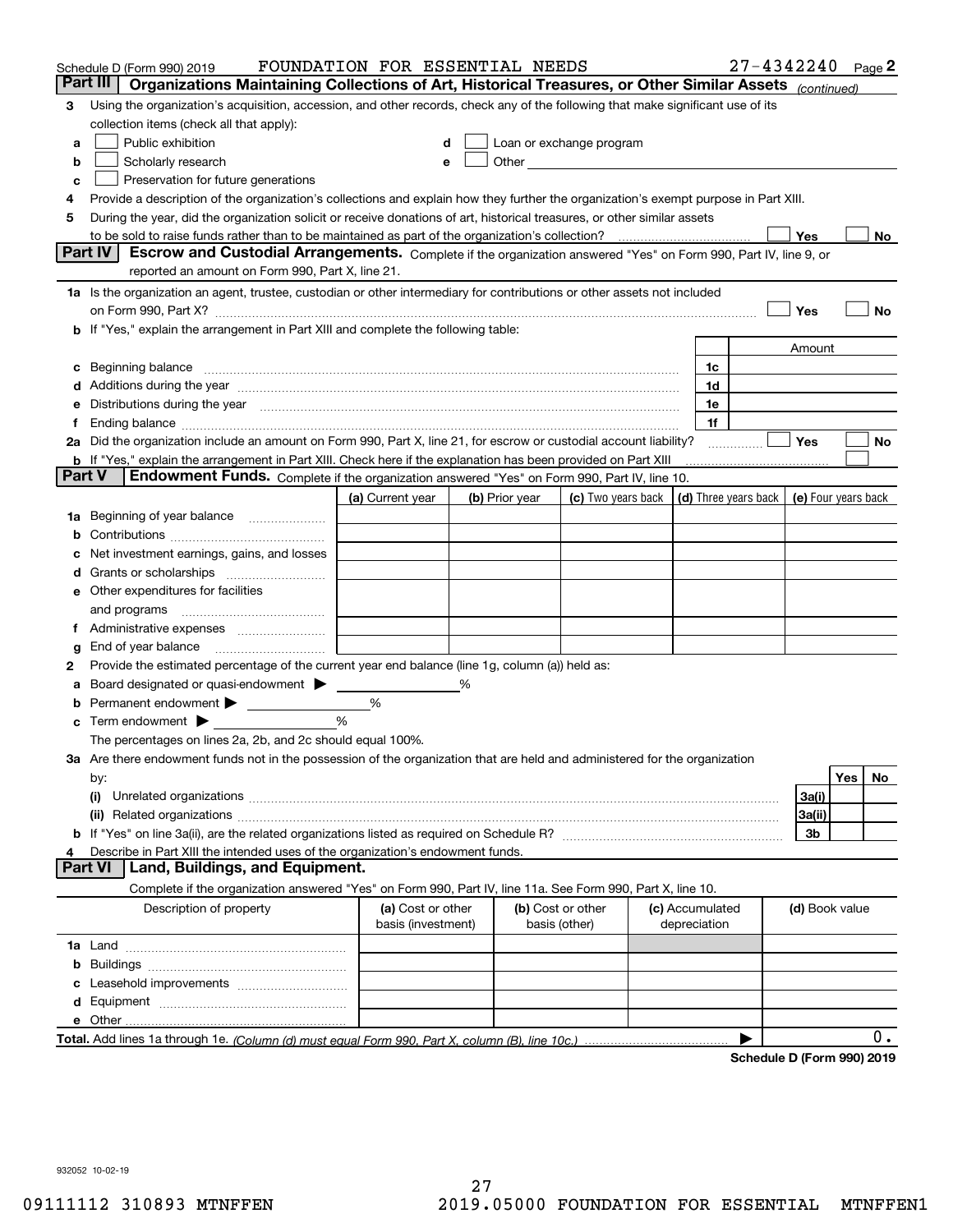| Schedule D (Form 990) 2019                      | FOUNDATION FOR ESSENTIAL NEEDS |  | $27 - 4342240$ | Page |
|-------------------------------------------------|--------------------------------|--|----------------|------|
| <b>Part VII</b> Investments - Other Securities. |                                |  |                |      |

| (a) Description of security or category (including name of security)                                                                                                    | Complete if the organization answered "Yes" on Form 990, Part IV, line 11b. See Form 990, Part X, line 12.<br>(b) Book value | (c) Method of valuation: Cost or end-of-year market value |
|-------------------------------------------------------------------------------------------------------------------------------------------------------------------------|------------------------------------------------------------------------------------------------------------------------------|-----------------------------------------------------------|
| (1) Financial derivatives                                                                                                                                               |                                                                                                                              |                                                           |
|                                                                                                                                                                         |                                                                                                                              |                                                           |
| (3) Other                                                                                                                                                               |                                                                                                                              |                                                           |
| <b>INVESTMENT</b><br>(A)                                                                                                                                                | 204,887.                                                                                                                     | END-OF-YEAR MARKET VALUE                                  |
| (B)                                                                                                                                                                     |                                                                                                                              |                                                           |
| (C)                                                                                                                                                                     |                                                                                                                              |                                                           |
| (D)                                                                                                                                                                     |                                                                                                                              |                                                           |
| (E)                                                                                                                                                                     |                                                                                                                              |                                                           |
| (F)                                                                                                                                                                     |                                                                                                                              |                                                           |
| (G)                                                                                                                                                                     |                                                                                                                              |                                                           |
| (H)                                                                                                                                                                     |                                                                                                                              |                                                           |
| Total. (Col. (b) must equal Form 990, Part X, col. (B) line 12.)                                                                                                        | 204,887.                                                                                                                     |                                                           |
| Part VIII Investments - Program Related.                                                                                                                                |                                                                                                                              |                                                           |
| Complete if the organization answered "Yes" on Form 990, Part IV, line 11c. See Form 990, Part X, line 13.                                                              |                                                                                                                              |                                                           |
| (a) Description of investment                                                                                                                                           | (b) Book value                                                                                                               | (c) Method of valuation: Cost or end-of-year market value |
| (1)                                                                                                                                                                     |                                                                                                                              |                                                           |
| (2)                                                                                                                                                                     |                                                                                                                              |                                                           |
| (3)                                                                                                                                                                     |                                                                                                                              |                                                           |
| (4)                                                                                                                                                                     |                                                                                                                              |                                                           |
| (5)                                                                                                                                                                     |                                                                                                                              |                                                           |
| (6)                                                                                                                                                                     |                                                                                                                              |                                                           |
| (7)                                                                                                                                                                     |                                                                                                                              |                                                           |
|                                                                                                                                                                         |                                                                                                                              |                                                           |
| (8)                                                                                                                                                                     |                                                                                                                              |                                                           |
| (9)<br>Total. (Col. (b) must equal Form 990, Part X, col. (B) line 13.)                                                                                                 |                                                                                                                              |                                                           |
|                                                                                                                                                                         |                                                                                                                              |                                                           |
|                                                                                                                                                                         |                                                                                                                              |                                                           |
| <b>Other Assets.</b><br><b>Part IX</b>                                                                                                                                  |                                                                                                                              |                                                           |
| Complete if the organization answered "Yes" on Form 990, Part IV, line 11d. See Form 990, Part X, line 15.                                                              |                                                                                                                              |                                                           |
|                                                                                                                                                                         | (a) Description                                                                                                              | (b) Book value                                            |
|                                                                                                                                                                         |                                                                                                                              |                                                           |
| (2)                                                                                                                                                                     |                                                                                                                              |                                                           |
| (1)<br>(3)                                                                                                                                                              |                                                                                                                              |                                                           |
| (4)                                                                                                                                                                     |                                                                                                                              |                                                           |
|                                                                                                                                                                         |                                                                                                                              |                                                           |
|                                                                                                                                                                         |                                                                                                                              |                                                           |
|                                                                                                                                                                         |                                                                                                                              |                                                           |
|                                                                                                                                                                         |                                                                                                                              |                                                           |
|                                                                                                                                                                         |                                                                                                                              |                                                           |
|                                                                                                                                                                         |                                                                                                                              |                                                           |
| <b>Other Liabilities.</b>                                                                                                                                               |                                                                                                                              |                                                           |
| Complete if the organization answered "Yes" on Form 990, Part IV, line 11e or 11f. See Form 990, Part X, line 25.                                                       |                                                                                                                              |                                                           |
| (a) Description of liability                                                                                                                                            |                                                                                                                              | (b) Book value                                            |
| Federal income taxes                                                                                                                                                    |                                                                                                                              |                                                           |
|                                                                                                                                                                         |                                                                                                                              |                                                           |
|                                                                                                                                                                         |                                                                                                                              |                                                           |
|                                                                                                                                                                         |                                                                                                                              |                                                           |
|                                                                                                                                                                         |                                                                                                                              |                                                           |
|                                                                                                                                                                         |                                                                                                                              |                                                           |
| (5)<br>(6)<br>(7)<br>(8)<br>(9)<br>Total. (Column (b) must equal Form 990, Part X, col. (B) line 15.)<br><b>Part X</b><br>(1)<br>(2)<br>(3)<br>(4)<br>(5)<br>(6)<br>(7) |                                                                                                                              |                                                           |
| (8)<br>(9)                                                                                                                                                              |                                                                                                                              |                                                           |

organization's liability for uncertain tax positions under FASB ASC 740. Check here if the text of the footnote has been provided in Part XIII

**Schedule D (Form 990) 2019**

 $\mathcal{L}^{\text{max}}$ 

932053 10-02-19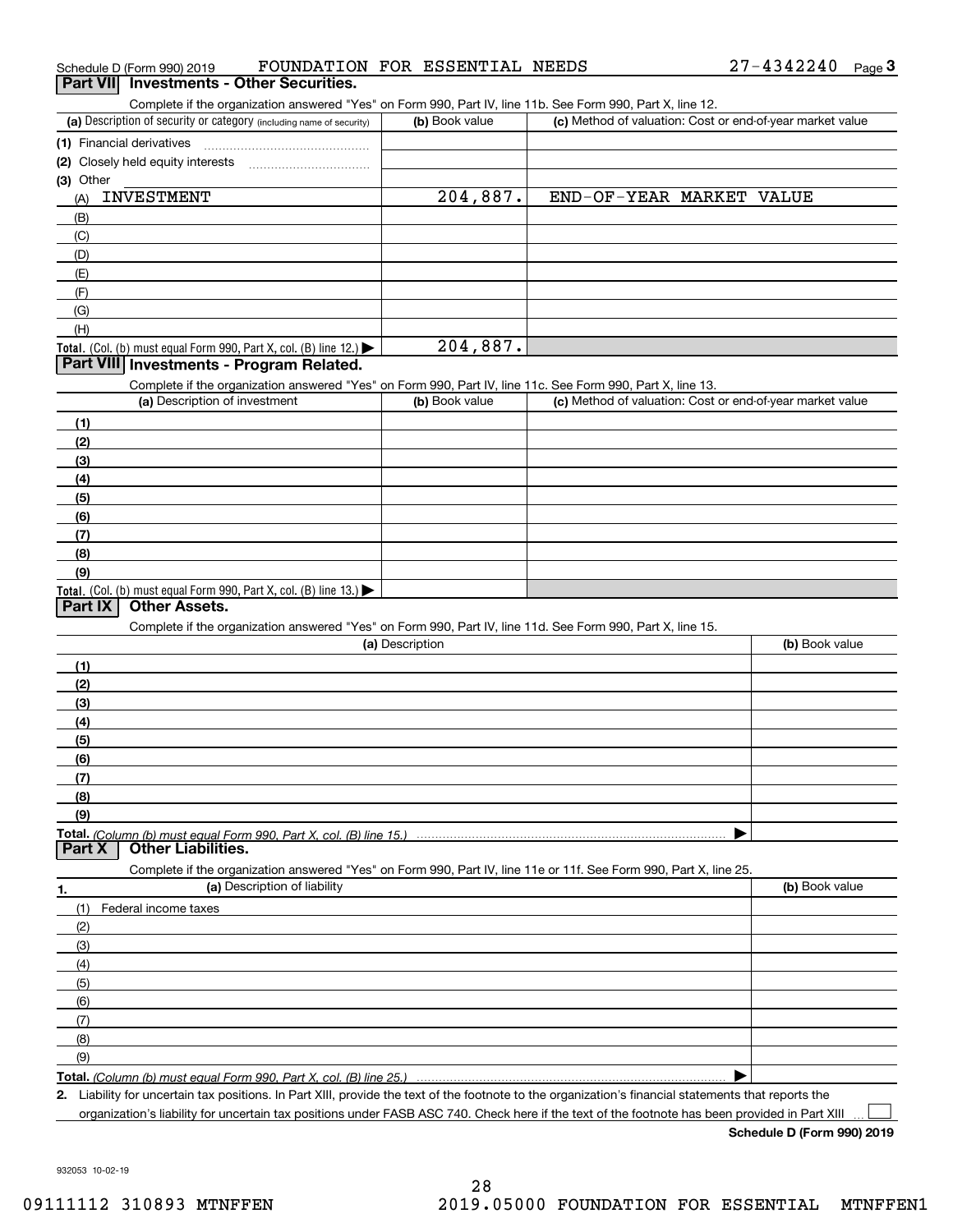|    | FOUNDATION FOR ESSENTIAL NEEDS<br>Schedule D (Form 990) 2019                                                                                                                                                                        |                | 27-4342240<br>Page 4 |
|----|-------------------------------------------------------------------------------------------------------------------------------------------------------------------------------------------------------------------------------------|----------------|----------------------|
|    | Reconciliation of Revenue per Audited Financial Statements With Revenue per Return.<br>Part XI                                                                                                                                      |                |                      |
|    | Complete if the organization answered "Yes" on Form 990, Part IV, line 12a.                                                                                                                                                         |                |                      |
| 1  | Total revenue, gains, and other support per audited financial statements                                                                                                                                                            |                | $\blacksquare$       |
| 2  | Amounts included on line 1 but not on Form 990, Part VIII, line 12:                                                                                                                                                                 |                |                      |
| а  | Net unrealized gains (losses) on investments [11] matter contracts and the unrealized gains (losses) on investments                                                                                                                 | 2a             |                      |
|    |                                                                                                                                                                                                                                     | 2b             |                      |
|    |                                                                                                                                                                                                                                     | 2c             |                      |
| d  | Other (Describe in Part XIII.) <b>2006</b> 2007 2010 2010 2010 2010 2011 2012 2013 2014 2014 2015 2016 2017 2018 2019 2016 2017 2018 2019 2016 2017 2018 2019 2016 2017 2018 2019 2018 2019 2019 2016 2017 2018 2019 2018 2019 2019 | 2d             |                      |
| е  | Add lines 2a through 2d                                                                                                                                                                                                             |                | 2е                   |
| з  |                                                                                                                                                                                                                                     |                | 3                    |
| 4  | Amounts included on Form 990, Part VIII, line 12, but not on line 1:                                                                                                                                                                |                |                      |
|    |                                                                                                                                                                                                                                     | 4a             |                      |
|    |                                                                                                                                                                                                                                     | 4 <sub>b</sub> |                      |
| c. | Add lines 4a and 4b                                                                                                                                                                                                                 |                | 4c                   |
|    |                                                                                                                                                                                                                                     | 5              |                      |
|    |                                                                                                                                                                                                                                     |                |                      |
|    | Part XII   Reconciliation of Expenses per Audited Financial Statements With Expenses per Return.                                                                                                                                    |                |                      |
|    | Complete if the organization answered "Yes" on Form 990, Part IV, line 12a.                                                                                                                                                         |                |                      |
| 1  |                                                                                                                                                                                                                                     |                | $\mathbf{1}$         |
| 2  | Amounts included on line 1 but not on Form 990, Part IX, line 25:                                                                                                                                                                   |                |                      |
| a  |                                                                                                                                                                                                                                     | 2a             |                      |
| b  |                                                                                                                                                                                                                                     | 2 <sub>b</sub> |                      |
|    |                                                                                                                                                                                                                                     | 2c             |                      |
| d  |                                                                                                                                                                                                                                     | 2d             |                      |
| е  |                                                                                                                                                                                                                                     |                | 2e                   |
| 3  |                                                                                                                                                                                                                                     |                | 3                    |
| 4  | Amounts included on Form 990, Part IX, line 25, but not on line 1:                                                                                                                                                                  |                |                      |
| a  |                                                                                                                                                                                                                                     | 4a             |                      |
| b  |                                                                                                                                                                                                                                     | 4b.            |                      |
|    | Add lines 4a and 4b                                                                                                                                                                                                                 |                | 4с                   |
|    | Part XIII Supplemental Information.                                                                                                                                                                                                 |                | 5                    |

Provide the descriptions required for Part II, lines 3, 5, and 9; Part III, lines 1a and 4; Part IV, lines 1b and 2b; Part V, line 4; Part X, line 2; Part XI, lines 2d and 4b; and Part XII, lines 2d and 4b. Also complete this part to provide any additional information.

| ) (Form 990) 2019 | FOUNDATION FOR ESSENTI. |  |
|-------------------|-------------------------|--|
|                   |                         |  |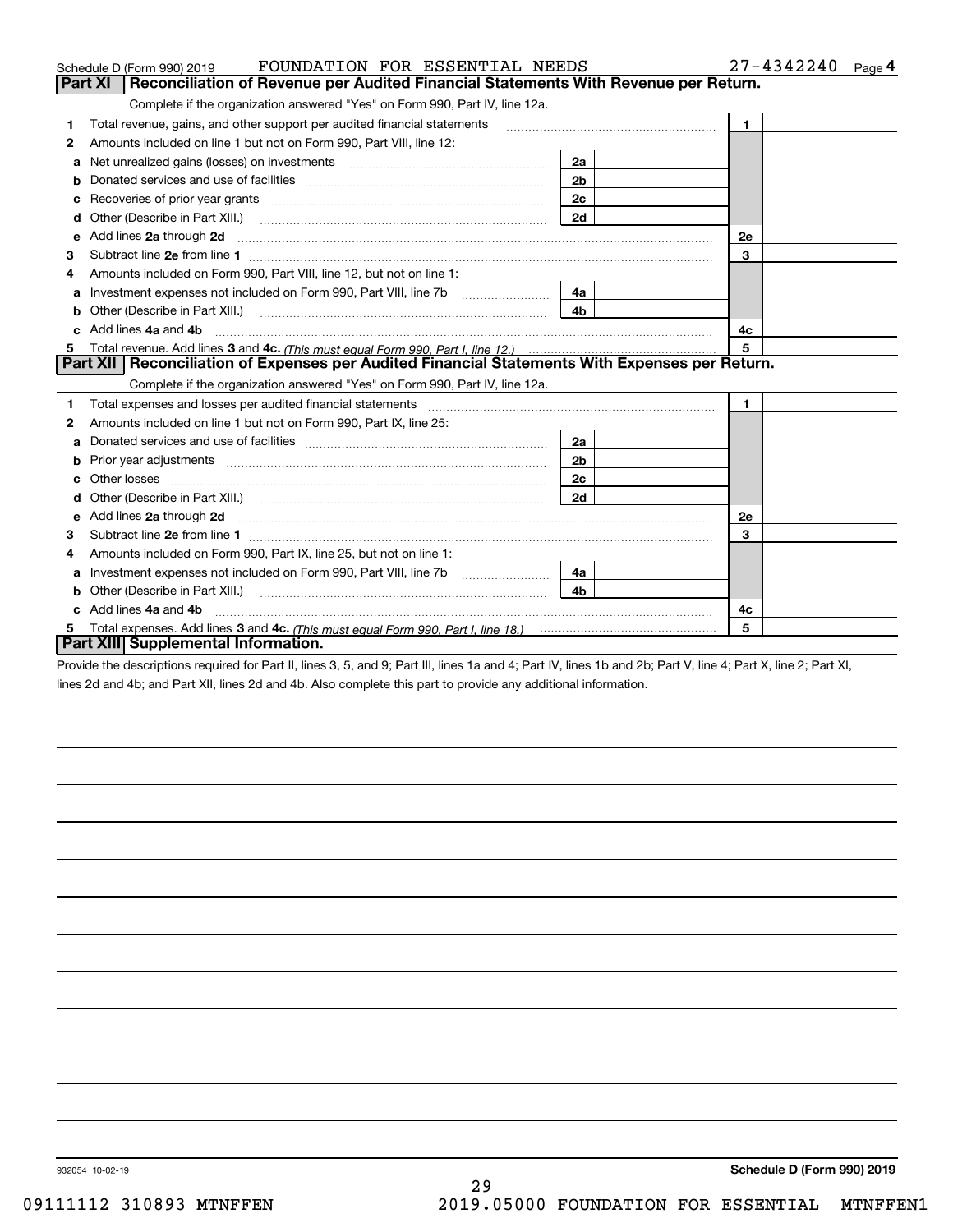| <b>SCHEDULE I</b><br>(Form 990)                                                                                                                                                                                                                                                                                          |           | <b>Grants and Other Assistance to Organizations,</b><br>Governments, and Individuals in the United States<br>Complete if the organization answered "Yes" on Form 990, Part IV, line 21 or 22. |                                                       |                                         |                                                                |                                          | OMB No. 1545-0047<br>2019                                         |
|--------------------------------------------------------------------------------------------------------------------------------------------------------------------------------------------------------------------------------------------------------------------------------------------------------------------------|-----------|-----------------------------------------------------------------------------------------------------------------------------------------------------------------------------------------------|-------------------------------------------------------|-----------------------------------------|----------------------------------------------------------------|------------------------------------------|-------------------------------------------------------------------|
| Department of the Treasury                                                                                                                                                                                                                                                                                               |           |                                                                                                                                                                                               | Attach to Form 990.                                   |                                         |                                                                |                                          | <b>Open to Public</b>                                             |
| Internal Revenue Service                                                                                                                                                                                                                                                                                                 |           |                                                                                                                                                                                               | Go to www.irs.gov/Form990 for the latest information. |                                         |                                                                |                                          | Inspection                                                        |
| Name of the organization                                                                                                                                                                                                                                                                                                 |           | FOUNDATION FOR ESSENTIAL NEEDS                                                                                                                                                                |                                                       |                                         |                                                                |                                          | <b>Employer identification number</b><br>27-4342240               |
| Part I<br><b>General Information on Grants and Assistance</b>                                                                                                                                                                                                                                                            |           |                                                                                                                                                                                               |                                                       |                                         |                                                                |                                          |                                                                   |
| Does the organization maintain records to substantiate the amount of the grants or assistance, the grantees' eligibility for the grants or assistance, and the selection<br>$\mathbf 1$<br>Describe in Part IV the organization's procedures for monitoring the use of grant funds in the United States.<br>$\mathbf{2}$ |           |                                                                                                                                                                                               |                                                       |                                         |                                                                |                                          | $\boxed{\text{X}}$ No<br>∣ Yes                                    |
| Part II                                                                                                                                                                                                                                                                                                                  |           | Grants and Other Assistance to Domestic Organizations and Domestic Governments. Complete if the organization answered "Yes" on Form 990, Part IV, line 21, for any                            |                                                       |                                         |                                                                |                                          |                                                                   |
| 1 (a) Name and address of organization<br>or government                                                                                                                                                                                                                                                                  | $(b)$ EIN | recipient that received more than \$5,000. Part II can be duplicated if additional space is needed.<br>(c) IRC section<br>(if applicable)                                                     | (d) Amount of<br>cash grant                           | (e) Amount of<br>non-cash<br>assistance | (f) Method of<br>valuation (book,<br>FMV, appraisal,<br>other) | (g) Description of<br>noncash assistance | (h) Purpose of grant<br>or assistance                             |
| HCMC FOOD SHELF<br>730 S 8TH ST<br>MINNEAPOLIS, MN 55415                                                                                                                                                                                                                                                                 |           |                                                                                                                                                                                               | 8,000.                                                | 0.                                      |                                                                |                                          | PROVIDE FOOD SHELF<br>SUPPORT                                     |
|                                                                                                                                                                                                                                                                                                                          |           |                                                                                                                                                                                               |                                                       |                                         |                                                                |                                          |                                                                   |
|                                                                                                                                                                                                                                                                                                                          |           |                                                                                                                                                                                               |                                                       |                                         |                                                                |                                          |                                                                   |
|                                                                                                                                                                                                                                                                                                                          |           |                                                                                                                                                                                               |                                                       |                                         |                                                                |                                          |                                                                   |
|                                                                                                                                                                                                                                                                                                                          |           |                                                                                                                                                                                               |                                                       |                                         |                                                                |                                          |                                                                   |
|                                                                                                                                                                                                                                                                                                                          |           |                                                                                                                                                                                               |                                                       |                                         |                                                                |                                          |                                                                   |
| Enter total number of other organizations listed in the line 1 table<br>3.                                                                                                                                                                                                                                               |           |                                                                                                                                                                                               |                                                       |                                         |                                                                |                                          | ▶<br>$d_{\text{obs}} + (E_{\text{obs}} - 0.00)$ (0040)<br>$0 - h$ |

**For Paperwork Reduction Act Notice, see the Instructions for Form 990. Schedule I (Form 990) (2019)** LHA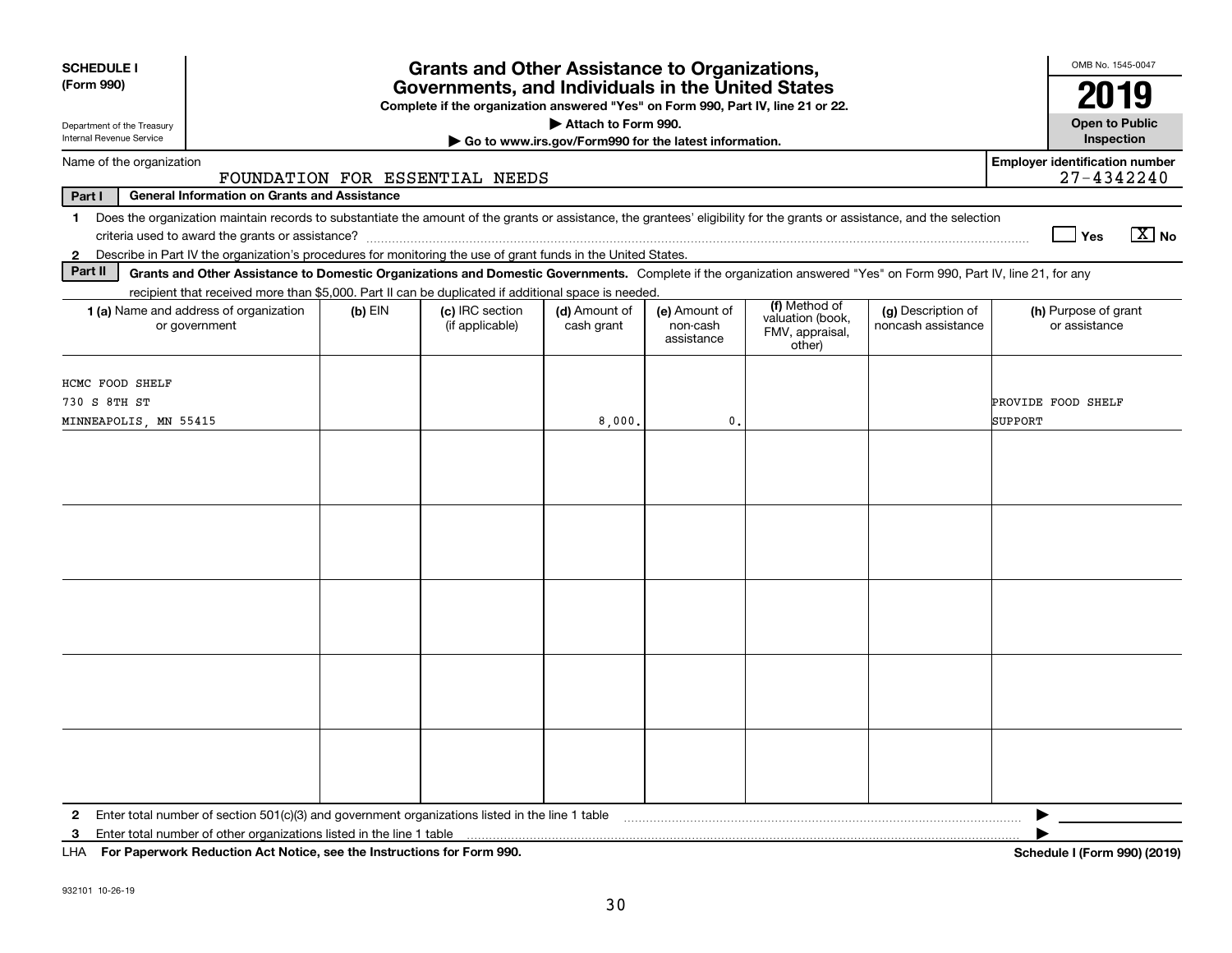#### 932102 10-26-19

# Schedule I (Form 990) (2019) Page FOUNDATION FOR ESSENTIAL NEEDS 27-4342240

**Part III** | Grants and Other Assistance to Domestic Individuals. Complete if the organization answered "Yes" on Form 990, Part IV, line 22. Part III can be duplicated if additional space is needed.

| (a) Type of grant or assistance | (b) Number of<br>recipients | (c) Amount of<br>cash grant | (d) Amount of non-<br>cash assistance | (e) Method of valuation<br>(book, FMV, appraisal, other) | (f) Description of noncash assistance |
|---------------------------------|-----------------------------|-----------------------------|---------------------------------------|----------------------------------------------------------|---------------------------------------|
|                                 |                             |                             |                                       |                                                          |                                       |
|                                 |                             |                             |                                       |                                                          |                                       |
|                                 |                             |                             |                                       |                                                          |                                       |
|                                 |                             |                             |                                       |                                                          |                                       |
|                                 |                             |                             |                                       |                                                          |                                       |
|                                 |                             |                             |                                       |                                                          |                                       |
|                                 |                             |                             |                                       |                                                          |                                       |
|                                 |                             |                             |                                       |                                                          |                                       |
|                                 |                             |                             |                                       |                                                          |                                       |
|                                 |                             |                             |                                       |                                                          |                                       |

Part IV | Supplemental Information. Provide the information required in Part I, line 2; Part III, column (b); and any other additional information.

**2**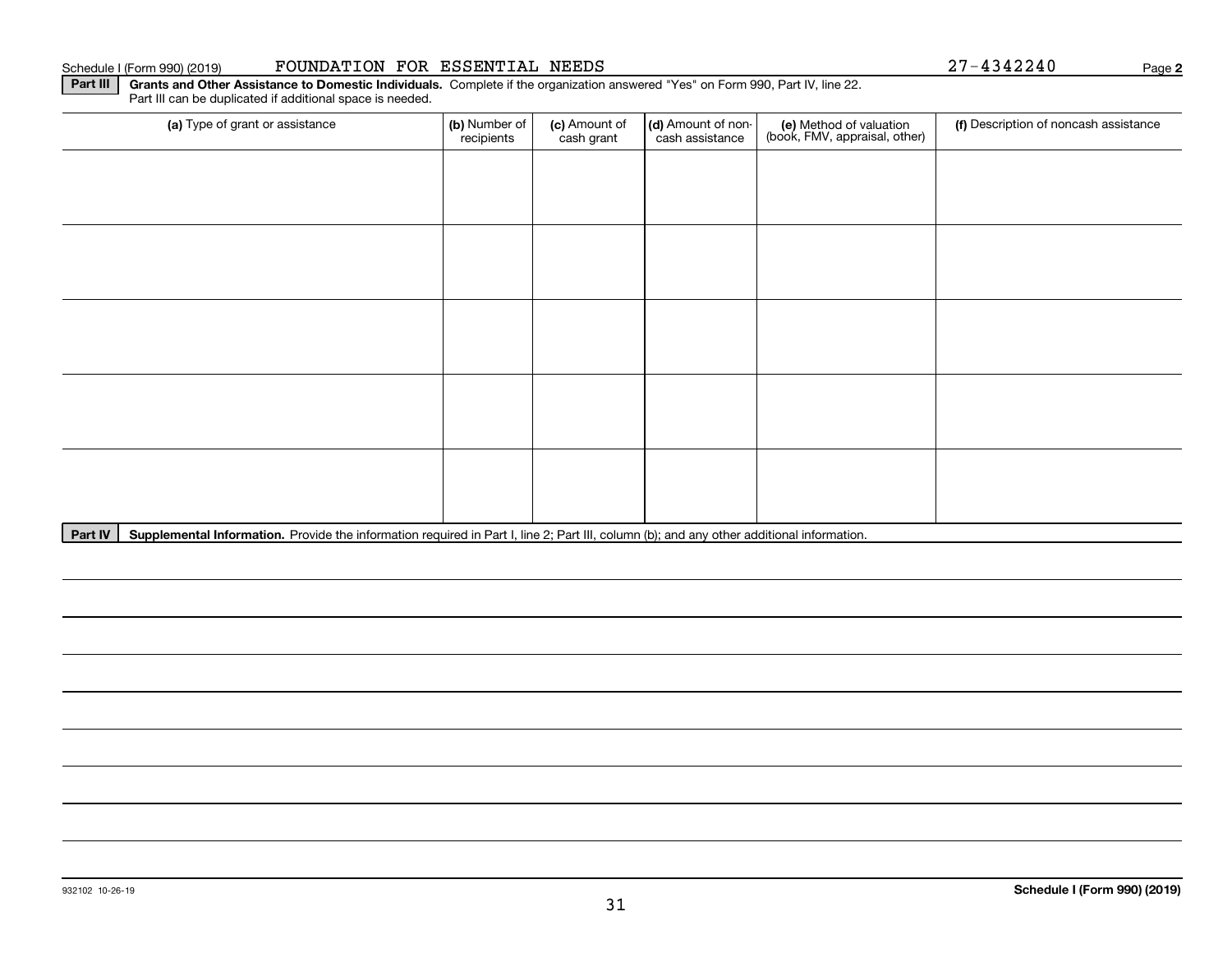**(Form 990 or 990-EZ)**

Department of the Treasury Internal Revenue Service Name of the organization

# **SCHEDULE O Supplemental Information to Form 990 or 990-EZ**

**Complete to provide information for responses to specific questions on Form 990 or 990-EZ or to provide any additional information. | Attach to Form 990 or 990-EZ. | Go to www.irs.gov/Form990 for the latest information.**



FOUNDATION FOR ESSENTIAL NEEDS 27-4342240

# FORM 990, PART I, LINE 1, DESCRIPTION OF ORGANIZATION MISSION:

MINNESOTA.

FORM 990, PART VI, SECTION A, LINE 8B:

### BOARD MEETING MINUTES ARE DOCUMENTED BY THE SECRETARY

FORM 990, PART VI, SECTION B, LINE 11B:

990 REVIEWED BY BOARD

FORM 990, PART VI, SECTION C, LINE 19:

UPON REQUEST

LHA For Paperwork Reduction Act Notice, see the Instructions for Form 990 or 990-EZ. Schedule O (Form 990 or 990-EZ) (2019)

932211 09-06-19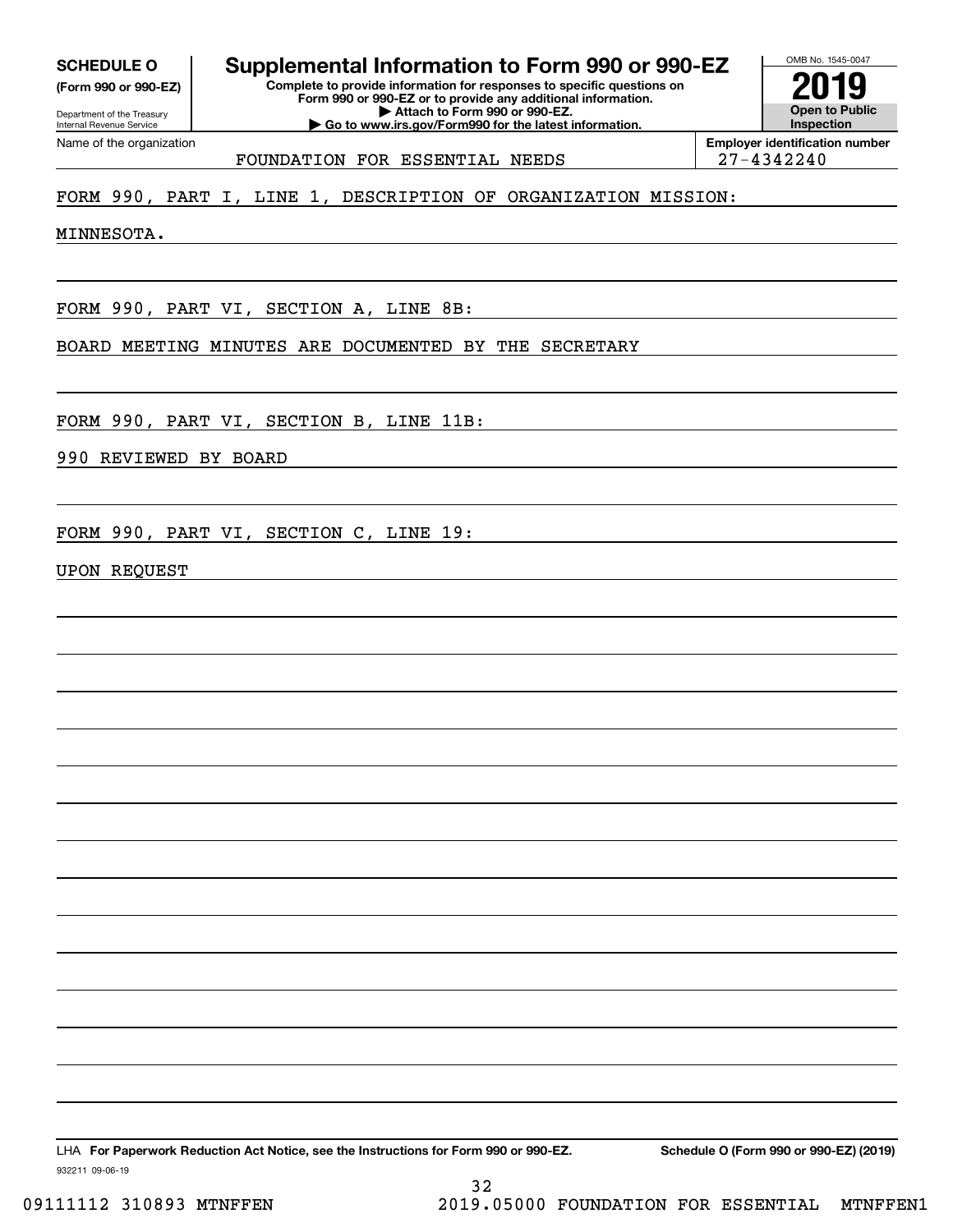(Rev. January 2020)

# **Application for Automatic Extension of Time To File an Exempt Organization Return**

Department of the Treasury Internal Revenue Service

- **| File a separate application for each return.**
- **| Go to www.irs.gov/Form8868 for the latest information.**

**Electronic filing (e-file).**  You can electronically file Form 8868 to request a 6-month automatic extension of time to file any of the filing of this form, visit www.irs.gov/e-file-providers/e-file-for-charities-and-non-profits. forms listed below with the exception of Form 8870, Information Return for Transfers Associated With Certain Personal Benefit Contracts, for which an extension request must be sent to the IRS in paper format (see instructions). For more details on the electronic

### **Automatic 6-Month Extension of Time.** Only submit original (no copies needed).

All corporations required to file an income tax return other than Form 990-T (including 1120-C filers), partnerships, REMICs, and trusts must use Form 7004 to request an extension of time to file income tax returns.

| Type or                                                                                                                                             | Name of exempt organization or other filer, see instructions.                                                                                                                                                                                                                                                                                                                                                                                                                                                                                                                                                                                                                                                                                                                                                                                           |        |                                                                                                                                                                                           |              |    | Taxpayer identification number (TIN) |
|-----------------------------------------------------------------------------------------------------------------------------------------------------|---------------------------------------------------------------------------------------------------------------------------------------------------------------------------------------------------------------------------------------------------------------------------------------------------------------------------------------------------------------------------------------------------------------------------------------------------------------------------------------------------------------------------------------------------------------------------------------------------------------------------------------------------------------------------------------------------------------------------------------------------------------------------------------------------------------------------------------------------------|--------|-------------------------------------------------------------------------------------------------------------------------------------------------------------------------------------------|--------------|----|--------------------------------------|
| print                                                                                                                                               | FOUNDATION FOR ESSENTIAL NEEDS                                                                                                                                                                                                                                                                                                                                                                                                                                                                                                                                                                                                                                                                                                                                                                                                                          |        |                                                                                                                                                                                           |              |    | 27-4342240                           |
| File by the<br>Number, street, and room or suite no. If a P.O. box, see instructions.<br>due date for<br>filing your<br>701 N 3RD STREET, SUITE 203 |                                                                                                                                                                                                                                                                                                                                                                                                                                                                                                                                                                                                                                                                                                                                                                                                                                                         |        |                                                                                                                                                                                           |              |    |                                      |
| return. See<br>instructions.                                                                                                                        | City, town or post office, state, and ZIP code. For a foreign address, see instructions.                                                                                                                                                                                                                                                                                                                                                                                                                                                                                                                                                                                                                                                                                                                                                                |        |                                                                                                                                                                                           |              |    |                                      |
|                                                                                                                                                     | MINNEAPOLIS, MN 55401                                                                                                                                                                                                                                                                                                                                                                                                                                                                                                                                                                                                                                                                                                                                                                                                                                   |        |                                                                                                                                                                                           |              |    |                                      |
|                                                                                                                                                     | Enter the Return Code for the return that this application is for (file a separate application for each return)                                                                                                                                                                                                                                                                                                                                                                                                                                                                                                                                                                                                                                                                                                                                         |        |                                                                                                                                                                                           |              |    | $\mathbf 0$<br>$\mathbf{1}$          |
| Application                                                                                                                                         |                                                                                                                                                                                                                                                                                                                                                                                                                                                                                                                                                                                                                                                                                                                                                                                                                                                         | Return | Application                                                                                                                                                                               |              |    | Return                               |
| Is For                                                                                                                                              |                                                                                                                                                                                                                                                                                                                                                                                                                                                                                                                                                                                                                                                                                                                                                                                                                                                         | Code   | Is For                                                                                                                                                                                    |              |    | Code                                 |
|                                                                                                                                                     | Form 990 or Form 990-EZ                                                                                                                                                                                                                                                                                                                                                                                                                                                                                                                                                                                                                                                                                                                                                                                                                                 | 01     | Form 990-T (corporation)                                                                                                                                                                  |              |    | 07                                   |
| Form 990-BL                                                                                                                                         |                                                                                                                                                                                                                                                                                                                                                                                                                                                                                                                                                                                                                                                                                                                                                                                                                                                         | 02     | Form 1041-A                                                                                                                                                                               |              |    | 08                                   |
|                                                                                                                                                     | Form 4720 (individual)                                                                                                                                                                                                                                                                                                                                                                                                                                                                                                                                                                                                                                                                                                                                                                                                                                  | 03     | Form 4720 (other than individual)                                                                                                                                                         |              |    | 09                                   |
| Form 990-PF                                                                                                                                         |                                                                                                                                                                                                                                                                                                                                                                                                                                                                                                                                                                                                                                                                                                                                                                                                                                                         | 04     | Form 5227                                                                                                                                                                                 |              |    | 10                                   |
|                                                                                                                                                     | Form 990-T (sec. 401(a) or 408(a) trust)                                                                                                                                                                                                                                                                                                                                                                                                                                                                                                                                                                                                                                                                                                                                                                                                                | 05     | Form 6069                                                                                                                                                                                 |              |    | 11                                   |
|                                                                                                                                                     | Form 990-T (trust other than above)                                                                                                                                                                                                                                                                                                                                                                                                                                                                                                                                                                                                                                                                                                                                                                                                                     | 06     | Form 8870                                                                                                                                                                                 |              |    | 12                                   |
| $box \blacktriangleright$<br>1<br>$\mathbf{2}$                                                                                                      | Telephone No. $\triangleright$ 763-971-4826<br>• If this is for a Group Return, enter the organization's four digit Group Exemption Number (GEN) _________. If this is for the whole group, check this<br>. If it is for part of the group, check this box $\blacktriangleright$<br>I request an automatic 6-month extension of time until<br>the organization named above. The extension is for the organization's return for:<br>$\blacktriangleright$ $\boxed{\text{X}}$ calendar year 2019 or<br>tax year beginning <u>equal to the control of the control of the control of the control of the control of the control of the control of the control of the control of the control of the control of the control of the control o</u><br>If the tax year entered in line 1 is for less than 12 months, check reason:<br>Change in accounting period |        | Fax No. > 7635358154<br>and attach a list with the names and TINs of all members the extension is for.<br>NOVEMBER 16, 2020, to file the exempt organization return for<br>Initial return | Final return |    |                                      |
| За                                                                                                                                                  | If this application is for Forms 990-BL, 990-PF, 990-T, 4720, or 6069, enter the tentative tax, less<br>any nonrefundable credits. See instructions.                                                                                                                                                                                                                                                                                                                                                                                                                                                                                                                                                                                                                                                                                                    |        |                                                                                                                                                                                           | За           | \$ | $0$ .                                |
| b                                                                                                                                                   | If this application is for Forms 990-PF, 990-T, 4720, or 6069, enter any refundable credits and                                                                                                                                                                                                                                                                                                                                                                                                                                                                                                                                                                                                                                                                                                                                                         |        |                                                                                                                                                                                           |              |    |                                      |
|                                                                                                                                                     | estimated tax payments made. Include any prior year overpayment allowed as a credit.                                                                                                                                                                                                                                                                                                                                                                                                                                                                                                                                                                                                                                                                                                                                                                    |        |                                                                                                                                                                                           | 3b           | \$ | 0.                                   |
| c                                                                                                                                                   | <b>Balance due.</b> Subtract line 3b from line 3a. Include your payment with this form, if required, by                                                                                                                                                                                                                                                                                                                                                                                                                                                                                                                                                                                                                                                                                                                                                 |        |                                                                                                                                                                                           |              |    |                                      |
|                                                                                                                                                     | using EFTPS (Electronic Federal Tax Payment System). See instructions.                                                                                                                                                                                                                                                                                                                                                                                                                                                                                                                                                                                                                                                                                                                                                                                  |        |                                                                                                                                                                                           | 3c           | \$ | 0.                                   |
| instructions.<br>LHA                                                                                                                                | Caution: If you are going to make an electronic funds withdrawal (direct debit) with this Form 8868, see Form 8453-EO and Form 8879-EO for payment<br>For Privacy Act and Paperwork Reduction Act Notice, see instructions.                                                                                                                                                                                                                                                                                                                                                                                                                                                                                                                                                                                                                             |        |                                                                                                                                                                                           |              |    | Form 8868 (Rev. 1-2020)              |

923841 12-30-19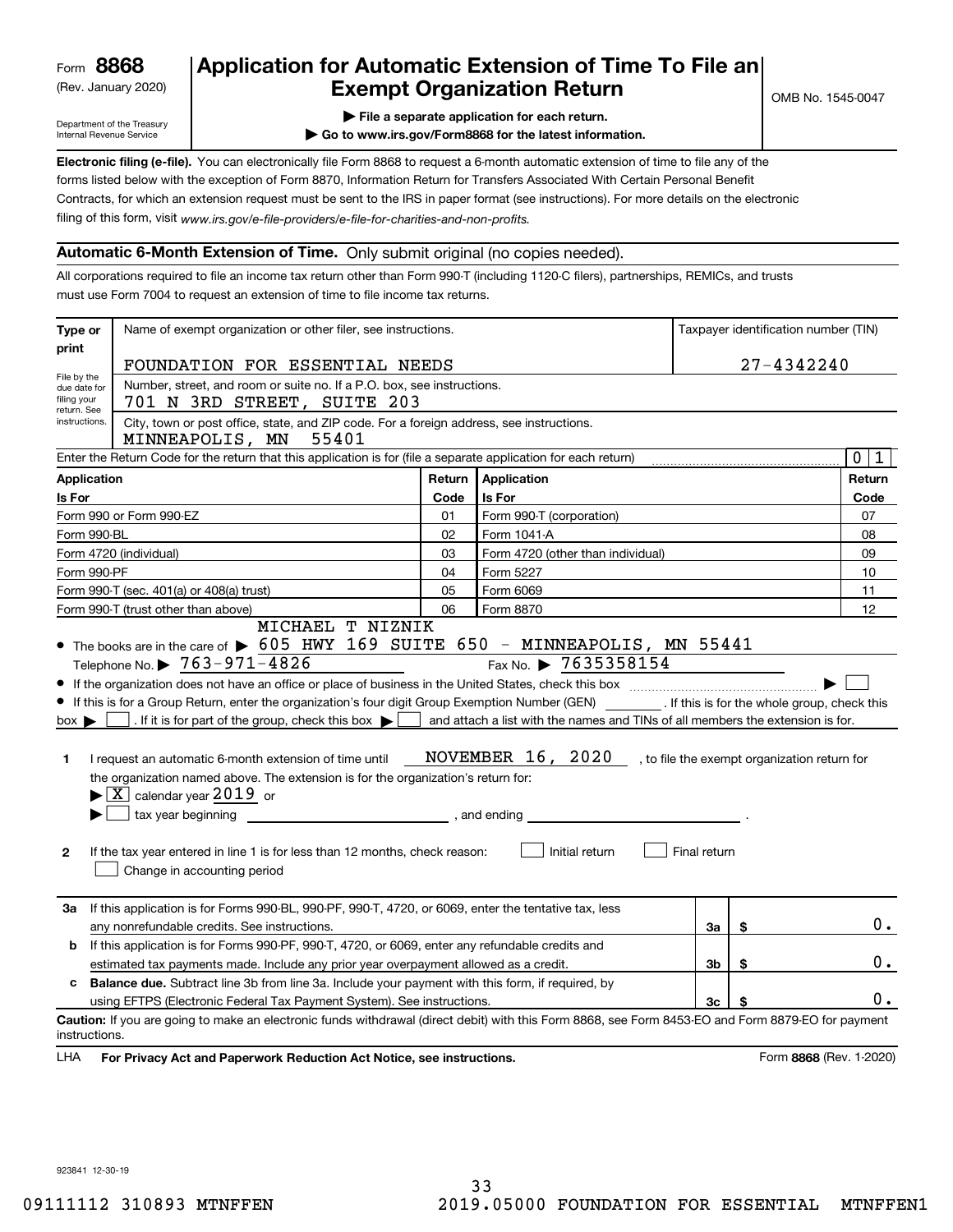# **TAX RETURN FILING INSTRUCTIONS**

MINNESOTA ANNUAL REPORT

### **FOR THE YEAR ENDING**

December 31, 2019

# **Prepared For:**

Foundation for Essential Needs 701 N 3rd Street, Suite 203 Minneapolis, MN 55401

# **Prepared By:**

LB CARLSON, LLP 605 US HIGHWAY 169 SUITE 650 MINNEAPOLIS, MN 55441

# **Amount of Tax:**

Balance due of \$25

### **Make Check Payable To:**

State of Minnesota

### **Mail Tax Return To:**

Minnesota Attorney Generals Office Charities Division 445 Minnesota Street, Suite 1200 St. Paul, MN 55101-2130

# **Return Must Be Mailed On Or Before:**

Please mail as soon as possible.

# **Special Instructions:**

The report should be signed and dated by an authorized individual(s).

Include the organization's Federal Employer Identification Number and 2019 Annual Report on the check or money order.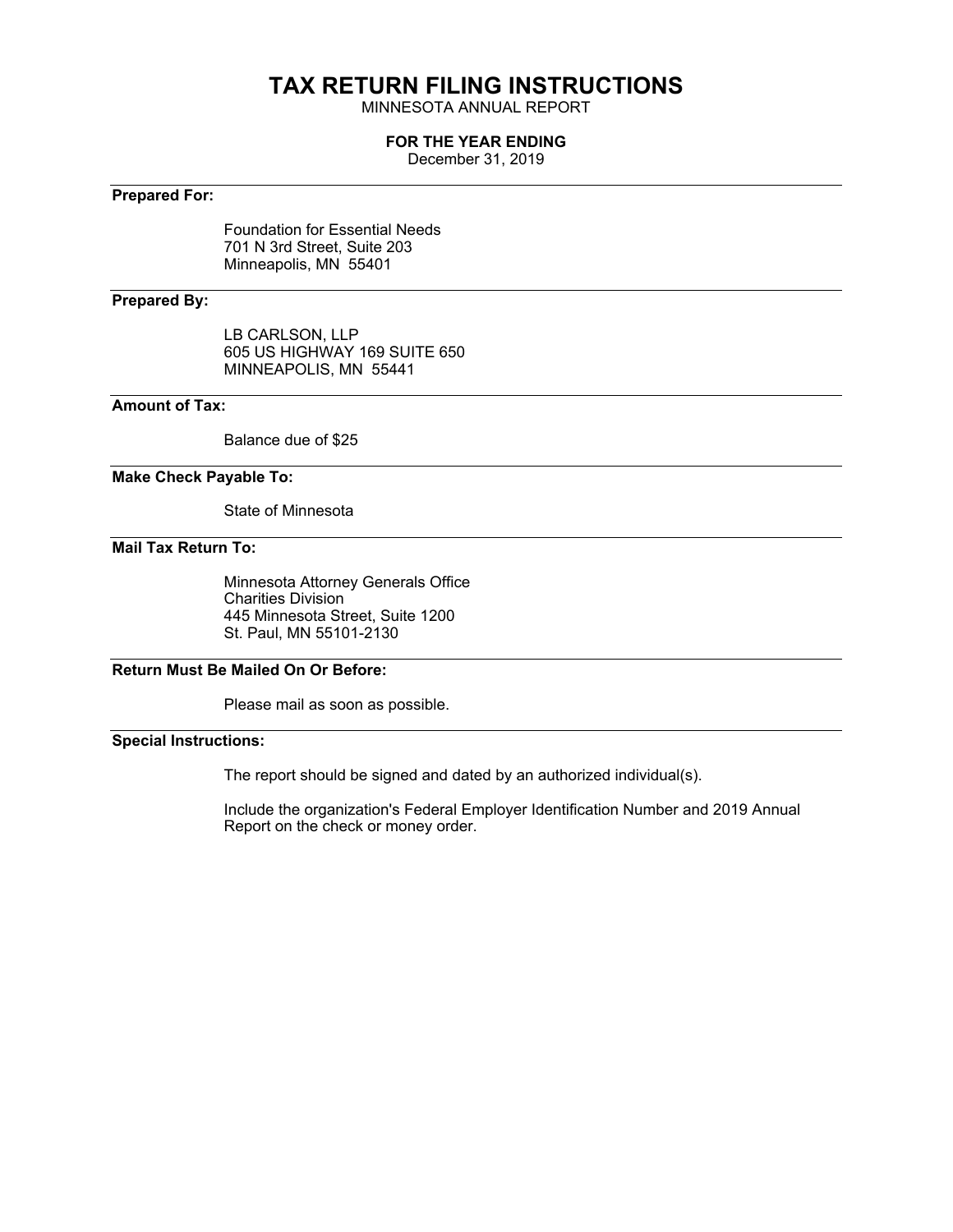Minnesota Attorney General's Office Charities Division 445 Minnesota Street, Suite 1200 St. Paul, MN 55101-2130 **Mail To:**

**Website Address:**

*www.ag.state.mn.us/charity*

# **CHARITABLE ORGANIZATION ANNUAL REPORT FORM**

(Pursuant to Minn. Stat. ch. 309)

### **SECTION A: Organization Information**

## **Legal Name of Organization** FOUNDATION FOR ESSENTIAL NEEDS

**Federal EIN:** 27-4342240

mm/dd/yyyy Fiscal Year-End: 12312019

| Did the organization's fiscal year-end change? | Yes | $\boxed{\text{X}}$ No |
|------------------------------------------------|-----|-----------------------|
|                                                |     |                       |

| <b>Mailing Address:</b><br>MICHAEL T NIZNIK | <b>Physical Address:</b>    |
|---------------------------------------------|-----------------------------|
| Contact Person                              | <b>Contact Person</b>       |
| 701 N 3RD STREET, SUITE 203                 | 701 N 3RD STREET, SUITE 203 |
| <b>Street Address</b>                       | <b>Street Address</b>       |
| 55401                                       | 55401                       |
| MINNEAPOLIS, MN                             | MINNEAPOLIS, MN             |
| City, State, and ZIP Code                   | City, State, and ZIP Code   |
| $952 - 929 - 0315$                          | $952 - 913 - 0243$          |
| <b>Phone Number</b>                         | <b>Phone Number</b>         |
| KATEBURGGRAFF@FFEN.ORG                      | KATEBURGGRAFF@FFEN.ORG      |
| <b>Email Address</b>                        | <b>Email Address</b>        |

1. Organization's website: WWW . FFEN . ORG

| 2. List all of the organization's alternate and former names (attach list if more space is needed). |  |
|-----------------------------------------------------------------------------------------------------|--|
|                                                                                                     |  |

|                                                                                                                                                | Former<br>Alternate<br>Alternate<br>Former |
|------------------------------------------------------------------------------------------------------------------------------------------------|--------------------------------------------|
| 3. List all names under which the organization solicits contributions (attach list if more space is needed).<br>FOUNDATION FOR ESSENTIAL NEEDS |                                            |
| $X \mid$<br>Yes<br><b>No</b><br>4. Is the organization incorporated pursuant to Minn. Stat. ch. 317A?                                          |                                            |
| \$<br>5. Total amount of contributions the organization received from Minnesota donors:                                                        | 195,666.                                   |
| 6. Has the organization's tax-exempt status with the IRS changed?<br>$X _{\text{No}}$<br>Yes<br>If yes, attach explanation.                    |                                            |
| 7. Has the organization significantly changed its purpose(s) or program(s)?<br>$\overline{X}$ No<br>If yes, attach explanation.<br>Yes         |                                            |

985471 04-01-19

**C2**

 $X_{\text{No}}$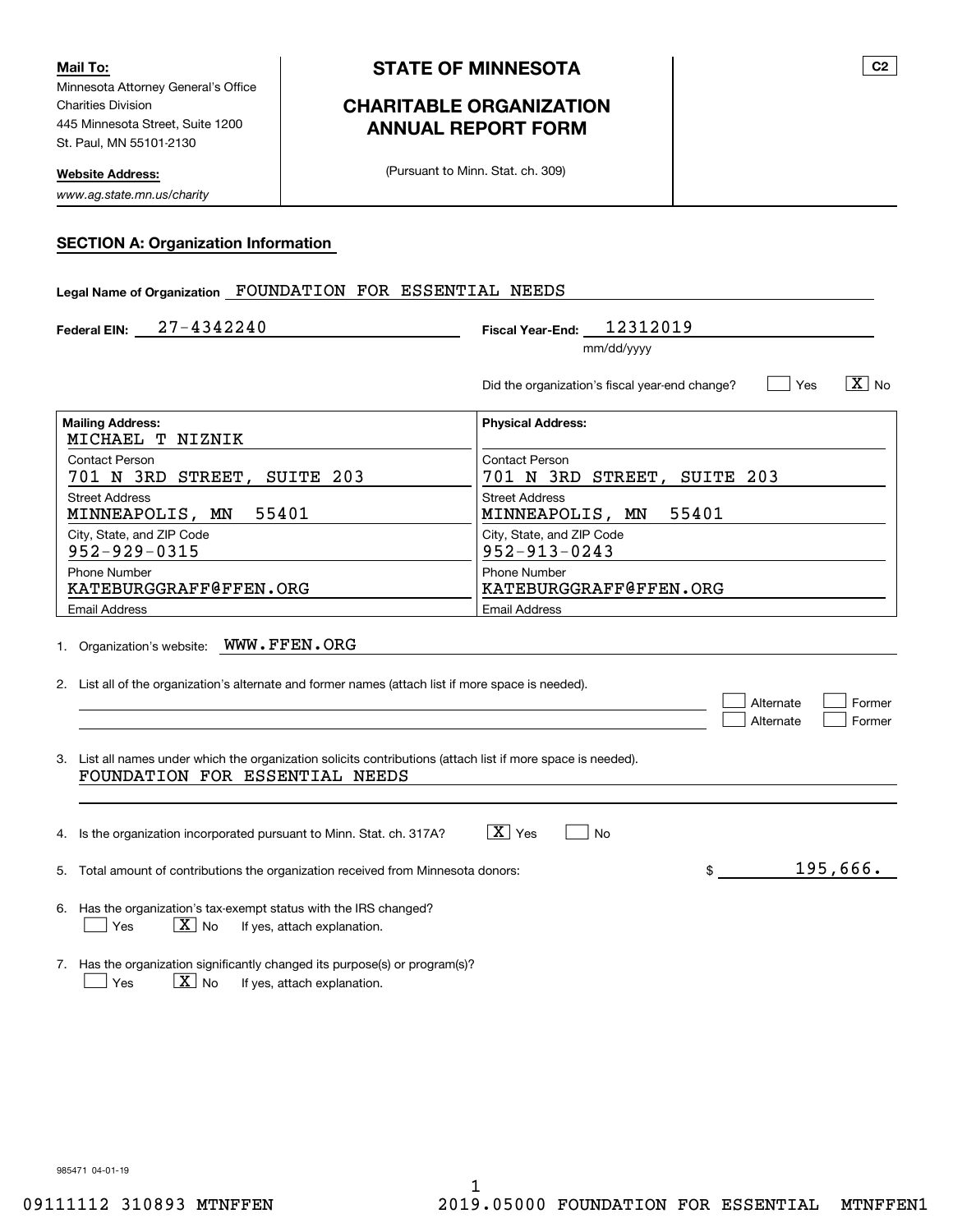# **CHARITABLE ORGANIZATION ANNUAL REPORT FORM (Continued)**

|    | 8. Has the organization been denied the right to solicit contributions by any court or government agency?<br>$ X $ No<br><b>Yes</b><br>If yes, attach explanation.                                                                                                                                                                                                                                                                                                                                                                               |                           |                    |
|----|--------------------------------------------------------------------------------------------------------------------------------------------------------------------------------------------------------------------------------------------------------------------------------------------------------------------------------------------------------------------------------------------------------------------------------------------------------------------------------------------------------------------------------------------------|---------------------------|--------------------|
| 9. | Does the organization use the services of a professional fundraiser (outside solicitor or consultant) to<br>$ X _{\text{No}}$<br>solicit contributions in Minnesota?<br>Yes<br>If yes, provide the following information for each (attach list if more space is needed):                                                                                                                                                                                                                                                                         |                           |                    |
|    | Name of Professional Fundraiser                                                                                                                                                                                                                                                                                                                                                                                                                                                                                                                  | Compensation              |                    |
|    | <b>Street Address</b>                                                                                                                                                                                                                                                                                                                                                                                                                                                                                                                            | City, State, and ZIP Code |                    |
|    | $\overline{X}$ No<br>10. Is the organization a food shelf?<br>Yes<br>Yes, audit attached<br>If yes, is the organization required to file an audit?<br>Note: An organization that has total revenue of more than \$750,000 is required to file an audit prepared in<br>accordance with generally accepted accounting principles by an independent CPA or LPA. The value of<br>donated food to a nonprofit food shelf may be excluded from the total revenue if the food is donated for<br>subsequent distribution at no charge and is not resold. | No                        |                    |
|    | 11. Do any directors, officers, or employees of the organization or its related organization(s) receive total<br>$ X _{\text{No}}$<br>compensation* of more than \$100,000?<br>Yes<br>If yes, provide the following information for the five highest paid individuals:                                                                                                                                                                                                                                                                           |                           |                    |
|    | Name and title                                                                                                                                                                                                                                                                                                                                                                                                                                                                                                                                   | Compensation*             | Other compensation |
|    |                                                                                                                                                                                                                                                                                                                                                                                                                                                                                                                                                  |                           |                    |
|    |                                                                                                                                                                                                                                                                                                                                                                                                                                                                                                                                                  |                           |                    |

\*Compensation is defined as the total amount reported on Form W-2 (Box 5) or Form 1099-MISC (Box 7)

issued by the organization and its related organizations to the individual. S<sub>ee</sub> Minn. Stat. § 309.53, subd.

3(i) and Minn. Stat. § 317A.011 for definitions.

985472 04-01-19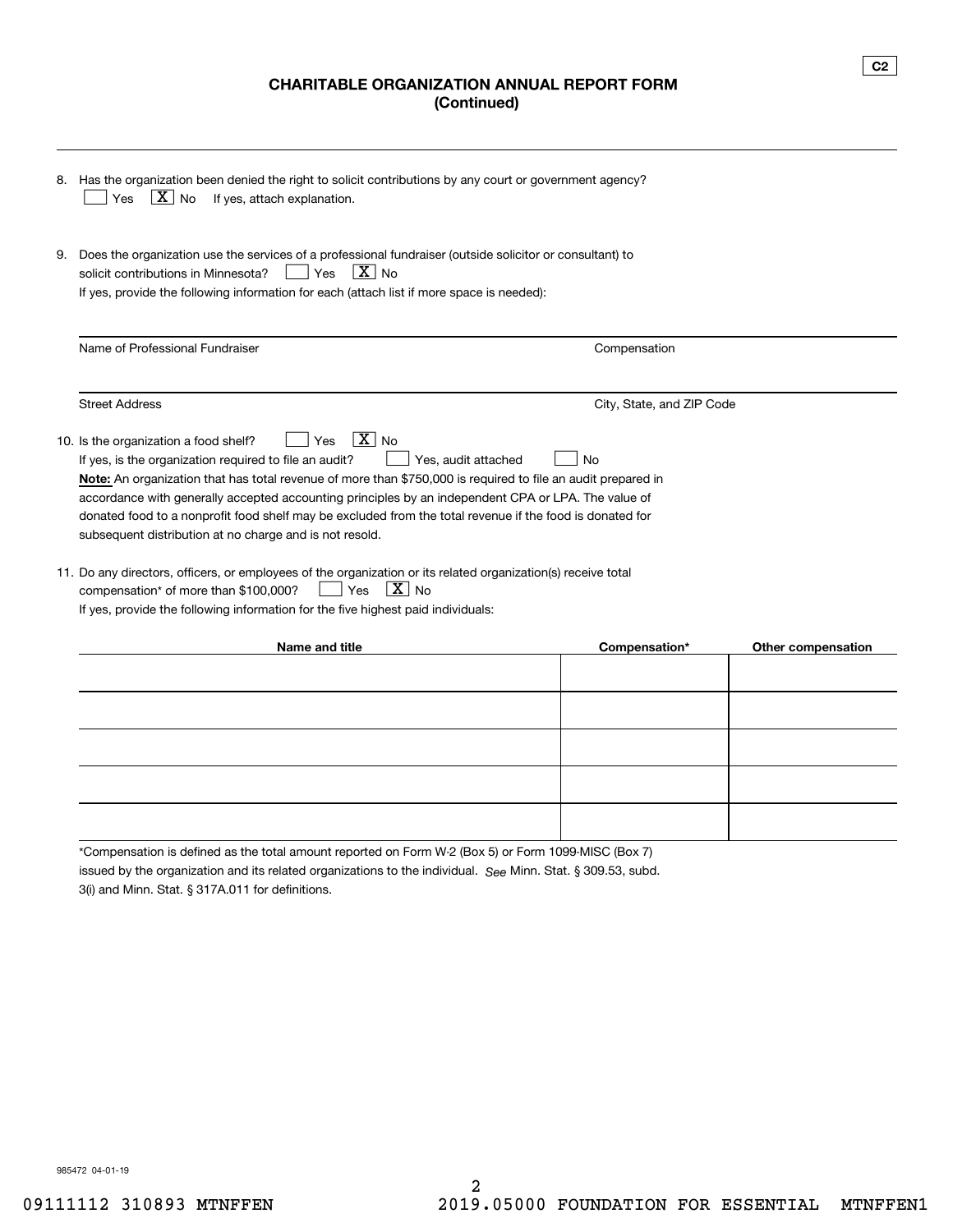### **SECTION B: Financial Information**

This section must be completed by organizations that file an IRS Form 990-EZ, 990-PF, or 990-N. Organizations that file an IRS Form 990 may skip Section B and go directly to Section C.

### **INCOME**

| $\mathbf{1}$ . | <b>Contributions Received</b>   | \$                                                        |                                                                                             |
|----------------|---------------------------------|-----------------------------------------------------------|---------------------------------------------------------------------------------------------|
| 2.             | <b>Government Grants</b>        | \$                                                        | $\overline{c}$                                                                              |
| 3.             | Program Service Revenue         | \$                                                        | 3<br><u> 1989 - Johann Barn, fransk politik (</u>                                           |
| 4.             | Other Revenue                   |                                                           |                                                                                             |
| 5.             | <b>TOTAL INCOME</b>             | \$                                                        | 5                                                                                           |
|                | <b>EXPENSES</b>                 |                                                           |                                                                                             |
| 6.             | Program Expenses                |                                                           | 6                                                                                           |
| 7 <sub>1</sub> | Management & General Expenses   | \$<br><u> 1989 - Andrea Station Barbara, amerikan per</u> | $\overline{7}$                                                                              |
| 8.             | <b>Fund-raising Expenses</b>    | \$                                                        | $\begin{array}{c c} \hline \begin{array}{ccc} \hline \end{array} & 8 \\ \hline \end{array}$ |
| 9.             | <b>TOTAL EXPENSES</b>           |                                                           | 9                                                                                           |
| 10.            | <b>EXCESS or DEFICIT</b>        | \$                                                        | 10<br><u> 1990 - Jan Barbara III, martx</u>                                                 |
|                | (Line 5 minus Line 9)           |                                                           |                                                                                             |
| <b>ASSETS</b>  |                                 |                                                           |                                                                                             |
|                | 11. Cash                        | $\mathsf{\$}$                                             | 11                                                                                          |
|                | 12. Land, Buildings & Equipment |                                                           | 12                                                                                          |
|                | 13. Other Assets                |                                                           | 13                                                                                          |
|                | 14. TOTAL ASSETS                | \$                                                        | 14                                                                                          |
|                | <b>LIABILITIES</b>              |                                                           |                                                                                             |
|                | 15. Accounts Payable            | <u> 1980 - Johann Barbara, martxa a</u>                   | 15                                                                                          |
|                | 16. Grants Payable              | $\frac{1}{2}$                                             | 16                                                                                          |
|                | 17. Other Liabilities           |                                                           | 17                                                                                          |
|                | <b>18. TOTAL LIABILITIES</b>    | \$                                                        | 18<br><u> 1980 - Jan Salaman Salaman (</u>                                                  |
|                | <b>FUND BALANCE/NET WORTH</b>   | \$                                                        |                                                                                             |
|                | (Line 14 minus Line 18)         |                                                           |                                                                                             |

985473 04-01-19

**C2**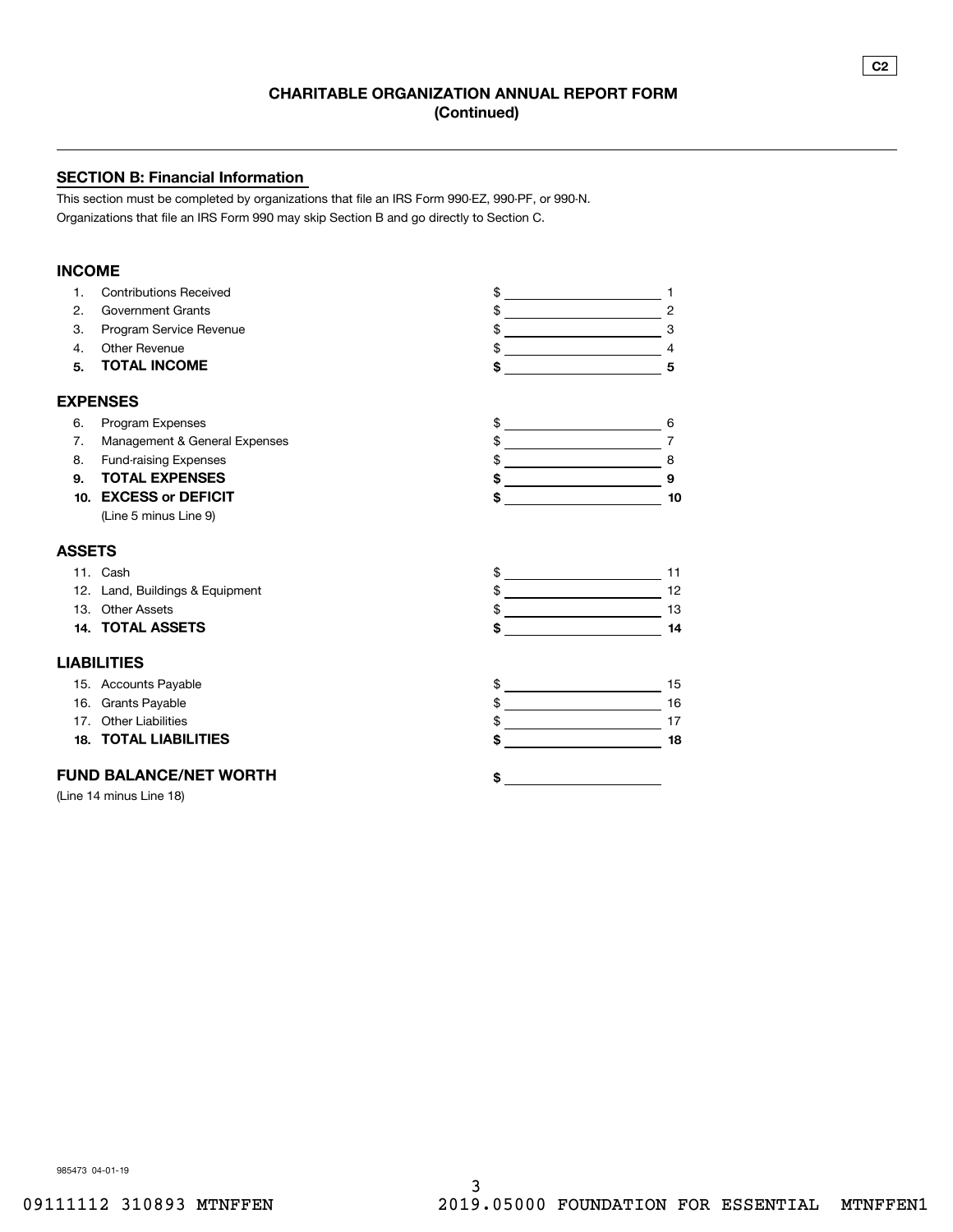# **CHARITABLE ORGANIZATION ANNUAL REPORT FORM (Continued)**

## **Section B (continued): Statement of Functional Expenses**

This expense statement must be prepared in accordance with generally accepted accounting principles. Each column must be completed, and Columns B, C, and D must equal Column A. The amount on Line 25, Column A must match Line 17 of IRS Form 990-EZ or Line 26 of IRS Form 990-PF.

|     | OURINNS D, O, and D must equal OURINN A. The amount On Eine 25, OURINN A must match Eine T7 OFINST ONN 330-EZ OFEINE 20 OFINST OMN 330-TT.                                                                     | (A)<br>Total expenses | (B)<br>Program service<br>expenses | (C)<br>Management and<br>general expenses | (D)<br>Fundraising<br>expenses |
|-----|----------------------------------------------------------------------------------------------------------------------------------------------------------------------------------------------------------------|-----------------------|------------------------------------|-------------------------------------------|--------------------------------|
| 1.  | Grants and other assistance to governments                                                                                                                                                                     |                       |                                    |                                           |                                |
|     | and organizations in the U.S.                                                                                                                                                                                  |                       |                                    |                                           |                                |
| 2.  | Grants and other assistance to individuals in the U.S.                                                                                                                                                         |                       |                                    |                                           |                                |
| З.  | Grants and other assistance to governments,                                                                                                                                                                    |                       |                                    |                                           |                                |
|     | organizations, and individuals outside the U.S.                                                                                                                                                                |                       |                                    |                                           |                                |
| 4.  | Benefits paid to or for members                                                                                                                                                                                |                       |                                    |                                           |                                |
| 5.  | Compensation of current officers, directors,                                                                                                                                                                   |                       |                                    |                                           |                                |
|     | trustees, and key employees                                                                                                                                                                                    |                       |                                    |                                           |                                |
| 6.  | Compensation not included above, to disqualified                                                                                                                                                               |                       |                                    |                                           |                                |
|     | persons (as defined under section 4958(f)(1) and                                                                                                                                                               |                       |                                    |                                           |                                |
|     | persons described in section 4958(c)(3)(B)                                                                                                                                                                     |                       |                                    |                                           |                                |
| 7.  | Other salaries and wages                                                                                                                                                                                       |                       |                                    |                                           |                                |
| 8.  | Pension plan contributions (include section                                                                                                                                                                    |                       |                                    |                                           |                                |
|     | 401(k) and section 403(b) employer contributions)                                                                                                                                                              |                       |                                    |                                           |                                |
| 9.  | Other employee benefits                                                                                                                                                                                        |                       |                                    |                                           |                                |
| 10. | Payroll taxes                                                                                                                                                                                                  |                       |                                    |                                           |                                |
| 11. | Fees for services (non-employees):                                                                                                                                                                             |                       |                                    |                                           |                                |
|     | a. Management                                                                                                                                                                                                  |                       |                                    |                                           |                                |
|     | b. Legal                                                                                                                                                                                                       |                       |                                    |                                           |                                |
|     | c. Accounting                                                                                                                                                                                                  |                       |                                    |                                           |                                |
|     | d. Lobbying                                                                                                                                                                                                    |                       |                                    |                                           |                                |
|     | e. Professional fundraising services                                                                                                                                                                           |                       |                                    |                                           |                                |
|     | f. Investment management fees                                                                                                                                                                                  |                       |                                    |                                           |                                |
|     | g. Other                                                                                                                                                                                                       |                       |                                    |                                           |                                |
|     | 12. Advertising and promotion                                                                                                                                                                                  |                       |                                    |                                           |                                |
| 13. | Office expenses                                                                                                                                                                                                |                       |                                    |                                           |                                |
| 14. | Information technology                                                                                                                                                                                         |                       |                                    |                                           |                                |
| 15. | Royalties                                                                                                                                                                                                      |                       |                                    |                                           |                                |
| 16. | Occupancy                                                                                                                                                                                                      |                       |                                    |                                           |                                |
| 17. | Travel                                                                                                                                                                                                         |                       |                                    |                                           |                                |
| 18. | Payments of travel or entertainment expenses                                                                                                                                                                   |                       |                                    |                                           |                                |
|     | for any federal, state, or local public officials                                                                                                                                                              |                       |                                    |                                           |                                |
| 19. | Conferences, conventions, and meetings                                                                                                                                                                         |                       |                                    |                                           |                                |
| 20. | Interest                                                                                                                                                                                                       |                       |                                    |                                           |                                |
| 21. | Payments to affiliates                                                                                                                                                                                         |                       |                                    |                                           |                                |
| 22. | Depreciation, depletion, and amortization                                                                                                                                                                      |                       |                                    |                                           |                                |
| 23. | Insurance                                                                                                                                                                                                      |                       |                                    |                                           |                                |
| 24. | Other expenses. Itemize expenses not covered                                                                                                                                                                   |                       |                                    |                                           |                                |
|     | above. Expenses labeled miscellaneous may                                                                                                                                                                      |                       |                                    |                                           |                                |
|     | not exceed 5% of total expenses (Line 25).                                                                                                                                                                     |                       |                                    |                                           |                                |
| a.  |                                                                                                                                                                                                                |                       |                                    |                                           |                                |
| b.  |                                                                                                                                                                                                                |                       |                                    |                                           |                                |
| c.  |                                                                                                                                                                                                                |                       |                                    |                                           |                                |
| d.  |                                                                                                                                                                                                                |                       |                                    |                                           |                                |
| 25. | Total functional expenses. Add lines 1 through 24d                                                                                                                                                             |                       |                                    |                                           |                                |
| 26. | Joint costs. Check here<br>if following<br>SOP 98-2. Complete this line only if the organi-<br>zation reported in Column B joint costs from a<br>combined educational campaign and<br>fundraising solicitation |                       |                                    |                                           |                                |

985474 04-01-19